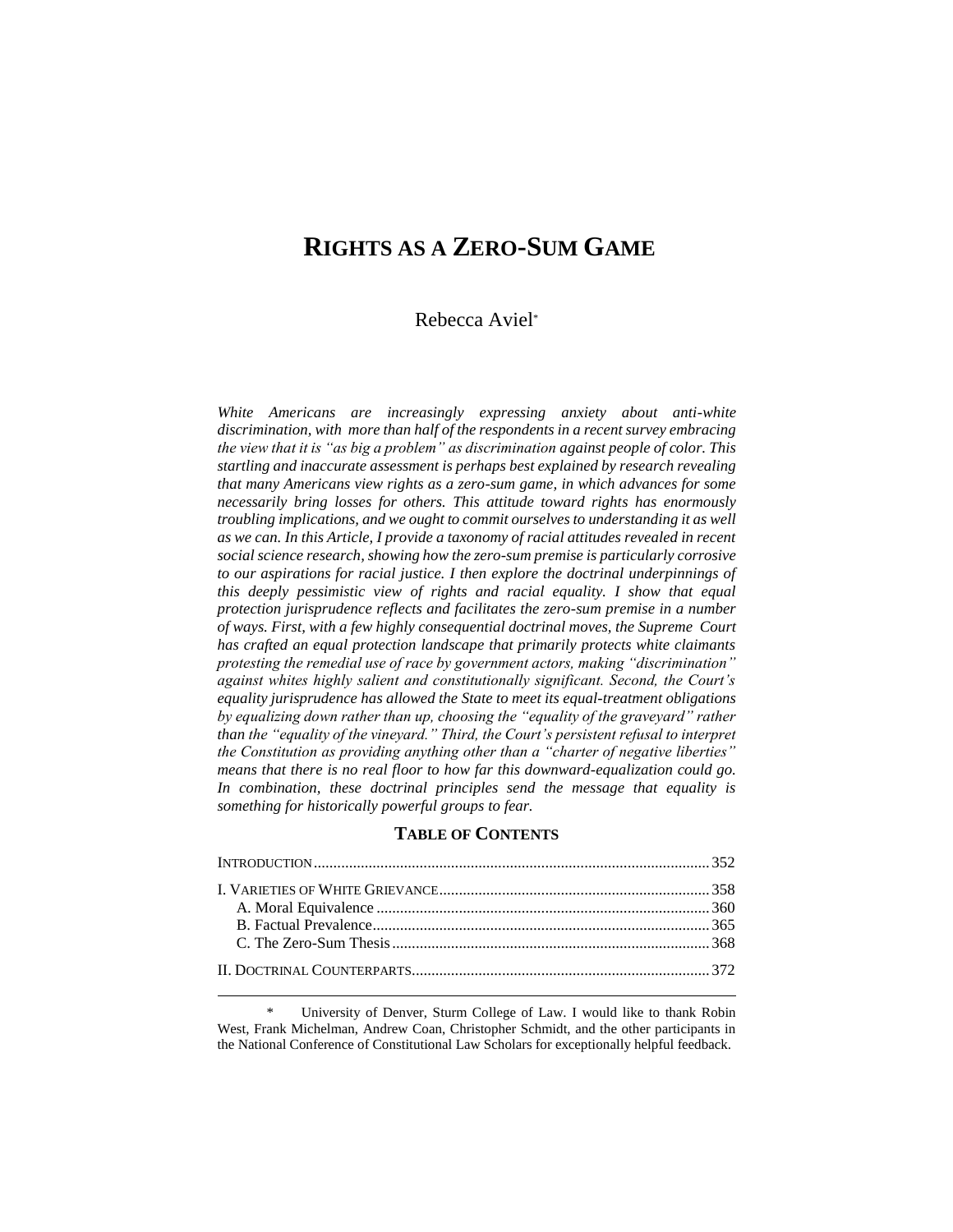## **352 ARIZONA LAW REVIEW [VOL. 61:351**

#### **INTRODUCTION**

A century and a half after the ratification of the Fourteenth Amendment, and two years into the Trump presidency, it is as urgent as ever to try to make sense of American race talk.<sup>1</sup> This Article takes on one dimension of that vast and often baffling undertaking: the growing sense among white Americans that it is *they* who suffer from discrimination in the current sociopolitical landscape. A recent study conducted by the Brookings Institute and the Public Religion Research Institute (PRRI) reveals that more than half of white Americans believe that "discrimination against whites has become *as big a problem today* as discrimination against blacks and other minorities," and the numbers go up to 72% for Republicans and 81% for those who supported Trump in the 2016 election.<sup>2</sup> Other researchers have discovered that white Americans link this perceived threat to improvements they observe in the status of minority communities, revealing a zero-sum attitude toward rights and racial justice that is profoundly troubling to the constitutional order upon which we

<sup>1.</sup> Sean McElwee & Jason McDaniel, *Fear of Diversity Made People More Likely to Vote Trump*, THE NATION (Mar. 14, 2017), https://www.thenation.com/article/fearof-diversity-made-people-more-likely-to-vote-trump/ (finding that racial resentment played a larger role in the 2016 election than economic anxiety, and that fears of growing racial diversity were "uniquely important" in determining support for Trump as compared to previous Republican candidates); *see, e.g.*, Maureen A. Craig & Jennifer A. Richeson, *On the Precipice of a "Majority-Minority" America: Perceived Status Threat From the Racial Demographic Shift Affects White Americans' Political Ideology*, 25 PSYCHOL. SCI. 1189, 1189 (2014); *see also* German Lopez, *The Past Year of Research Has Made it Very Clear: Trump Won Because of Racial Resentment*, VOX (Dec. 15, 2017, 2:40 PM), https://www.vox.com/identities/2017/12/15/16781222/trump-racism-economic-anxietystudy (compiling a year's worth of research with similar findings).

<sup>2</sup>*. See* ROBERT P. JONES ET AL., HOW IMMIGRATION AND CONCERNS ABOUT CULTURAL CHANGES ARE SHAPING THE 2016 ELECTION 2 (2016), https://www.prri.org/wpcontent/uploads/2016/06/PRRI-Brookings-2016-Immigration-survey-report.pdf; Don Gonyea, *Majority of White Americans Say They Believe Whites Face Discrimination*, NPR (Oct. 24, 2017, 1:35 PM), https://www.npr.org/2017/10/24/559604836/majority-of-whiteamericans-think-theyre-discriminated-against; Paul Waldman, *Why White People Think They're the Real Victims of Racism*, THE WEEK (Oct. 25, 2017), http://theweek.com/articles/732849/why-white-people-think-theyre-real-victims-racism; *You, Me, and Them: Data for Q1 and Q2*, NPR, https://www.npr.org/assets/img/2017/10/23/discriminationpoll-whites-tablesxyz.pdf (last visited Mar. 9, 2019).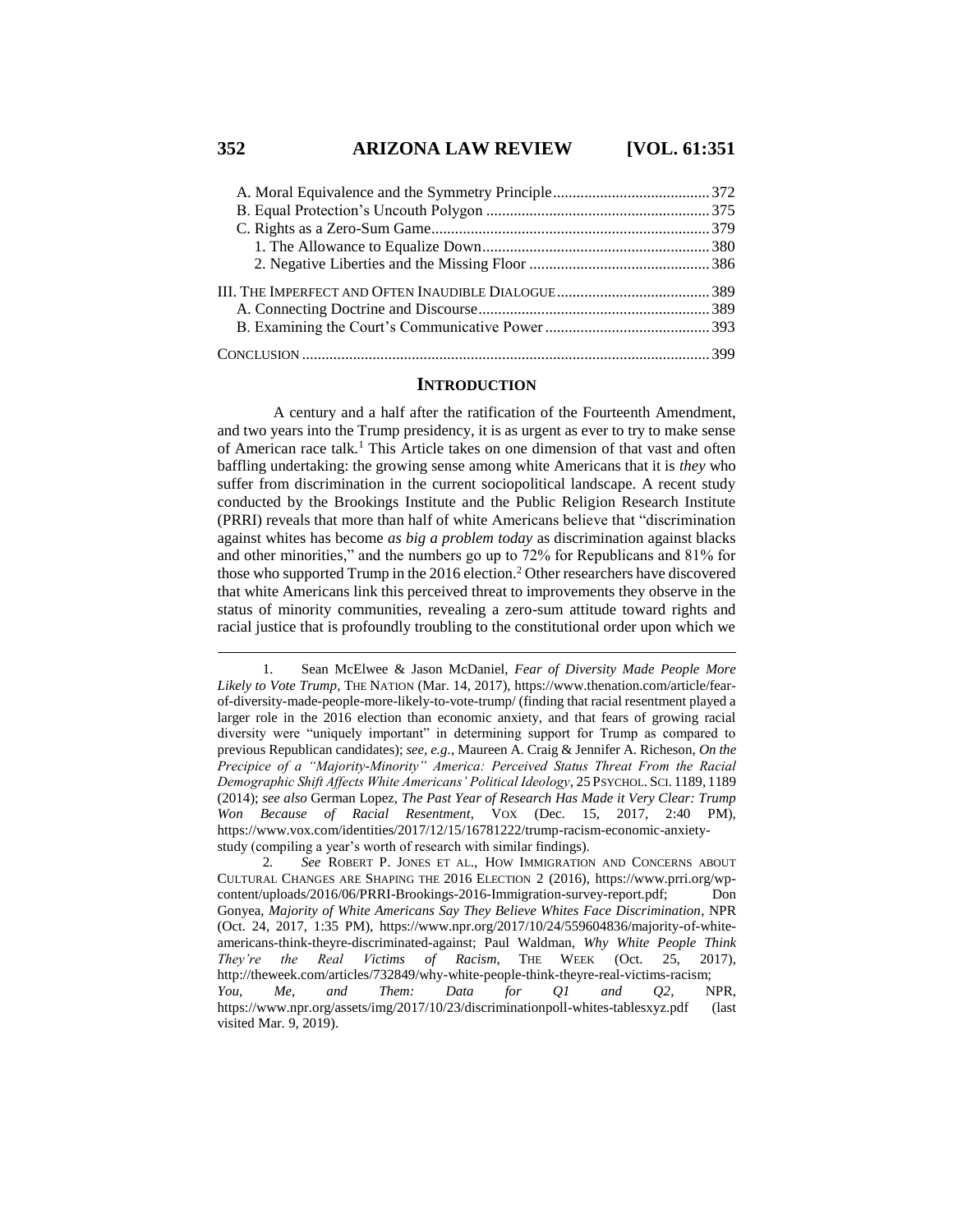$\overline{a}$ 

stake so much.<sup>3</sup> If Americans truly believe that subordinated groups cannot achieve equality without diminishing the stature of the historically powerful, there is little reason to be optimistic about the future of rights in our multiracial democracy.<sup>4</sup>

Rights continue to enjoy enormous symbolic power in our legal and political culture, even as concerns about judicial overreach in the articulation of rights continue to circulate in popular and academic discourse,<sup>5</sup> and even as scholars have engaged in a thoroughgoing project of rights critique, exposing the ways in which rights legitimize and mask subordination.<sup>6</sup> But if rights are seen as something to battle over in a zero-sum game—if every victory for one group is thought to be a defeat for another—then they are tragic indeed, containing within themselves the fodder for the next battle and perhaps countless others.<sup>7</sup>

This Article sets out to analyze the various ways in which white Americans think about anti-white discrimination, including and especially the zero-sum premise, and to illustrate the surprising ways in which equal protection doctrine reflects and facilitates these different forms of white anxiety. The notion of white victimhood is, of course, a long-standing phenomenon in American politics and

4. I acknowledge that accurate depictions of which groups enjoy political power can be challenging. *See, e.g.*, Paul Horwitz, *Positive Pluralism Now*, 84 U. CHI. L. REV. 999, 1011–12 (2017) ("When we think about contests between religion and LGBTQ equality or women's contraceptive rights, do we refer to an undifferentiated 'powerful Christian majority,' or do we think more specifically about the smaller and increasingly isolated number of Christians who adhere with unpopular firmness to 'traditionalist' positions?").

5. *See, e.g.*, Lino A. Graglia, *Revitalizing Democracy*, 24 HARV. J.L. & PUB. POL'Y 165, 175–77 (2000) (criticizing modern Fourteenth Amendment jurisprudence as illegitimately usurping democratic authority); David Schraub, *Unsuspecting*, 96 B.U. L. REV. 361, 399 (2016) (citing ALEXANDER M. BICKEL, THE LEAST DANGEROUS BRANCH: THE SUPREME COURT AT THE BAR OF POLITICS 16–17 (2d ed. 1986) ("[W]hen the Supreme Court declares unconstitutional a legislative act or the action of an elected executive, it thwarts the will of representatives of the actual people of the here and now; it exercises control, not on behalf of the prevailing majority, but against it.").

6*. See, e.g.*, Robin L. West, *Tragic Rights: The Rights Critique in the Age of Obama*, 53 WM. & MARY L. REV. 713, 714–21 (2011) (summarizing the critique of rights).

7. McElwee & McDaniel, *supra* note 1 ("Politics in the United States and much of the globe is now defined by the questions of tolerance and diversity. . . . Racial identity and attitudes have further displaced class as the central battleground of American politics.").

<sup>3.</sup> Matthew Fowler, Vladimir E. Medenica & Cathy J. Cohen, *Why 41 Percent of White Millennials Voted for Trump*, WASH. POST: MONKEY CAGE (Dec. 15, 2017), https://www.washingtonpost.com/news/monkey-cage/wp/2017/12/15/racial-resentment-iswhy-41-percent-of-white-millennials-voted-for-trump-in-2016/?noredirect=on&utm\_term =.a679a3b894bb ("[W]hite millennial Trump voters were likely to believe in something we call 'white vulnerability'—the perception that whites, through no fault of their own, are losing ground to other groups. Second, racial resentment was the primary driver of white vulnerability—even when accounting for income, education level or employment"). In constructing a scale of white vulnerability, the authors asked respondents: "(1) whether whites were 'economically losing ground through no fault of their own'; (2) whether discrimination against whites was 'as big a problem as that against Blacks and other minorities'; and (3) if minorities overtaking whites as the majority of the U.S. population by 2050 would 'strengthen or weaken the country.'" *Id.*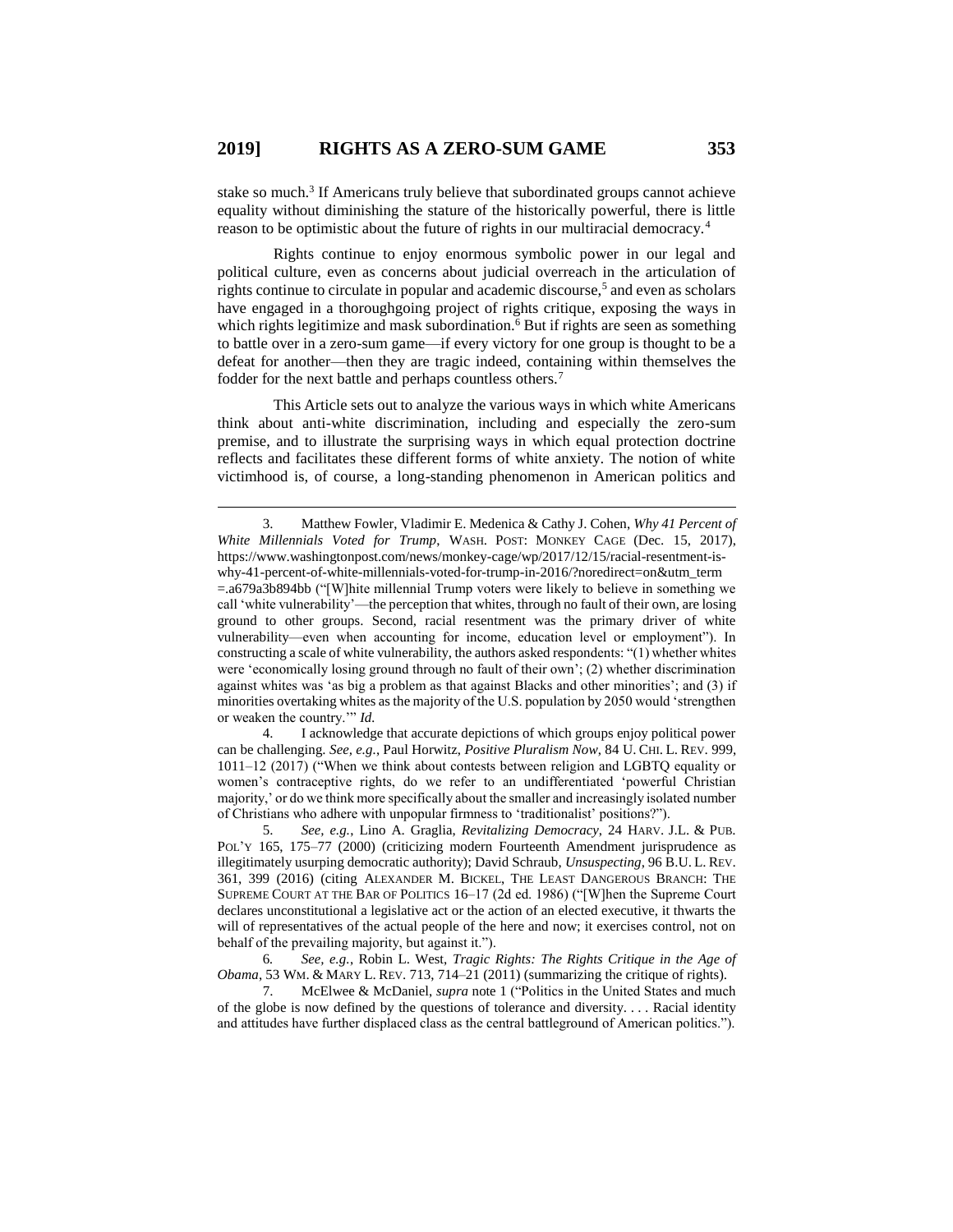culture and has been explored in a rich literature spanning the disciplines of law, history, and political science.<sup>8</sup> As historian Rick Perlstein has explained, detailing the development of the Right's "politics of rage," the storm of racialized resentment has been building for a while.<sup>9</sup> But there is reason to believe that it has become a more potent force in contemporary American politics than was previously understood, $10$  and reason to explore the ways in which the very doctrine that should safeguard against these revanchist impulses instead facilitates them.

<sup>8</sup>*. See, e.g.*, Linda S. Greene, *Civil Rights at the Millennium—A Response to Bell's Call for Racial Realism*, 24 CONN. L. REV. 499, 501 (1992) ("The now persistent characterization of whites as victims of discrimination, as innocents, is evidence of a powerful conceptual shift that characterizes both legal and political anti-civil rights rhetoric. The conservatives' mobilization of the principles of racial equality in defense of the racial status quo is a great challenge to the current Civil Rights Movement."); ROBIN WEST,RE-IMAGINING JUSTICE: PROGRESSIVE INTERPRETATIONS OF FORMAL EQUALITY, RIGHTS, AND THE RULE OF LAW 87 (2003) ("[T]he last great civil rights revolution—the civil rights movements of the 1950s and 1960s—has indeed become the shell of the reactionary anti-affirmative action movement of the 1980s, 1990s and 2000s."); Ian Haney López, *This Is How Trump Convinces His Supporters They're Not Racist*, THE NATION (Aug. 2, 2016), https://www.thenation.com/article/this-is-how-trump-supporters-convince-themselvestheyre-not-racist/ (querying whether Trump is simply the "latest example in the GOP's longrunning tradition of dog whistling—a practice that began with Barry Goldwater's summons of 'states' rights,' morphed into Nixon's 'Southern strategy,' then found new guises in Ronald Reagan's references to 'welfare queens,' George H. W. Bush's 'Willie Horton,' and Mitt Romney's makers and takers'").

<sup>9</sup>*.* Rick Perlstein, *I Thought I Understood the American Right. Trump Proved Me Wrong.*, N.Y. TIMES MAG. (Apr. 11, 2017), https://www.nytimes.com/2017/04/11/magazine/i-thought-i-understood-the-american-righttrump-proved-me-wrong.html?\_r=0.

<sup>10</sup>*. See* Diana C. Mutz, *Status Threat, Not Economic Hardship, Explains The 2016 Presidential Vote*, 115 PROC. NAT'L ACAD. SCI. E4330, E4330 (Apr. 23, 2018), https://www.pnas.org/content/pnas/115/19/E4330.full.pdf ("Evidence points overwhelmingly to perceived status threat among high-status groups as the key motivation underlying Trump support."). The study Mutz designed involved "identical questions asked of the same individuals in both October 2012 and October 2016, thus making it possible to examine both whether these opinions weighed more heavily in vote choice in 2016 . . . ." *Id.*  at E4332; *see also* Fowler et al., *supra* note 3, (finding that those white millennials with high "white vulnerability" indicators were 74% more likely to vote for Trump); Matthew D. Luttig et al., *Supporters and Opponents of Trump Respond Differently to Racial Cues: An Experimental Analysis*, SAGE JS.: RES. & POL. 1 (Oct.–Dec. 2017), http://journals.sagepub.com/doi/full/ 10.1177/2053168017737411 (arguing that support for Donald Trump appears to serve as a basis for polarized responses to racial cues); Brenda Major et al., *The Threat of Increasing Diversity: Why Many White Americans Support Trump in the 2016 Presidential Election*, 21 SAGE JS.: GROUP PROCESSES & INTERGROUP REL. 931 (2016), https://journals.sagepub.com/doi/pdf/10.1177/1368430216677304 (demonstrating that changing racial demographics in the United States contributed to Trump's success among white voters with a strong sense of ethnic identity); Brian F. Shaffner et al., *Understanding White Polarization in the 2016 Vote for President: The Sobering Role of Racism and Sexism*, 133 POL. SCI. Q. 9, 28 (2018) (finding that racial attitudes factored more heavily in the 2016 election than in the 2012 election); Michael Tesler, *Views About Race Mattered More in Electing Trump Than in Electing Obama*, WASH. POST: MONKEY CAGE (Nov. 22, 2016),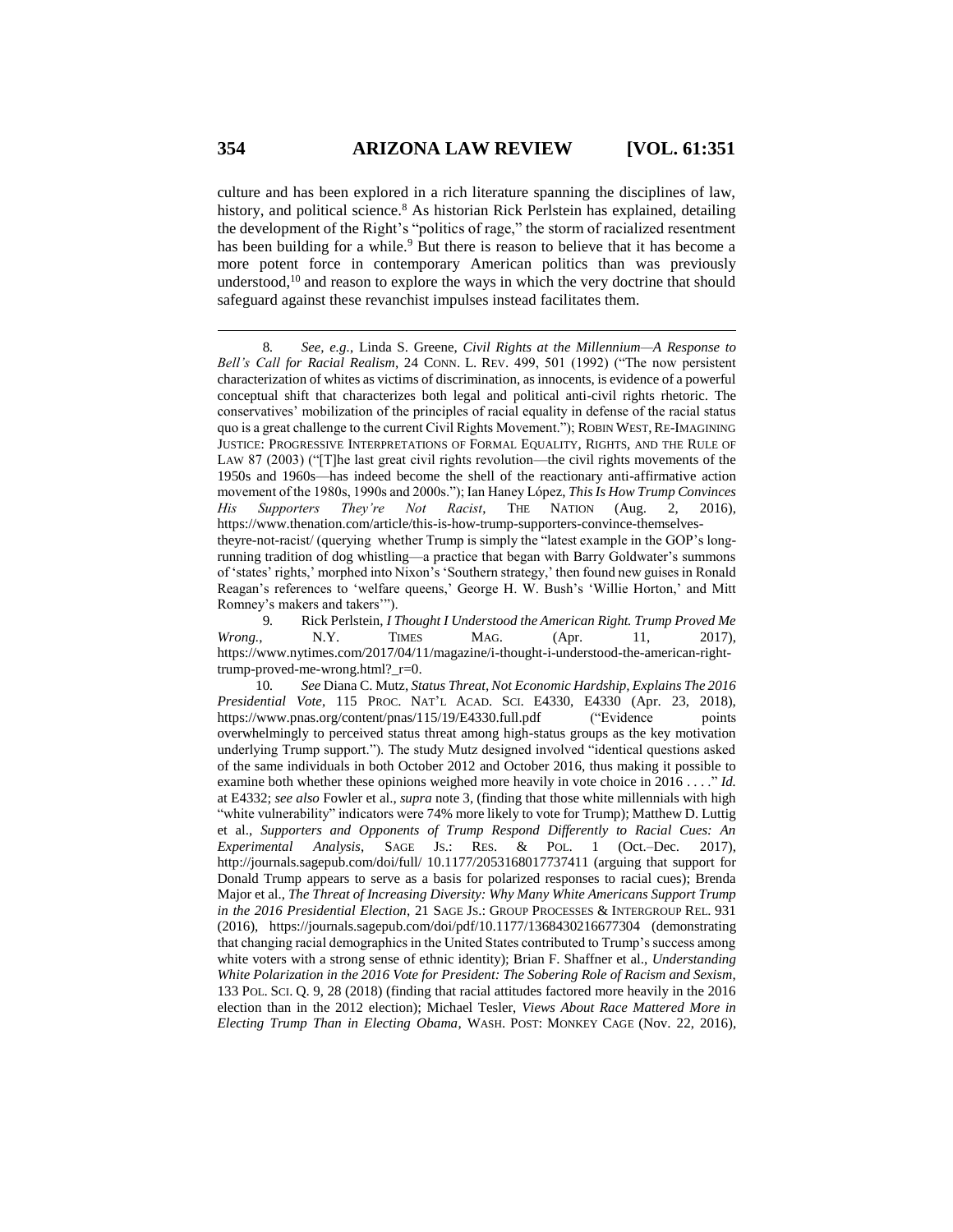$\overline{a}$ 

In Part I of this Article, I introduce research that reveals the proliferating view that discrimination against white Americans is a pervasive problem. Parsing the language of the survey instruments, I show that the queries can support a range of possible interpretations for what respondents intended to convey—possibilities that include a recapitulation of the well-worn claim that all instances of raceconscious treatment are equally offensive to moral and constitutional values. This normative premise, which we might call the "moral equivalence" principle, has long been the subject of intense debate and sustained scholarly inquiry.<sup>11</sup> Its very familiarity, in fact, obscures what is a conceptually distinctive possibility: that in embracing the position that discrimination against white Americans is a pervasive problem, white Americans are advancing a *descriptive* claim about our world; not only that discrimination is equally pernicious no matter which way it runs, but also that it is *as likely* to be experienced by white Americans as by people of color.<sup>12</sup> I

https://www.washingtonpost.com/news/monkey-cage/wp/2016/11/22/peoples-views-aboutrace-mattered-more-in-electing-trump-than-in-electing-obama/?utm\_term=.a83b85185d32 (finding racial resentments more tightly linked to support for Trump in 2016 than support for McCain in 2008 and Romney in 2012).

<sup>11.</sup> The quoted language is a reference to Justice Thomas's assertion in *Adarand* that there is a "moral and constitutional equivalence" between "laws designed to subjugate a race and those that distribute benefits on the basis of race in order to foster some current notion of equality." Adarand Constructors v. Pena, 515 U.S. 200, 240 (1995). For scholarly commentary on the "moral equivalence" principle and its associated ideas, see, for example, Sumi Cho, *Post-Racialism*, 94 IOWA L. REV. 1589, 1603 (2009); Darren Lenard Hutchinson, *"Unexplainable on Grounds Other Than Race": The Inversion of Privilege and Subordination in Equal Protection Jurisprudence*, 2003 U. ILL. L. REV. 615, 672 (2003); Ian F. Haney López, *"A Nation of Minorities": Race, Ethnicity, and Reactionary Colorblindness*, 59 STAN. L. REV. 985 (2007); Reva B. Siegel, *Equality Talk: Antisubordination and Anticlassification Values in Constitutional Struggles Over Brown*, 117 HARV. L. REV. 1470 (2004).

<sup>12.</sup> With some trepidation, I sketch out this taxonomy on the assumption that ours is a society that still "disparages overt manifestations of racism." *See* Darren Lenard Hutchinson, *Factless Jurisprudence*, 34 COLUM. HUM. RTS. L. REV. 615, 625 (2003); *see also* Reva Siegel, *Why Equal Protection No Longer Protects: The Evolving Forms of Status-Enforcing State Action*, 49 STAN. L. REV. 1111, 1136 (1997) ("[S]tudies demonstrate that many white Americans now view overt racism as socially unacceptable and mute expression of their racially biased opinions in public settings—even settings as relatively anonymous as an opinion poll or survey."). I acknowledge, however, that this might be changing in the era of President Trump, a concern that regrettably is supported by ample evidence. *See* Mutz, *supra* note 10, at E4331 (noting the "surprising public acceptance of openly disrespectful statements about women, minorities, and foreigners" during the 2016 election). The Southern Poverty Law Center documented 900 reports of racial harassment, including use of racial slurs, and intimidation in the ten days following Trump's election. *Ten Days After: Harassment and Intimidation the Aftermath of the Election*, S. POVERTY L. CTR. (Nov. 29, 2016), https://www.splcenter.org/20161129/ten-days-after-harassment-and-intimidationaftermath-election; Ta-Nehisi Coates, *The First White President*, THE ATLANTIC (Oct. 2017), https://www.theatlantic.com/magazine/archive/2017/10/the-first-white-president-ta-nehisicoates/537909/ (urging us to confront the frightening possibility of a near future "liberated from the pretense of antiracist civility," observing that "Trump moved racism from the euphemistic and plausibly deniable to the overt and freely claimed. . . . Trump's legacy will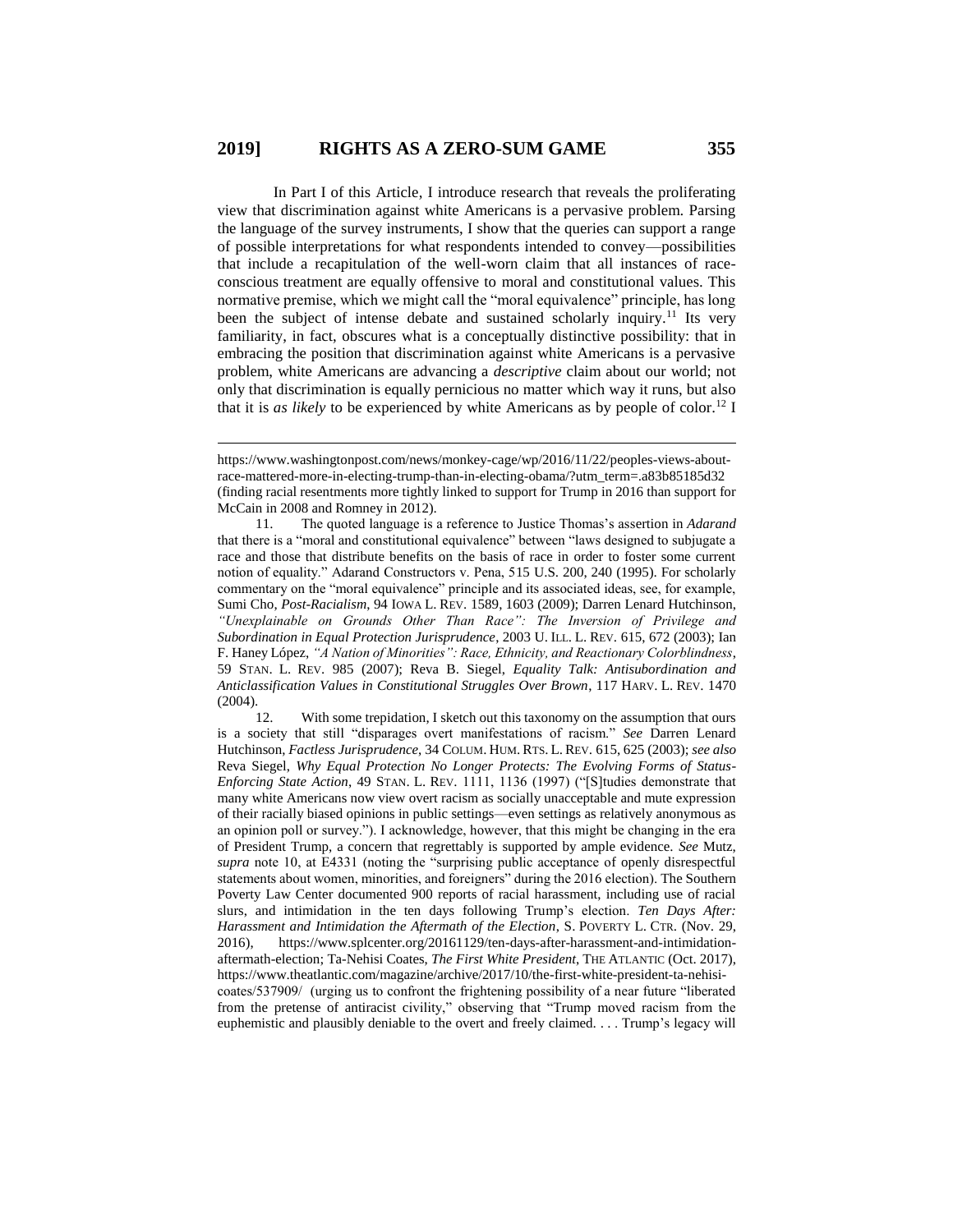describe this premise as the "factual prevalence" position to emphasize that it is an epistemic assertion, noting that it is one that is so deeply at odds with actual social patterns of subordination<sup>13</sup> that we might be tempted to describe it, in contemporary parlance, as little more than "alternative facts."<sup>14</sup> Most troublingly, some of the research suggests that white Americans who believe that they are now the primary victims of discrimination actually attribute that status to the improvements they observe in status for black Americans, revealing a zero-sum attitude about rights that is deeply corrosive to aspirations for racial justice.<sup>15</sup>

In Part II, I demonstrate that there is a doctrinal foundation for each of these forms of race talk in constitutional law. To identify the moral-equivalence concept in current equal protection doctrine is easy to do, as this is more or less the Court's explicit position on race-conscious decision-making.<sup>16</sup> Seeing the connection between the moral-equivalence position and the Court's own treatment of race requires only a quick survey of the equal protection landscape and the accompanying scholarly literature. What is less immediately apparent is how readily one can also make sense of the factual-prevalence position—absurd as it seems to be—by mapping it onto the Supreme Court's equal protection jurisprudence. As has been established (and critiqued) for decades, unconstitutional discrimination happens only when a government actor makes an explicit racial classification or engages in decision-making that was demonstrably intended to burden a racial group.<sup>17</sup> The category of unconstitutional discrimination defined by the Court, therefore, does not

14. The intrinsically nonsensical term "alternative facts" was first imposed on the American consciousness by Kellyanne Conway, defending the false claim made by President Trump and repeated by Sean Spicer regarding the size of the crowd on inauguration day. *See* Rebecca Sinderbrand, *How Kellyanne Conway Ushered in the Era of 'Alternative Facts*,*'* WASH. POST: THE FIX (Jan. 22, 2017), https://www.washingtonpost.com/news/thefix/wp/2017/01/22/how-kellyanne-conway-ushered-in-the-era-of-alternative-

facts/?utm\_term=.be3a0e6bacc6; *see also* Susana Martinez-Conde & Stephen L. Macknik, *The Delusion of Alternative Facts*, SCIENTIFIC AMERICAN: ILLUSION CHASERS (Jan. 27, 2017), https://blogs.scientificamerican.com/illusion-chasers/the-delusion-of-alternative-facts/.

15. Michael I. Norton & Samuel R. Sommers, *Whites See Racism as a Zero-Sum Game That They Are Now Losing*, 6 SAGE PERSP. ON PSYCHOL. SCI. 215, 216–17 (2011), http://www.people.hbs.edu/mnorton/norton%20sommers.pdf.

16. *See, e.g.*, Fisher v. Univ. of Tex. at Austin, 136 S. Ct. 2198, 2208 (2016). (applying strict scrutiny to University's affirmative action program).

17. The Court has repeatedly invoked the concept of "societal discrimination" to describe "an amorphous concept of injury that may be ageless in its reach into the past," and that cannot justify a government's choice to provide "race-based relief." *See* City of Richmond v. J.A. Croson Co., 488 U.S. 469, 497 (1989).

be exposing the patina of decency for what it is and revealing just how much a demagogue can get away with"); *see also* Lopez, *supra* note 1 (observing that the Trump strategy of appealing to racial prejudice to win voters was "more explicit in its bigotry" than similar previous approaches).

<sup>13.</sup> Vann R. Newkirk II, *The Myth of Reverse Racism*, THE ATLANTIC (Aug. 5, 2017), https://www.theatlantic.com/education/archive/2017/08/myth-of-reverseracism/535689/ (explaining that even within the specific context of higher education—one that excludes a number of important metrics—"[f]ears of reverse racism fly in the face of data").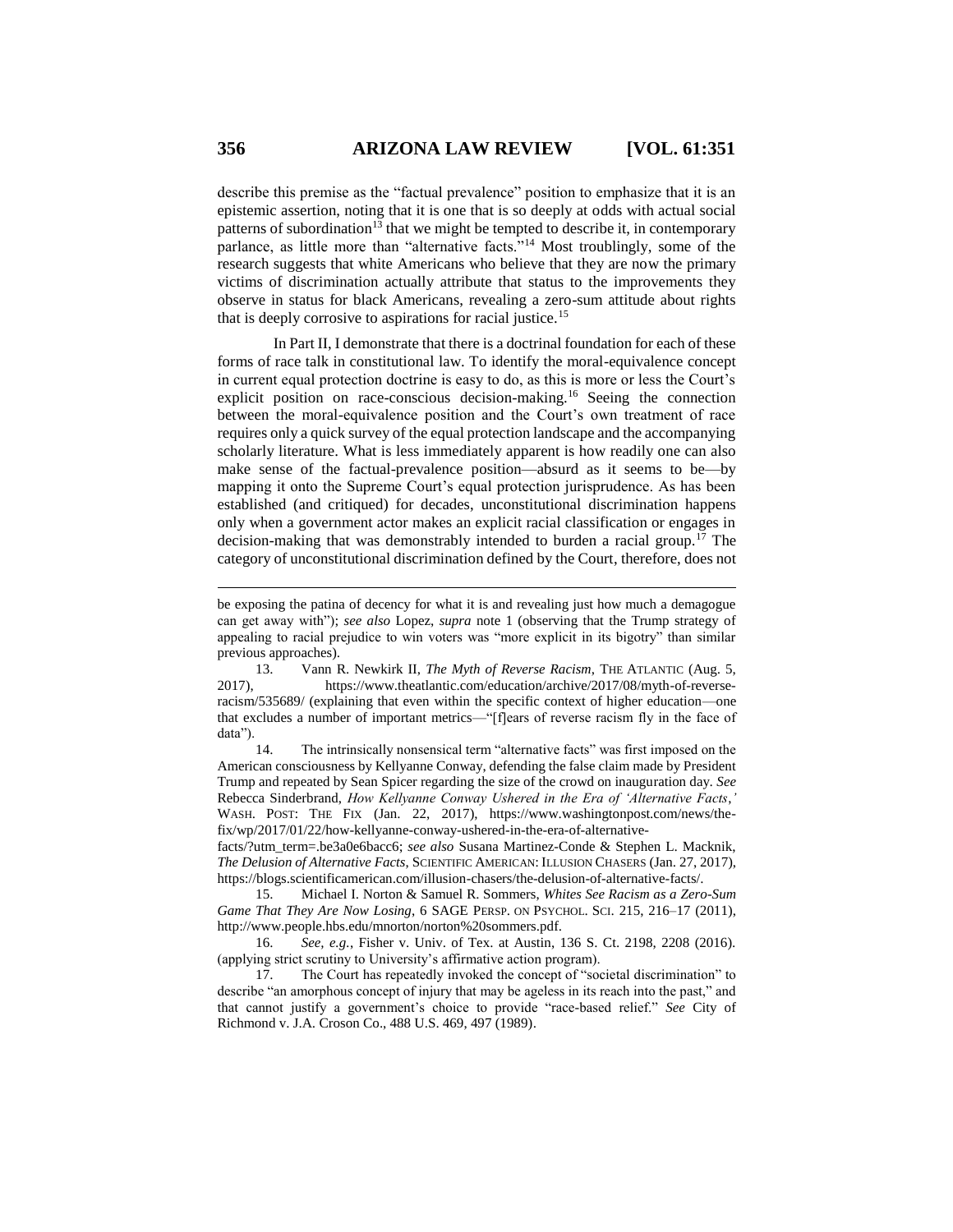include inadequate and grossly inequitable access to health, wealth, security, political power, or education.<sup>18</sup> It does, however, presumptively include raceconscious strategies for combatting those inequities, such as affirmative action, school assignment, and redistricting. The result is a peculiarly shaped territory that may very well include more white claimants than claimants of color, providing a perverse doctrinal vindication for the otherwise preposterous idea that discrimination against white people is as factually prevalent as discrimination against people of color.

In the last Section of Part II, I show that even the zero-sum thesis, the most troubling and pessimistic view of racial justice among those surveyed, can also be traced to doctrinal principles. First, the Court has been fairly open about its own zero-sum anxieties in race-conscious employment and admissions programs.<sup>19</sup> But the zero-sum messaging goes deeper and broader in equal protection jurisprudence. The Court has repeatedly allowed the government to meet its equal-treatment obligations by equalizing down rather than up, sending a recurring message that equality victories for some will entail losses for others. And because of the Court's persistent refusal to interpret the Constitution as providing anything other than a guarantee of negative liberties, there is no real limit to how low a state may choose to set the floor in response to demands for equality. Part II, in sum, shows that in a series of independent doctrinal moves that were neither logically required nor otherwise inevitable, the Court has crafted an equality jurisprudence that reflects and facilitates all three forms of anxiety about anti-white discrimination: that it is morally equivalent to discrimination against racial minorities; that it is as factually prevalent as discrimination against racial minorities; and that it is indeed caused by the hard-fought progress for communities of color.

In Part III, I address whether we have sufficient evidence of the Court's actual impact on public opinion to draw any kind of meaningful connection between the attitudes revealed in recent research and the doctrinal principles articulated by the Court. Acknowledging the deep and persistent uncertainty about the extent to which the public pays any attention to the Court—much less allows itself to be influenced by it—I propose a few different ways of thinking about this relationship. Even accounting for the tenuous state of our current understanding about the "imperfect and inaudible dialogue" between the Court and the public,  $\frac{1}{20}$  it is worth identifying the ways in which equal protection doctrine—with whatever communicative power it speaks to the public—reinforces rather than remedies the idea of rights as a zero-sum game.

<sup>18.</sup> Alan David Freeman, *Legitimizing Racial Discrimination Through Antidiscrimination Law: A Critical Review of Supreme Court Doctrine*, 62 MINN. L. REV. 1049, 1050 (1978) ("[A]s surely as the law has outlawed racial discrimination, it has affirmed that Black Americans can be without jobs, have their children in all-black, poorly funded schools, have no opportunities for decent housing, and have very little political power, without any violation of antidiscrimination law.").

<sup>19.</sup> *See infra* Section II.C.

<sup>20.</sup> Linda Greenhouse, *Public Opinion & the Supreme Court: The Puzzling Case of Abortion*, 141 DAEDALUS 69, 69 (2012).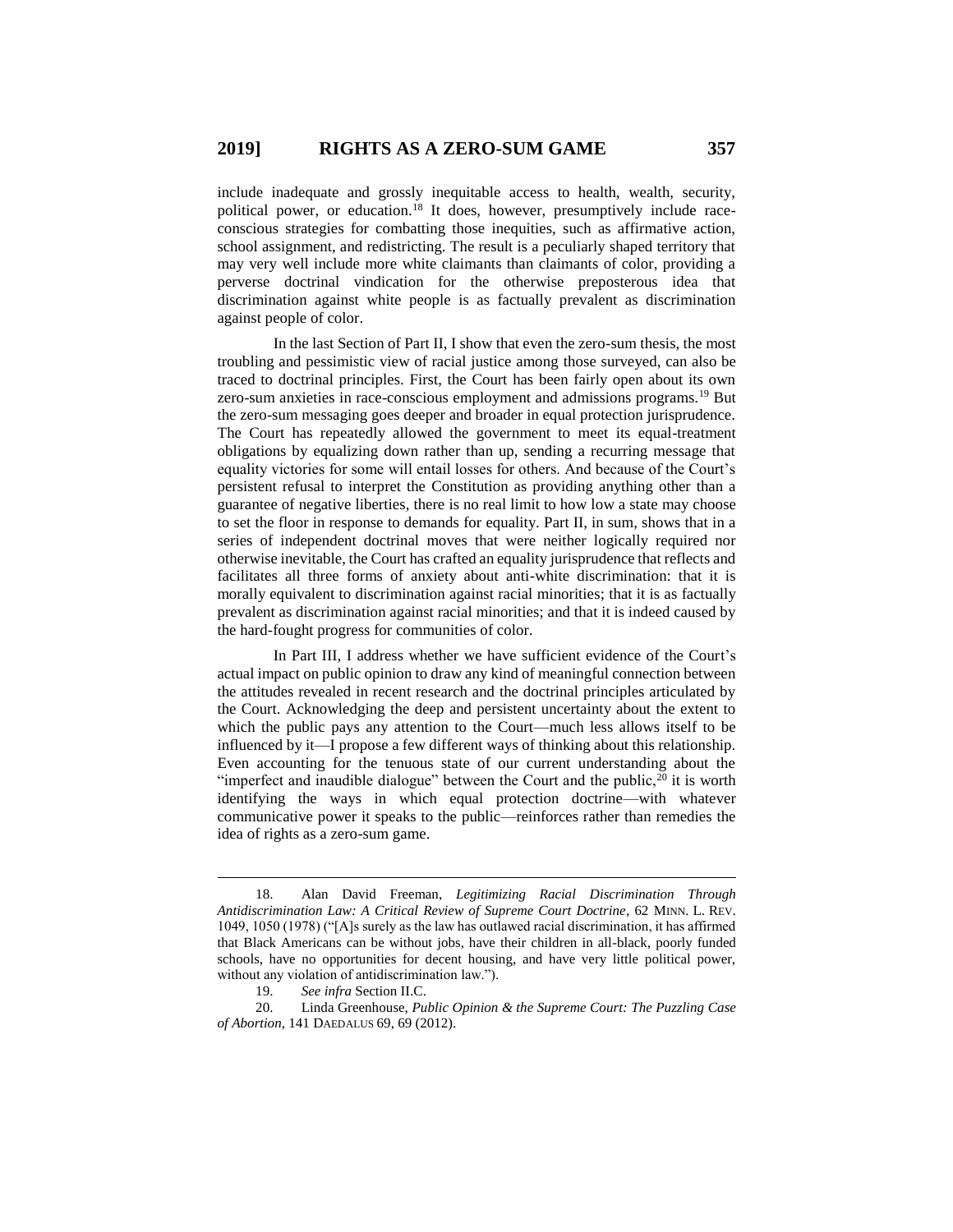#### **I. VARIETIES OF WHITE GRIEVANCE**

If the Obama presidency offered up the temptation to embrace a view of American society as "post-racial,"<sup>21</sup> the 2016 election was certainly a corrective.<sup>22</sup> In the years since, political scientists, economists, social psychologists, and other scholars have offered various ways to understand the white resentment—indeed rage—that transformed the political landscape.<sup>23</sup> One of the most important findings, demonstrated consistently across nearly a dozen different studies, has confirmed that the support that drove Trump into office was driven by racial resentment rather than economic anxiety.<sup>24</sup> As one scholar has observed, in driving

[r]acial status threat makes perfect sense occurring immediately after 8 y[ears] of leadership by America's first African American president. It is not racism of the kind suggesting that whites view minorities as morally or intellectually inferior, but rather, one that regards minorities as sufficiently powerful to be a threat to the status quo. When members of a dominant group experience a sense of threat to their group's position, whether it is the status of Americans in the world at large or the status of whites in a multiethnic America, change in people's sense of their group's relative position produces insecurity.

Mutz, *supra* note 10, at E4332.

23. *See* JOAN C. WILLIAMS, WHITE WORKING CLASS: OVERCOMING CLASS CLUELESSNESS IN AMERICA 59–72 (2017); *see also supra* note 1.

24. Mutz, *supra* note 10, at E4334 ("[C]ontrary to conventional wisdom, there is little to no evidence that those whose incomes declined or whose incomes increased to a lesser extent than others' incomes were more likely to support Trump. Even change in subjective assessment of one's own personal financial situation had no discernible impact on evaluations

<sup>21</sup>*. See, e.g.*, Michael Selmi, *Understanding Discrimination in A "Post-Racial" World*, 32 CARDOZO L. REV. 833, 833 (2011) ("The election of Barack Obama as the fortyfourth President of the United States gave pause to all who study discrimination. There was a sense, certainly in the public media, that the election of an African American as President signaled the dawn of a new era, one that marked a significant break from our discriminatory past."); Mario L. Barnes, *Reflection on a Dream World: Race, Post-Race and the Question of Making It Over*, 11 BERKELEY J. AFR.-AM. L. & POL'Y 6, 7 (2009) (explaining how Obama's presidency was used to support the claim that "America has, in fact, substantially overcome the longstanding effects of racism, and perhaps, its national obsession with race"). For discussion and critique of the idea of post-racialism, see OSAGIE K. OBASOGIE, BLINDED BY SIGHT: SEEING RACE IN THE EYES OF THE BLIND 171 (2014) (differentiating between colorblindness and post-racialism as racial constructs: "[W]hile colorblindness offers a normative perspective on how race ought to be treated in law and public policy, post-racialism operates as a descriptive account of where society currently is."); Cho, *supra* note 11, at 1620; Ian F. Haney López, *Post-Racial Racism: Racial Stratification and Mass Incarceration in the Age of Obama*, 98 CALIF. L. REV. 1023, 1068–73 (2010).

<sup>22.</sup> *See, e.g.*, Shaffner et al., *supra* note 10, at 13 ("Trump's rhetoric frequently violated norms that were supposed to inhibit politicians from making explicitly racist appeals."). For one expression of the idea that Trump's election has indeed ushered in a new era, see Coates, *supra* note 12 ("Trump truly is something new—the first president whose entire political existence hinges on the fact of a black president."). Political scientists have offered additional insight on the relationship between Obama's presidency and the racist appeals that drove Trump into office: Diana Mutz, explaining the force of "racial status threat" in the 2016 election, observes that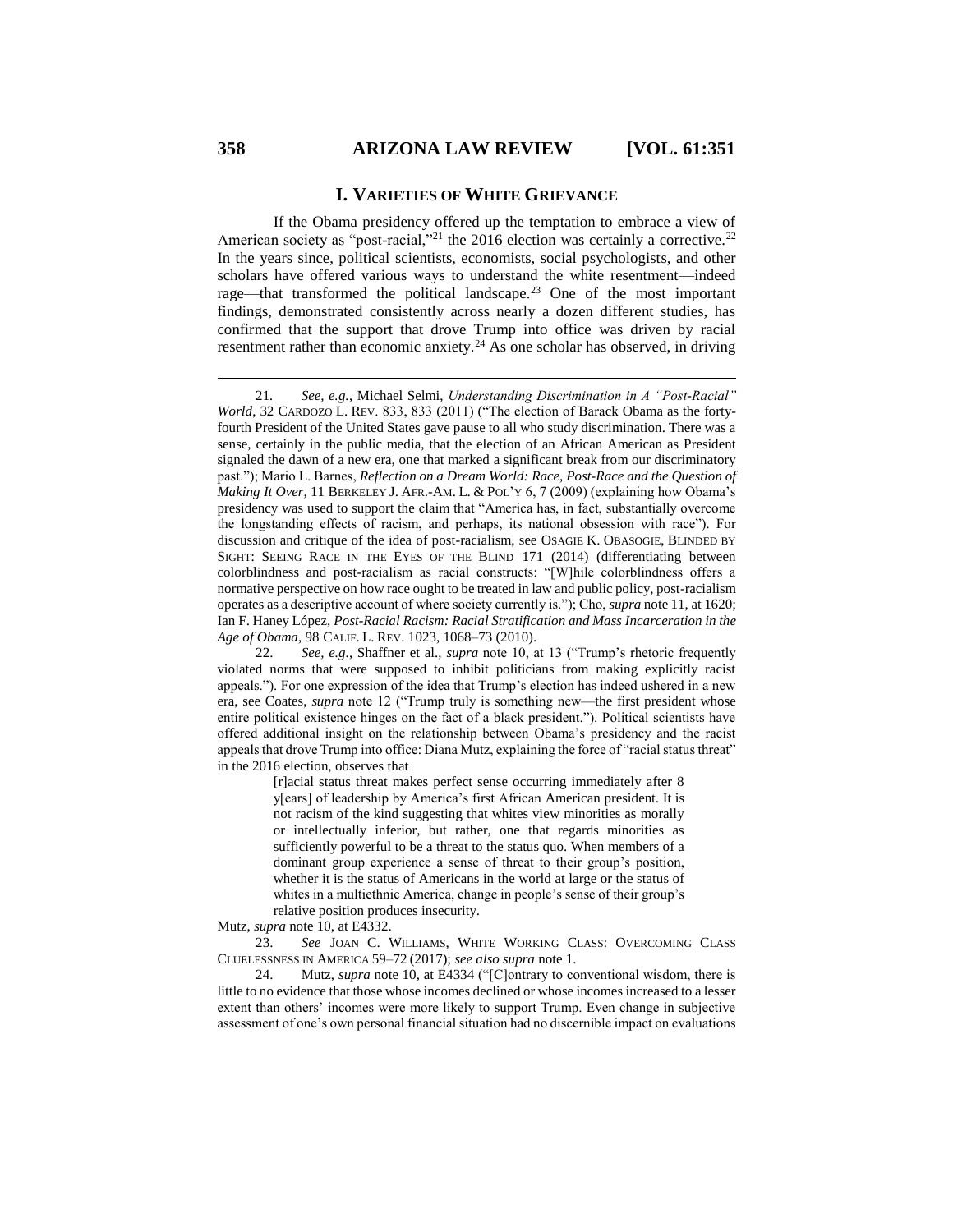the results of elections, "economic hardship does not work by itself. It needs to tap into other grievances, and in the US context these have been related to pent-up hostility towards blacks and immigrants."<sup>25</sup> Other researchers put the point more starkly: economic anxiety isn't driving racial resentment, they find; rather, racial resentment is driving economic anxiety.<sup>26</sup>

This powerful hostility toward racial and ethnic minorities runs headlong into a social norm that, at least for some sliver of recent history, has "disparage[d] overt manifestations of racism,"<sup>27</sup> although that norm seems less durable now than it once did.<sup>28</sup> Expressing anxiety about the threat of discrimination against *white* Americans is a deft maneuver in such a landscape, allowing one to give voice to white grievance while stopping short of the kind of explicit racism that is still mostly disfavored. It is becoming a pervasive and recognizable trope in American race talk.<sup>29</sup>

A number of recent studies have documented this phenomenon, and a close reading of the research allows us to see that the manifestation of white grievance through the expression of concern about anti-white discrimination can take several forms. As will be set forth in detail below, one such form can be described as "moral equivalence," communicating the idea that discrimination against whites is just as *grave* as discrimination against people of color; this idea has a long history in the debate over race-conscious government decision-making, and readers will readily recognize its close relationship to a concept that is often described as

26. Fowler et al., *supra* note 3.

 $\overline{a}$ 

27. Hutchinson, *supra* note 12, at 625; *see* EDUARDO BONILLA-SILVA, RACISM WITHOUT RACISTS: COLOR-BLIND RACISM AND THE PERSISTENCE OF RACIAL INEQUALITY IN AMERICA 77 (5th ed. 2017) (explaining that because the "normative climate changed dramatically from the Jim Crow to the post-civil rights era, the language of color blindness is slippery, apparently contradictory, and often subtle").

28. Examples are so depressingly plentiful that any compilation would necessarily be partial, almost to the point of randomness, and out of date as soon as proffered. *See, e.g.*, P.R. Lockhart, *Republican Ron DeSantis Says Electing Black Opponent Andrew Gillum Would "Monkey This Up,"* VOX (Aug. 29, 2018, 4:29 PM), https://www.vox.com/policy-andpolitics/2018/8/29/17796112/ron-desantis-andrew-gillum-monkey-racism-language-floridagovernors-election (Ron DeSantis, Republican candidate for Governor, urged Florida voters not to "monkey this up" by voting for his African-American opponent); *see also* Ta-Nehisi Coates, *My President Was Black*, THE ATLANTIC (Jan./Feb. 2017), https://www.theatlantic.com/magazine/archive/2017/01/my-president-was-black/508793/ (detailing the openly racist attacks on Obama and his family).

29. Katy Waldman, *A Sociologist Examines the "White Fragility" that Prevents White Americans from Confronting Racism*, NEW YORKER (July 23, 2018), https://www.newyorker.com/books/page-turner/a-sociologist-examines-the-white-fragilitythat-prevents-white-americans-from-confronting-racism (reviewing *White Fragility* by Robin DiAngelo).

of Trump or on change in vote choice. Likewise, those who lost a job between 2012 and 2016 were no more likely to support Trump.").

<sup>25.</sup> Thomas B. Edsall, *Why Is It So Hard for Democracy to Deal With Inequality?*, N.Y. TIMES (Feb. 15, 2018) https://www.nytimes.com/2018/02/15/opinion/democracyinequality-thomas-piketty.html (quoting Daron Acemoglu).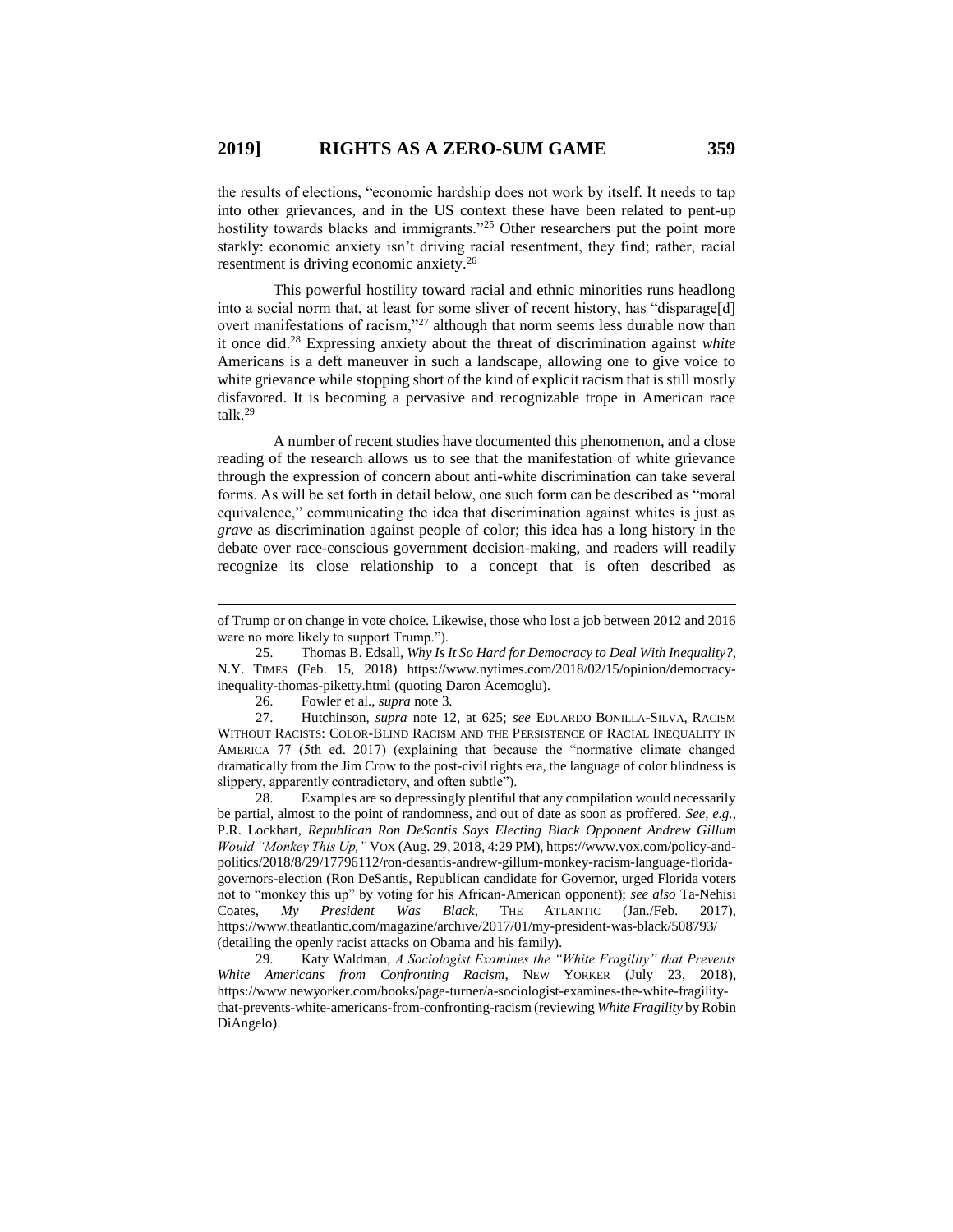"colorblindness" in legal and popular discourse. $30$  Some of the research findings, however, suggest that many white Americans might also support a conceptually different proposition: that discrimination against white people is just as *likely* or *widespread* as discrimination against people of color; this is an epistemic rather than a normative premise that I will describe as the "factual prevalence" view.<sup>31</sup> Lastly, and most consequentially, zero-sum thinking conveys the premise that discrimination against white people is in fact *caused* by advances for communities of color.

In setting out this tripartite taxonomy of racial attitudes, I join a scholarly tradition that has sought to uncover, interrogate, and theorize the various forms of racism and racial ideology that confront us in each age, with an eye toward critiquing the legal doctrines that incorporate and reinforce these ideas.<sup>32</sup> Sketching out a taxonomy of these different views illustrates the profoundly different consequences of what might appear to be closely related forms of white anxiety and lays the groundwork for the doctrinal analysis that follows.

### *A. Moral Equivalence*

 $\overline{a}$ 

In research conducted by National Public Radio, the Robert Wood Johnson Foundation, and the Harvard T.H. Chan School of Public Health, 55% of white Americans surveyed said they believe that discrimination against white Americans exists in the United States today.<sup>33</sup> A journalist reporting on the release of the study

33. NPR ET AL., DISCRIMINATION IN AMERICA: EXPERIENCES AND VIEWS OF WHITE AMERICANS 7, tbl.2 (2017), https://cdn1.sph.harvard.edu/wp-

<sup>30.</sup> For an exhaustive intellectual and jurisprudential history of reactionary colorblindness, see López, *supra* note 11.

<sup>31.</sup> See *infra*, Sections I.A & I.B.

<sup>32.</sup> This scholarly tradition has, *inter alia*, examined the phenomenon of unconscious bias, critiqued the colorblindness trope so pervasive in legal and popular discourse, and explained the ways in which the seemingly "post-racial" discourse of the Obama era drew upon and yet was distinct from the colorblindness discourse that preceded it. *See, e.g.*, OBASOGIE,*supra* note 21, at 171 (differentiating between colorblindness and postracialism as racial constructs); Mario L. Barnes, *"The More Things Change . . . ": New Moves for Legitimizing Racial Discrimination in A "Post-Race" World*, 100 MINN. L. REV. 2043, 2051 (2016); Barnes, *supra* note 21, at 7 (explaining how Obama's presidency was used to support the claim that "America has, in fact, substantially overcome the longstanding effects of racism, and perhaps, its national obsession with race"); Cho, *supra* note 11, at 1620; Neil Gotanda, *A Critique of "Our Constitution is Color-Blind"*, 44 STAN. L. REV. 1, 7 (1991); Jerry Kang, *Trojan Horses of Race*, 118 HARV. L. REV. 1489 (2005) (applying social cognition research to illustrate the racial dimensions of television broadcasting); Charles R. Lawrence III, *The Id, The Ego, and Equal Protection: Reckoning with Unconscious Racism*, 39 STAN. L.REV. 317, 329–44 (1987) (explaining unconscious racism and using insights from cognitive psychology to critique the discriminatory-intent requirement in equal protection jurisprudence); López, *supra* note 11 (developing an intellectual history of the concept of colorblindness in popular and legal discourse); Russell K. Robinson, *Perceptual Segregation*, 108 COLUM. L. REV. 1093, 1117 (2008) (developing a theory of "perceptual segregation," which "predicts that blacks and whites, on average, will interpret allegations of racial discrimination through substantially different perceptual frameworks and often will reach different conclusions about whether discrimination has occurred").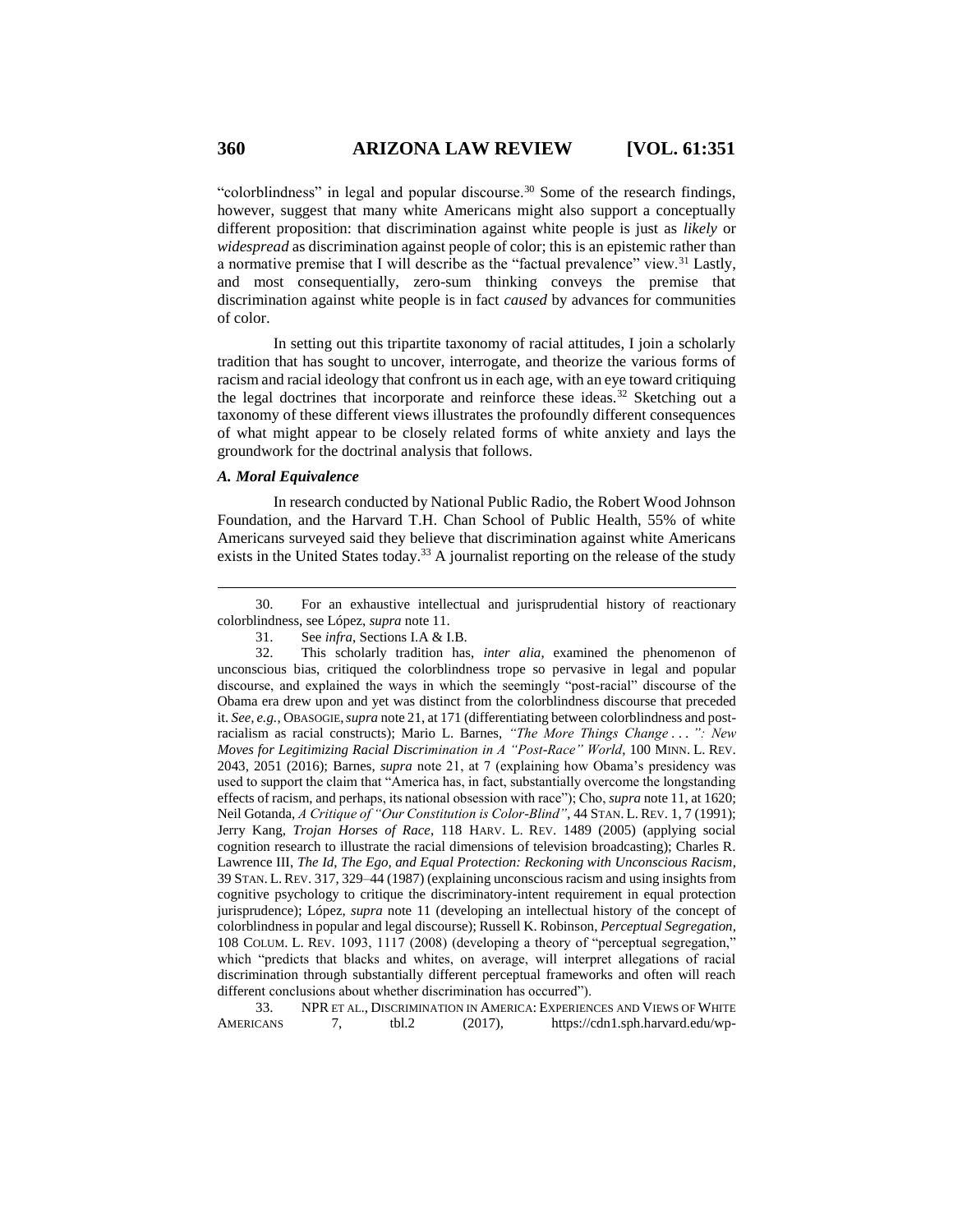results interviewed a 68-year-old white man from Akron, Ohio who offered, by way of explanation, the following observation: "If you apply for a job, they seem to give the blacks the first crack at it, and, basically, you know, if you want any help from the government, if you're white, you don't get it. If you're black, you get it."<sup>34</sup>

For all its resentful overstatement and inaccuracy, the comment needs only relatively minor restyling to operate as a variant of a familiar position statement in the longstanding debate about race-consciousness in government programs: when people of color receive preference, white people suffer discrimination.<sup>35</sup> With scholars, lawyers, and judges having done the heavy lifting to establish that all instances of group-based or group-salient government decision-making constitute discrimination,<sup>36</sup> the rest of the analytical sequence reflected in the survey and the explanatory comment quoted above are foregone conclusions. If race-conscious hiring exists and constitutes discrimination against white people, then indeed "discrimination against white Americans exists in the U.S. today."<sup>37</sup> This type of thinking has been around for more than a generation,<sup>38</sup> and scholars and advocates are well-practiced (if not a bit fatigued) at challenging the premises of the syllogism.<sup>39</sup>

The implications start to shift, however, with what might initially seem like minor variances in phrasing. In another recent study, conducted in 2016 by the Brookings Institute and the Public Religion Research Institute, researchers

Report.pdf (the political-affiliation results in this survey were also notable, with 74% of white Republicans and only 28% of white Democrats affirming the concern about anti-white bias); Gonyea, *supra* note 2; *You, Me, and Them: Data for Q1 and Q2*, *supra* note 2.

34. Gonyea, *supra* note 2.

35. *E.g.*, Jennifer Gratz, *Discriminating Toward Equality: Affirmative Action and the Diversity Charade*, HERITAGE FOUND. (Feb. 27, 2014), https://www.heritage.org/povertyand-inequality/report/discriminating-toward-equality-affirmative-action-and-the-diversity.

36*. Id*.

 $\overline{a}$ 

37. *See* Gonyea, *supra* note 2.

38*. See, e.g.*, DeFunis v. Odegaard, 416 U.S. 312 (1974); Regents of the Univ. of Cal. v. Bakke, 438 U.S. 265 (1978).

39*. See, e.g.*, Erwin N. Griswold, *Some Observations on the DeFunis Case*, 75 COLUM. L. REV. 512, 519 (1975). Griswold, at that time the dean of the Harvard Law School, suggested that it was "easy" to set up a syllogism purporting to demonstrate that a rejected white applicant is constitutionally required to be admitted to the educational institution in question. *Id.* at 518. Griswold then dismantled the syllogism, critiquing as overstated the premise that the Constitution forbids all race discrimination, including remedial measures designed to correct past injustice. *Id.* at 518–19. He observed that

> DeFunis was not denied admission because he was white, *simpliciter*. The problem was much more complicated than that. DeFunis was denied admission because, taking into account a considerable complex of factors, including the fact that he was not a member of a minority group, a judgment was made that the overall structure of the first year class at the University of Washington law school would better apportion the opportunities of legal education and reflect the needs of the community if another were selected rather than he.

content/uploads/sites/94/2017/11/NPR-RWJF-HSPH-Discrimination-Whites-Final-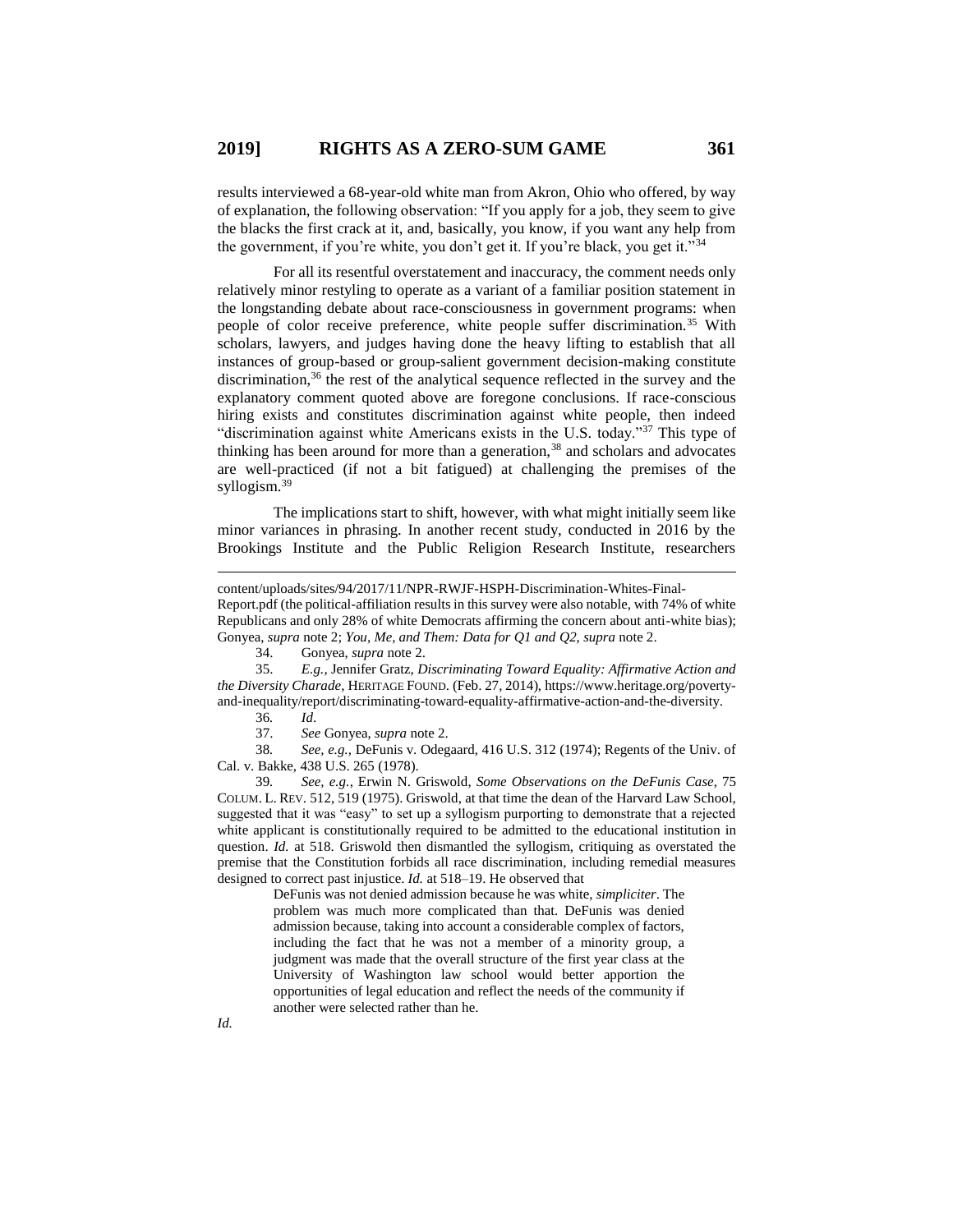discovered that 49% of Americans believe that "discrimination against whites has become *as big a problem today* as discrimination against blacks and other minorities."<sup>40</sup> As compared to the statement in the study summarized above (discrimination against white people "exists"), this one contains an additional layer of meaning—not only affirming the existence of discrimination against white people but also conveying something about its significance and degree. To say that discrimination against whites has become "as big a problem" as discrimination against any minority group is to go beyond the first premise set forth above—that white people are losing jobs and admissions opportunities to people of color, and that this phenomenon should be described as discrimination. But what exactly did this second set of respondents intend to communicate in affirming the premise that discrimination against whites has become "as big a problem as discrimination against blacks and other minorities"? The inherent limitations of this kind of survey data loom large but also offer an opportunity to think about some possible meanings and their conceptual differences.

Perhaps respondents meant to indicate that discrimination against whites is *just as morally grave* as discrimination against racial and ethnic minorities. The idea being expressed would overlap and intersect with concepts that have been described as "reactionary colorblindness," <sup>41</sup> the insistence on an anticlassification or antidifferentiation principle,<sup>42</sup> a belief in the evils of "reverse discrimination,"<sup>43</sup> a commitment to "modern-day civil rights,"<sup>44</sup> a component of "post-racialism,"<sup>45</sup> and

43. Newkirk, *supra* note 13; Lisa Ryan, *Anti-Diversity Memo Dude Sues Google for Discriminating Against White Men*, THE CUT (Jan. 8, 2018, 3:09 PM), https://www.thecut.com/2018/01/james-damore-google-discrimination-lawsuit-whitemen.html (reporting on a discrimination lawsuit filed against Google on behalf of white, conservative men).

44. Jennifer Gratz, the lead plaintiff in the lawsuit challenging the University of Michigan's admissions policy, describes herself as a "modern-day civil rights leader." *Jennifer Gratz Bio*, XIV FOUND. (Apr. 10, 2014), https://www.scribd.com/doc/217511782/Jennifer-Gratz-Bio. Gratz founded and currently serves as CEO of XIV Foundation, an organization named for the Fourteenth Amendment and devoted to the eradication of "race-based policies." *About Us*, XIV FOUND., http://www.xivfoundation.org/?page\_id=5 (last visited Aug. 4, 2018).

45. Cho, *supra* note 11, at 1601–03 (positing that post-racialism as an ideology has four central features: (1) Racial Progress; (2) Race-Neutral Universalism; (3) Moral Equivalence; and (4) Distancing Move; and explaining that "post-racialism draws a moral

<sup>40.</sup> JONES ET AL., *supra* note 2, at 2 (emphasis added); *see* Waldman, *supra* note 2; Touré, *Why Do White People Feel Discriminated Against? I Asked Them.*, DAILY BEAST (Nov. 5, 2017, 12:00 AM), https://www.thedailybeast.com/why-do-white-people-feeldiscriminated-against-i-asked-them.

<sup>41.</sup> López, *supra* note 11.

<sup>42.</sup> *See* Jack M. Balkin & Reva B. Siegel, *The American Civil Rights Tradition: Anti-Classification or Anti-Subordination?*, 58 U. MIAMI L. REV. 9 (2004); *see also* Reva Siegel*, Discrimination in the Eyes of the Law: How "Color Blindness" Discourse Disrupts and Rationalizes Social Stratification*, 88 CALIF. L. REV. 77, 78 (2000) ("[F]amiliar debate between antidiscrimination and anti-subordination principles that for more than two decades has dominated arguments about equality in popular, academic, and judicial fora.").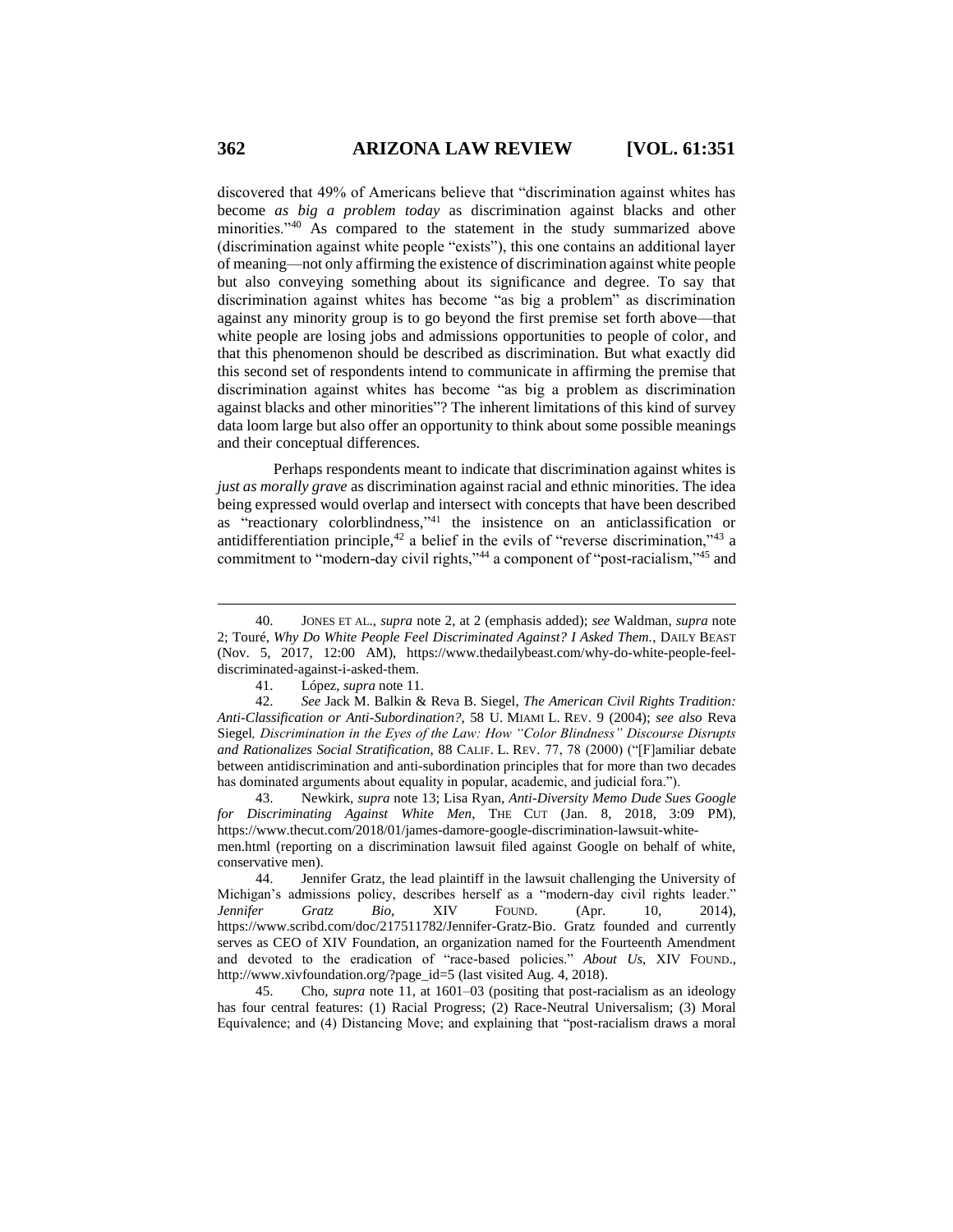so on.<sup>46</sup> Although the scholarly literature critiquing this group of concepts has tended to use the term "colorblindness,"<sup>47</sup> I will describe this group of views under the "moral equivalence" heading, because it hews to the syntax of the survey language ("as big a problem") and captures one important possibility for what the survey language meant to those embracing the proposition.<sup>48</sup>

Scholars have labored for years to explain how the "moral equivalence" group of concepts "fosters white racial domination," explaining that a "color-blind interpretation of the Constitution legitimates, and thereby maintains, the social, economic, and political advantages that whites hold over other Americans."<sup>49</sup> As these scholars have observed, to advance a notion of moral equivalence or colorblind constitutionalism is to attempt to isolate the legal treatment of race from its lived and constructed social experience.<sup>50</sup> Appeals to moral equivalence, taken to their logical conclusion, prohibit the use of race-conscious remedies no matter the motive; it is the premise upon which a president might direct the Department of Justice's Civil Rights Division to challenge affirmative action programs similar to those implemented by previous administrations to mitigate pervasive and persistent patterns of exclusion.<sup>51</sup> And yet, so that we can best understand the *other* varieties

equivalence between 'racialism' under Jim Crow which subordinated racial minorities, and the 'racialism' of the civil-rights era, which sought to remedy minority subordination").

47. Referencing the language from Justice Harlan's dissent in *Plessy v. Ferguson* that has been so thoroughly appropriated by opponents of race-based remediation that it now more effectively communicates opposition to affirmative action than opposition to segregation. Plessy v. Ferguson, 163 U.S. 537, 559 (1896) (Harlan, J., dissenting).

48*. See also* Cho, *supra* note 11, at 1592 (emphasizing the "moral-equivalence soundbyte feature of post-racialism," and offering as a prime example Chief Justice Roberts in his *Parents Involved* opinion "comparing Jim Crow racialism with civil-rights racialism, writing '[t]he way to stop discrimination on the basis of race is to stop discriminating on the basis of race'").

49. As explained in one groundbreaking work,

color-blind constitutional analysis ignores this ordinary lived experience of race as a highly charged concept with complex historical and social implications. Hence, the color-blind mode of constitutional analysis often fails to recognize connections between the race of an individual and the real social conditions underlying a litigation or other constitutional dispute.

Gotanda, *supra* note 32, at 7.

 $\overline{a}$ 

50*. Id.* at 63 ("As a socially constructed category with multiple meanings, race cannot be easily isolated from lived social experience.").

51. As was done in a succession of Republican presidencies, including Reagan's, Bush's, and Trump's. *See generally* Charlie Savage, *Justice Dept. to Take On Affirmative Action in College Admissions*, N.Y. TIMES (Aug. 1, 2017), https://www.nytimes.com/2017/08/01/us/politics/trump-affirmative-action-universities.html (reporting on the Trump DOJ investigating Harvard and other universities' affirmative action programs). *See also* Mark S. Brodin, *The Fraudulent Case Against Affirmative Action—the Untold Story Behind* Fisher v. University of Texas, 62 BUFF. L. REV. 237, 246 (2014) (early

<sup>46.</sup> To the list we could add other related concepts, including a racialprogress/mission-accomplished/then-and-now approach to race-conscious decision-making. *See, e.g.*, Barnes, *supra* note 32, at 2079.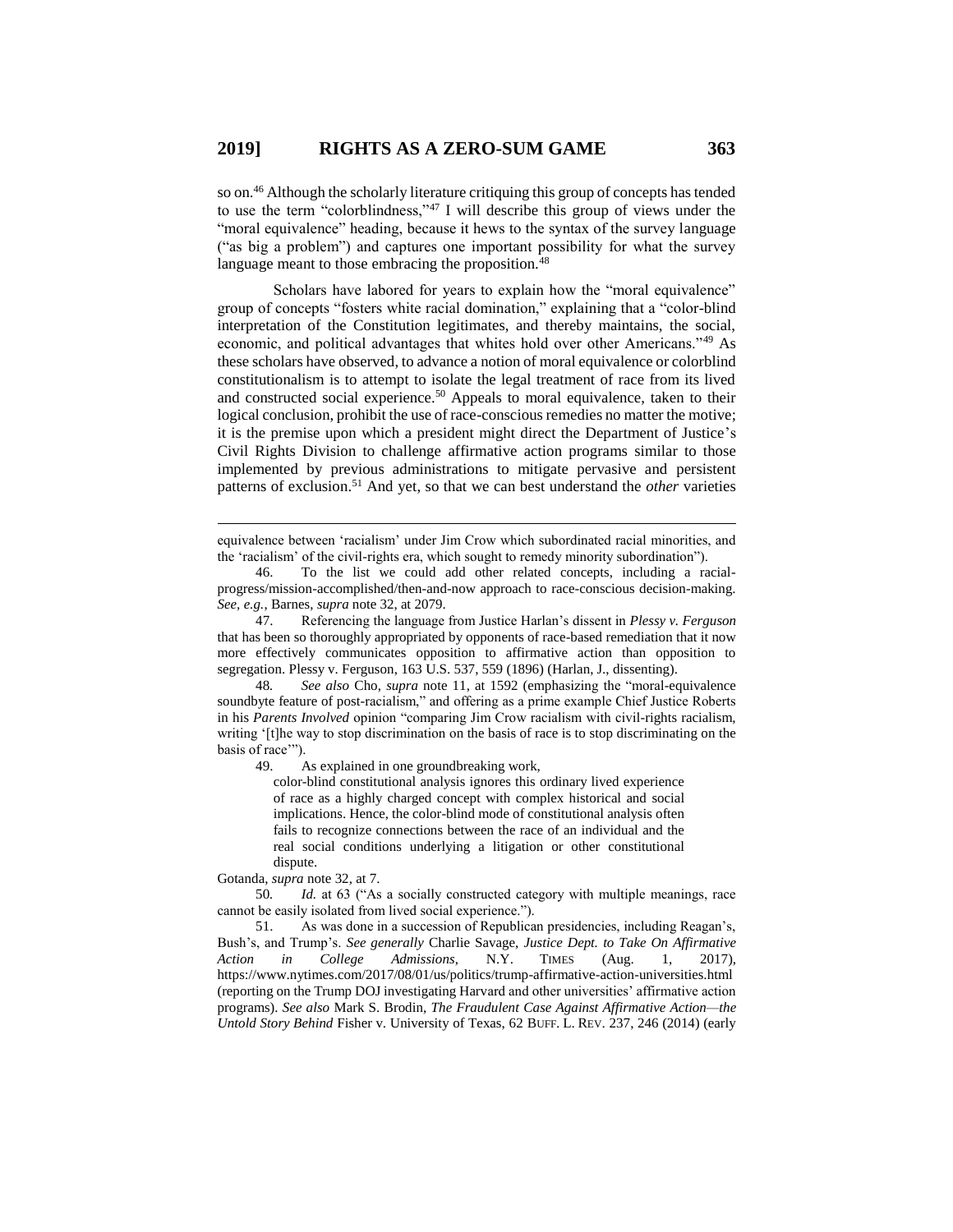of white grievance that social scientists are uncovering, it is important to note that the moral-equivalence perspective is less damaging to prospects for meaningful exchange than those alternatives.

Proponents and critics of the moral-equivalence claim can be in dialogue with one another. Take the debate over race-consciousness in hiring and university admissions, the paradigmatic context in which the moral-equivalence claim is raised. Strange as it might seem at first blush, it is possible to imagine a deep, mostly hidden shared premise from which the opposing views then diverge: that our national history matters when assessing such programs. A defender of the moralequivalence principle could argue that it is precisely the nation's painful experience with race that compels the aspiration to a world in which race doesn't limit or inhibit, assign or predetermine, or figure at all into any decisions.<sup>52</sup> In response, one might say, in the inimitable clarity of Justice Marshall, that such an idea is several hundred years too late and a few generations too early.<sup>53</sup> The moral-equivalence proponent will say: the way to stop discriminating on the basis of race is to stop discriminating on the basis of race.<sup>54</sup> To which one might respond: "[i]n order to get beyond racism, we must first take account of race. There is no other way. And in order to treat some persons equally, we must treat them differently."<sup>55</sup> And so on. The moves are, by now, quite familiar—the point here is to observe that defenders of the moralequivalence principle might sometimes anchor their argument in a historical and social context rather than dispute the relevance of it altogether.

Consider, for example, the approach taken by Professor Kent Greenawalt, who described affirmative action as a "painful dilemma,"<sup>56</sup> posing a conflict "between two values that occupy a high place in the liberal conception of justice."<sup>57</sup> In elaboration, he explained: "On the one hand, justice requires that groups that have previously suffered gross discrimination be given truly equal opportunity in American life; on the other, justice precludes the assignment of benefits and burdens on the arbitrary basis of racial and ethnic characteristics."<sup>58</sup> Greenawalt's soft moral

53*. See* Deborah L. Rhode, *Letting the Law Catch Up*, 44 STAN. L. REV. 1259 (1992) (relaying Justice Marshall's rejoinder to the reasoning of colorblindness).

54. Parents Involved in Cmty. Sch. v. Seattle Sch. Dist. No. 1, 551 U.S. 701, 748 (2007).

55. Regents of Univ. of Cal. v. Bakke, 438 U.S. 265, 407 (1978) (Blackmun, J., concurring).

56. Kent Greenawalt, *The Unresolved Problems of Reverse Discrimination*, 67 CALIF. L. REV. 87, 87 (1979).

57*. Id*.

 $\overline{a}$ 

58*. Id*.; *see also* Paul Brest, *Foreword: In Defense of the Antidiscrimination Principle*, 90 HARV. L. REV. 1, 17 (1976) (articulating concerns about race-based government

affirmative action programs were implemented by executive orders issued by Presidents Kennedy and Johnson); Angela Onwuachi-Willig, *Using the Master's "Tool" to Dismantle His House: Why Justice Clarence Thomas Makes the Case for Affirmative Action*, 47 ARIZ. L. REV. 113, 124 (2005) (offering a history of executive branch affirmative action programs); Anthony M. Platt, *The Rise and Fall of Affirmative Action*, 11 NOTRE DAME J.L. ETHICS & PUB. POL'Y 67 (1997).

<sup>52</sup>*. See generally* López, *supra* note 11 (providing an exhaustive intellectual and jurisprudential history of reactionary colorblindness).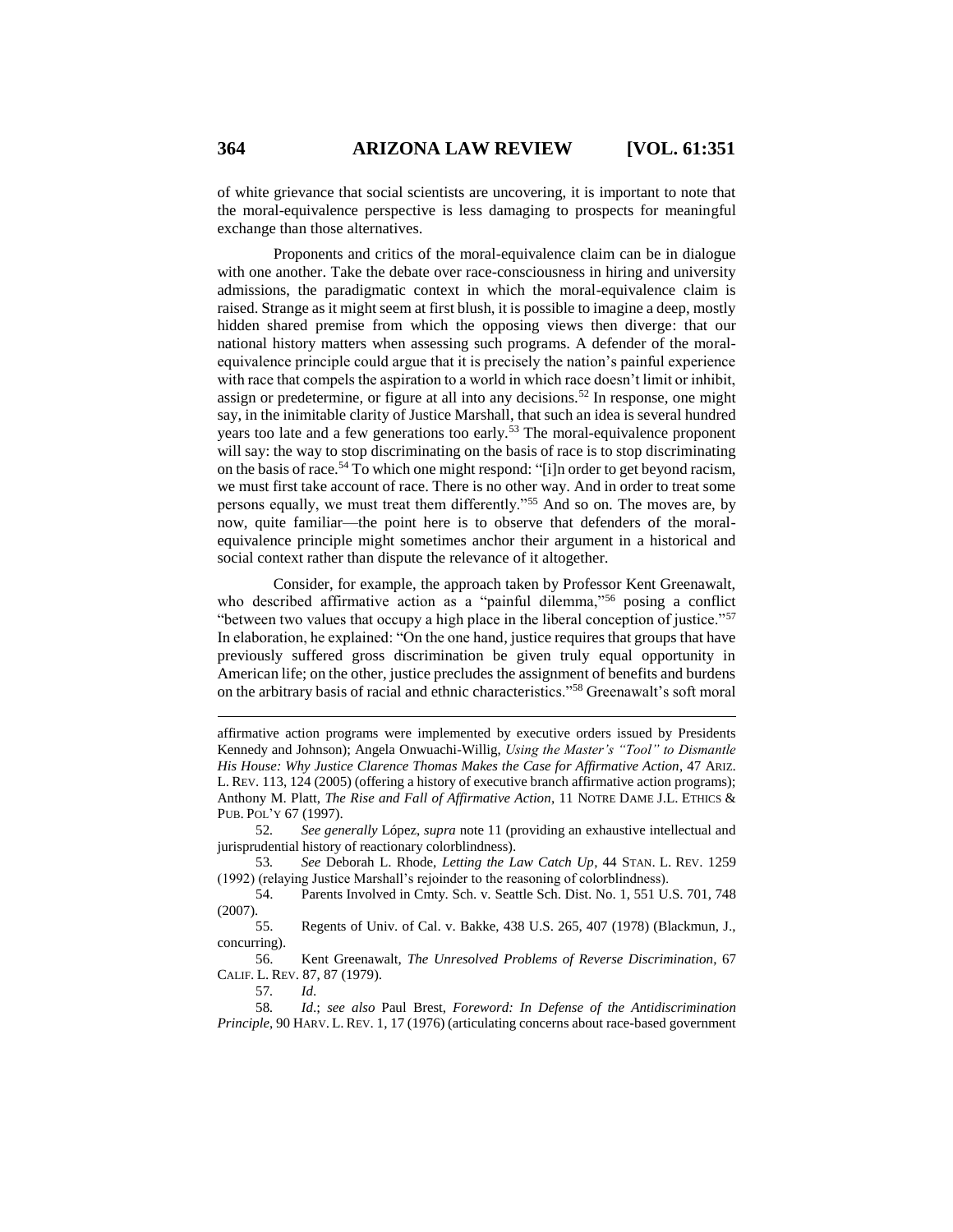equivalence is expressed by first acknowledging the relevance of history but then allowing the term "arbitrary" to erase some of that recognition. <sup>59</sup> With a particularized history of discrimination properly centered in the analysis, we might not see race as an "arbitrary" means of assigning benefits, and thus affirmative action programs wouldn't implicate the second of the two values so central to conceptions of liberal justice.<sup>60</sup>

The moral-equivalence principle, in sum, itself contains a range of possibilities: although one end of the spectrum is definitely reactionary and revisionist, it is possible to imagine a weaker form of moral equivalence at the other end of the spectrum, one that still takes account of social and historical context. There are versions of the moral-equivalence position that do not obliterate consciousness of actual patterns of subordination, $61$  in contrast to the varieties of white grievance we will consider next.

#### *B. Factual Prevalence*

Against this backdrop, consider for a moment another explanation for the survey responses set forth above. In agreeing that discrimination against whites has become "just as big a problem" as discrimination against racial and ethnic minorities, what if the respondents meant to convey that it is just as *likely*, or just as *widespread*? What if they are affirming a descriptive account of a society in which race is indeed a vector for discrimination, but it might be experienced *as readily* by whites as by members of racial and ethnic minorities? As a short-hand, we might call this the "factual prevalence" explanation, in part to emphasize the most

59. Greenawalt, *supra* note 56.

60. *Id.*

 $\overline{a}$ 

61. As one scholar observes, "[I]t is hard to remember a time in recent memory when the problems of racial injustice have been more visible and the need to promote opportunities for people of different racial and ethnic backgrounds has seemed more urgent." Elise C. Boddie, *The Future of Affirmative Action*, 130 HARV. L. REV. F. 38, 38 (2016). She offers as examples:

> videos of police killing unarmed African Americans; reports by the Department of Justice documenting law enforcement's excessive force against, and harassment of, African Americans in Baltimore and Ferguson; xenophobic targeting of American Muslims and Mexican Americans by a presidential candidate; judicial findings of overt minority voter suppression—to say nothing of systemic problems like disproportionately high unemployment and school and housing segregation that have long drained opportunities from communities of color.

*Id.* at 38–39.

action but also expressing "doubt that 'reverse discrimination' is likely to become so pervasive at any occupational level in our white-dominated society as to cause cumulative harms or frustrations"). The readiness with which Brest acknowledges a lack of symmetry in the social facts most relevant to race-based government action is something missing from the factual-prevalence position and the zero-sum premise examined in the next Sections. *Id. But see* Ian Haney-López, *Intentional Blindness*, 87 N.Y.U.L.REV. 1779, 1789 (2012) (criticizing Brest for being one of the liberal theorists whose scholarship failed to stanch the rise of reactionary colorblindness).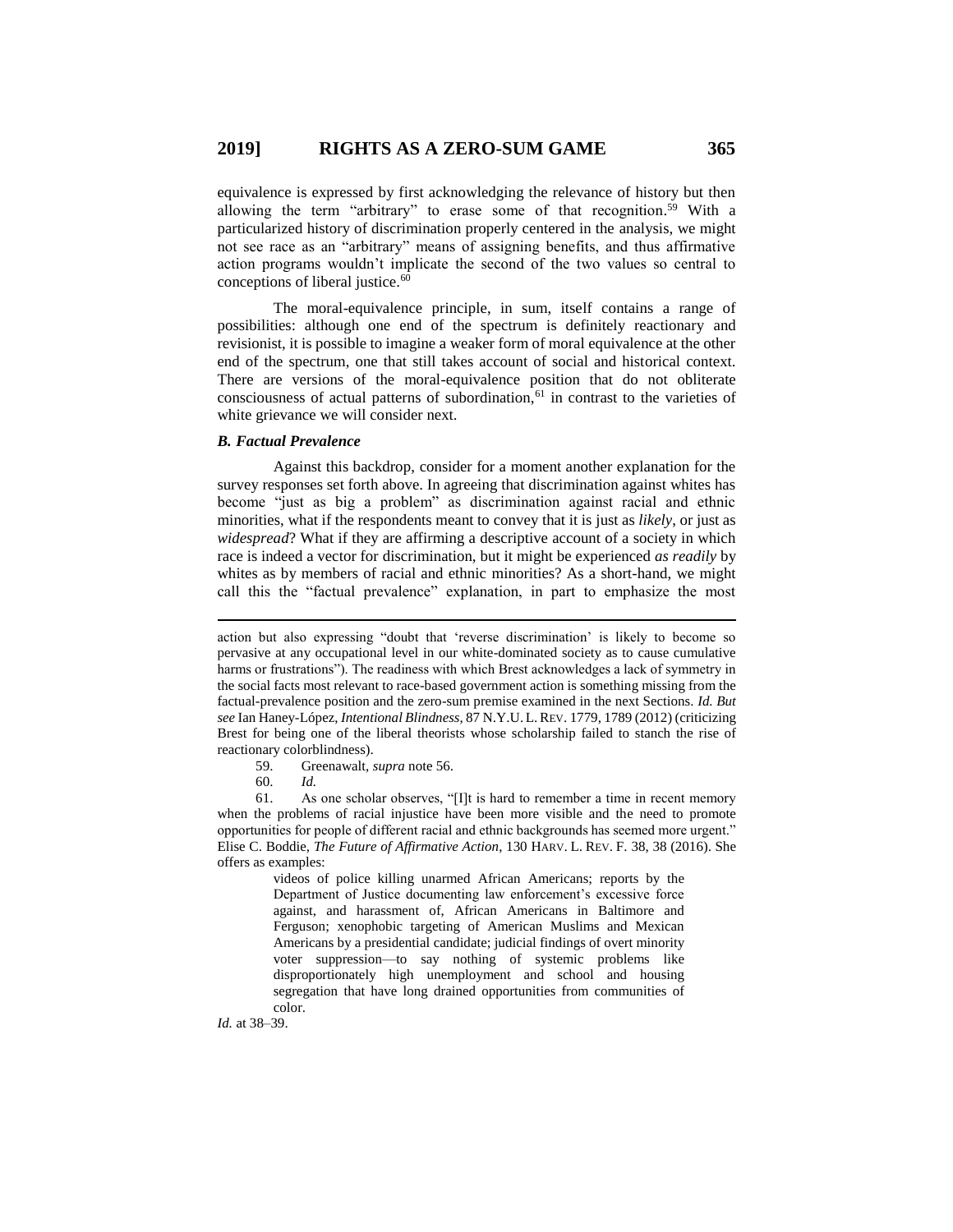important way in which this claim differs from the moral-equivalence construct: it is a descriptive claim rather than a normative one. That's not to suggest that it is any less consequential—quite the contrary. The factual-prevalence claim posits a world in which racial discrimination as a description of contemporary lived experience is entirely decoupled from our history and from a present that offers ample evidence of continued subordination along specific and highly predictable lines.<sup>62</sup> The factualprevalence position is radical in its rejection of historical and social context as a mechanism to predict and understand patterns of racial hierarchy.

Consider, by way of contrast, the terms "reverse racism" or "reverse discrimination," which have long been used to protest the sort of race-conscious programs designed to remedy past discrimination. The terms are resentful, reductionist, and reactionary, and there is no shortage of evocative metaphor to illustrate the point. In the pages of a national magazine, one might say that "[r]everse racism is a cogent description of affirmative action only if one considers the cancer of racism to be morally and medically indistinguishable from the therapy we apply to it."<sup>63</sup> In the pages of the United States Reporter, one might say that the term (and the set of concepts it embodies) fails to distinguish "between a 'No Trespassing' sign and a welcome mat."<sup>64</sup>

Nonetheless, the terms necessarily entail a degree of social and historical context that is entirely missing from the factual-prevalence position. When people

<sup>62.</sup> These patterns of subordination can be found in the distribution of economic power, political power, or even basic physical security. The latest figures from the U.S. Census Bureau show the median net worth for an African-American family is now \$9,000, compared with \$12,000 for a Latino family, and \$132,000 for a white family. Aaron Glantz & Emmanuel Martinez, *Kept Out: How Banks Block People Of Color From Homeownership*, ASSOCIATED PRESS (Feb. 15, 2018), https://www.apnews.com/ae4b40a720b74ad8a9b0bfe65f7a9c29; *see, e.g.*, CAROL ANDERSON, WHITE RAGE 158 (2016) (describing how "a sense of physical vulnerability is shared across classes in the black community" in the midst of the white rage over Obama's presidency); *see also* Paul Gowder, *Racial Classification and Ascriptive Injury*, 92 WASH. U.L. REV. 325, 369 (2014) (canvassing the many ways that being perceived as black carries with it a wide range of other ascriptions of low status with regards to political power); Nicholas Stephanopoulos, *The False Promise of Black Political Representation*, THE ATLANTIC (Jun. 11, 2015), https://www.theatlantic.com/politics/archive/2015/06/blackpolitical-representation-power/395594/ (describing empirical evidence that "blacks continue to fare worse than whites in converting their policy preferences into law").

<sup>63.</sup> Stanley Fish, *Reverse Racism, or How the Pot Got to Call the Kettle Black*, THE ATLANTIC (Nov. 1993), https://www.theatlantic.com/past/docs/politics/race/fish.htm.

<sup>64</sup>*.* Adarand Constructors, Inc. v. Pena, 515 U.S. 200, 245 (1995) (Stevens, J., dissenting) ("The consistency that the Court espouses would disregard the difference between a 'No Trespassing' sign and a welcome mat. It would treat a Dixiecrat Senator's decision to vote against Thurgood Marshall's confirmation in order to keep African-Americans off the Supreme Court as on a par with President Johnson's evaluation of his nominee's race as a positive factor. It would equate a law that made black citizens ineligible for military service with a program aimed at recruiting black soldiers. An attempt by the majority to exclude members of a minority race from a regulated market is fundamentally different from a subsidy that enables a relatively small group of newcomers to enter that market. An interest in 'consistency' does not justify treating differences as though they were similarities.").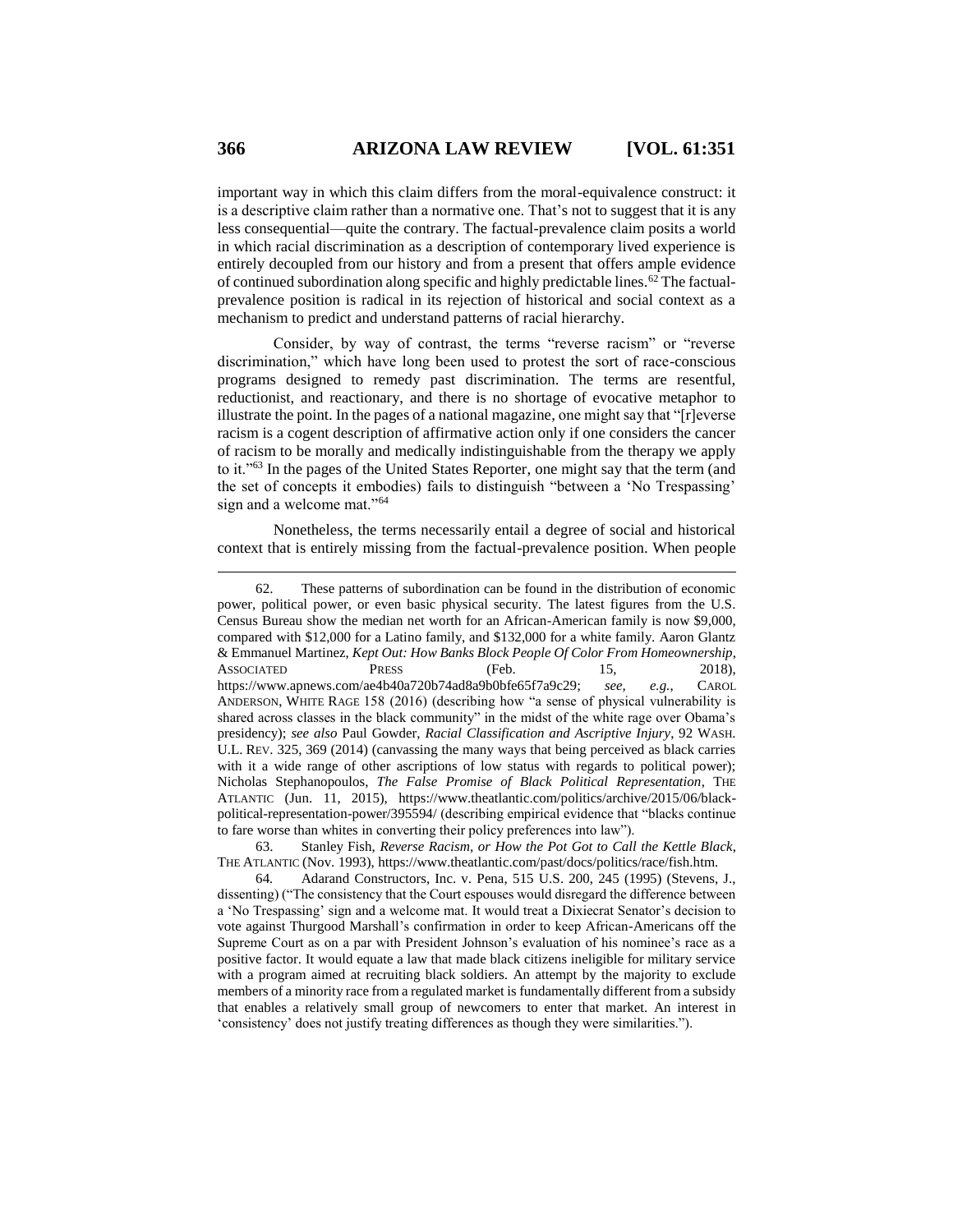use the term "reverse discrimination," they are making a bid to have the mistreatment they perceive be classified as discrimination. The modifier "reverse" communicates a reference point: the default expectation that discrimination runs in a certain direction and replicates certain preexisting patterns. Use of the modifier acknowledges that the phenomenon being described by the speaker inverts the expectation. There's a tacit acknowledgment that the vector of discriminatory treatment tread and retread over history—from a hostile or indifferent white majority to a "discrete and insular minority"—is being reversed.<sup>65</sup> In fact, some opponents of affirmative action now reject the term "reverse discrimination" for that very reason.<sup>66</sup> Using the term "reverse discrimination" at some level acknowledges that there is something inverted, counter-intuitive about the way the concept of discrimination is being deployed in that circumstance. Factual prevalence, on the other hand, lacks this acknowledgment—to assert that discrimination against whites is "as big a problem" as discrimination against blacks and other minorities is to evade and indeed resist this acknowledgment.

An important point remains. Because the factual-prevalence position appears to be a descriptive claim, it is possible to judge its accuracy.<sup>67</sup> At first blush that seems regrettably easy to do—one would draw on the painfully vast array of data revealing differential outcomes for communities of color across a range of metrics including income and wealth, health and life expectancy, and political enfranchisement.<sup>68</sup> But in drawing on this data to conclude that the factual-

 $\overline{a}$ 

67*. See, e.g.*, *Nine Charts About Wealth Inequality in America (Updated)*, URBAN (Oct. 5, 2017), http://apps.urban.org/features/wealth-inequality-charts/.

68. The "Equality Index" offers one way to understand racial disparity across multiple areas by compiling data from across a number of different sectors, including financial security, health, education, and social justice. *See* NAT'L URBAN LEAGUE PROTECT OUR PROGRESS: STATE OF BLACK AMERICA 2017, at 5 (2017), https://wsurban.org/wpcontent/uploads/2017/07/State-of-Black-American-SOBA-2017-Exec-Summary\_1.pdf

(revealing that for 2017, the Equality Index reflected a figure of 72.3% for Black Americans and 78.4% for Hispanic Americans); *see also* BONILLA-SILVA, *supra* note 27, at 2 ("Blacks and dark-skinned racial minorities lag well behind whites in virtually every area of social life; they are about three times more likely to be poor than whites, earn about 40 percent less than whites, and have about an eighth of the net worth that whites have."); Jaeah Lee & Edwin Rios, *7 Charts Explaining Baltimore's Economic and Racial Struggles*, MOTHER JONES (May 6, 2015, 10:20AM), https://www.motherjones.com/politics/2015/05/baltimore-raceeconomy-charts/ (finding that the life expectancy in 15 Baltimore neighborhoods, including the one where Freddie Gray lived, is shorter than the life expectancy in North Korea; in eight Baltimore neighborhoods, the life expectancy is worse than that in Syria). According to the Atlantic, a 2015 study in Boston found that the wealth of the median white family there was \$247,500, while the wealth of the median African-American family was \$8. Matthew Stewart, *The 9.9 Percent is the New American Aristocracy*, THE ATLANTIC (June 2018),

<sup>65.</sup> United States v. Carolene Products, 304 U.S. 144, 155 n.4 (1938).

<sup>66.</sup> *See* Joshua Thompson, *What Does "Reverse Discrimination" Mean?*, PAC. LEGAL FOUND. (Feb. 19, 2010), https://pacificlegal.org/what-does-reverse-discriminationmean/ ("I am often dismayed by opponents of racial preferences (opponents of discrimination), or proponents of equality under the law, when they use the term 'reverse discrimination.' . . . The linguistic problem is that the 'discrimination' definition already covers 'reverse discrimination.'").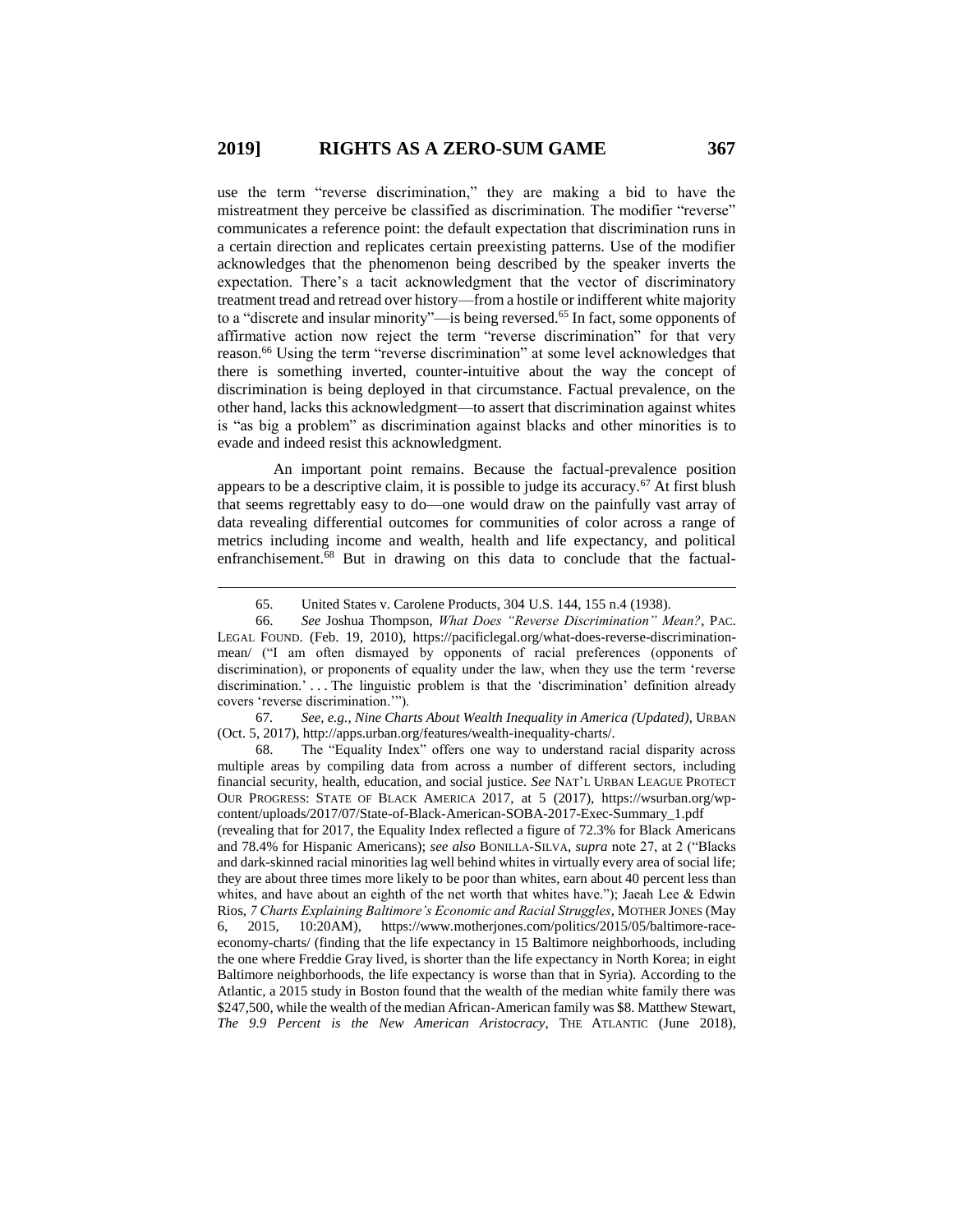prevalence position is falsifiable, almost laughably so, we would be skipping over a fairly important definitional challenge: when respondents were asked to consider "discrimination," did they reflect only upon purposeful mistreatment on the basis of race, of the sort that is either explicit or intentionally concealed? As we shall see when we turn to an examination of equal protection doctrine, it is possible to insist on a definition of discrimination that is so narrow as to exclude many of the forms of inequality and subordination from which communities of color suffer, and to which much of the foregoing data is pertinent.<sup>69</sup>

For now, it is necessary only to observe that the factual-prevalence position, as a lexical matter, is a plausible interpretation of the survey instrument. When someone subscribes to the position that discrimination against whites is "as big a problem" as discrimination against whites and other minorities, the range of interpretations consistent with ordinary usage includes the descriptive possibility considered here.

The factual-prevalence position is, moreover, consistent with the observations made by other researchers. In a 2011 article titled *Whites See Racism as a Zero-Sum Game That They Are Now Losing*, <sup>70</sup> psychologists Michael Norton and Steven Sommers described "a more general mindset gaining traction among Whites in contemporary America: the notion that Whites have *replaced* Blacks as the primary victims of discrimination."<sup>71</sup> This in itself is a startling proposition. And yet, as we will see in the next Section, the full expression of this idea includes a causal dimension that is profoundly and uniquely threatening to the very ideas of ordered liberty and equality under the law that are supposed to form the foundation of our constitutional order.

#### *C. The Zero-Sum Thesis*

To understand how their respondents perceived a group's susceptibility to racial discrimination at various stages in recent history, Norton and Sommers asked participants to consider racial discrimination during each decade from the 1950s to the 2000s.<sup>72</sup> Then, using a 10-point scale in which 1 signified "not at all" and 10 signified "very much," respondents were instructed to rate the level of anti-white bias and anti-black bias they would assign to each decade.<sup>73</sup> White respondents, for the most part, viewed the 1950s and 1960s as characterized by high levels of anti-

https://www.theatlantic.com/magazine/archive/2018/06/the-birth-of-a-new-american-

aristocracy/559130/; *see also* Chuck Collins et al., *Report: Ever-Growing Gap,* INST. FOR POL'Y STUD. (Aug. 8, 2016), https://ips-dc.org/report-ever-growing-gap/ (reporting that the racial wealth gap is getting worse, not better).

<sup>69.</sup> *See* Freeman, *supra* note 18, at 1050.

<sup>70.</sup> Norton & Sommers, *supra* note 15, at 215.

<sup>71</sup>*. Id*. (emphasis added). Norton and Sommers note that their research builds upon and is consistent with prior work indicating that "White Americans perceive increases in racial equality as threatening their dominant position in American society, with Whites likely to perceive that actions taken to improve the welfare of minority groups must come at their expense." *Id*. (internal citations omitted).

<sup>72</sup>*. Id*. at 215–16.

<sup>73.</sup> *Id.*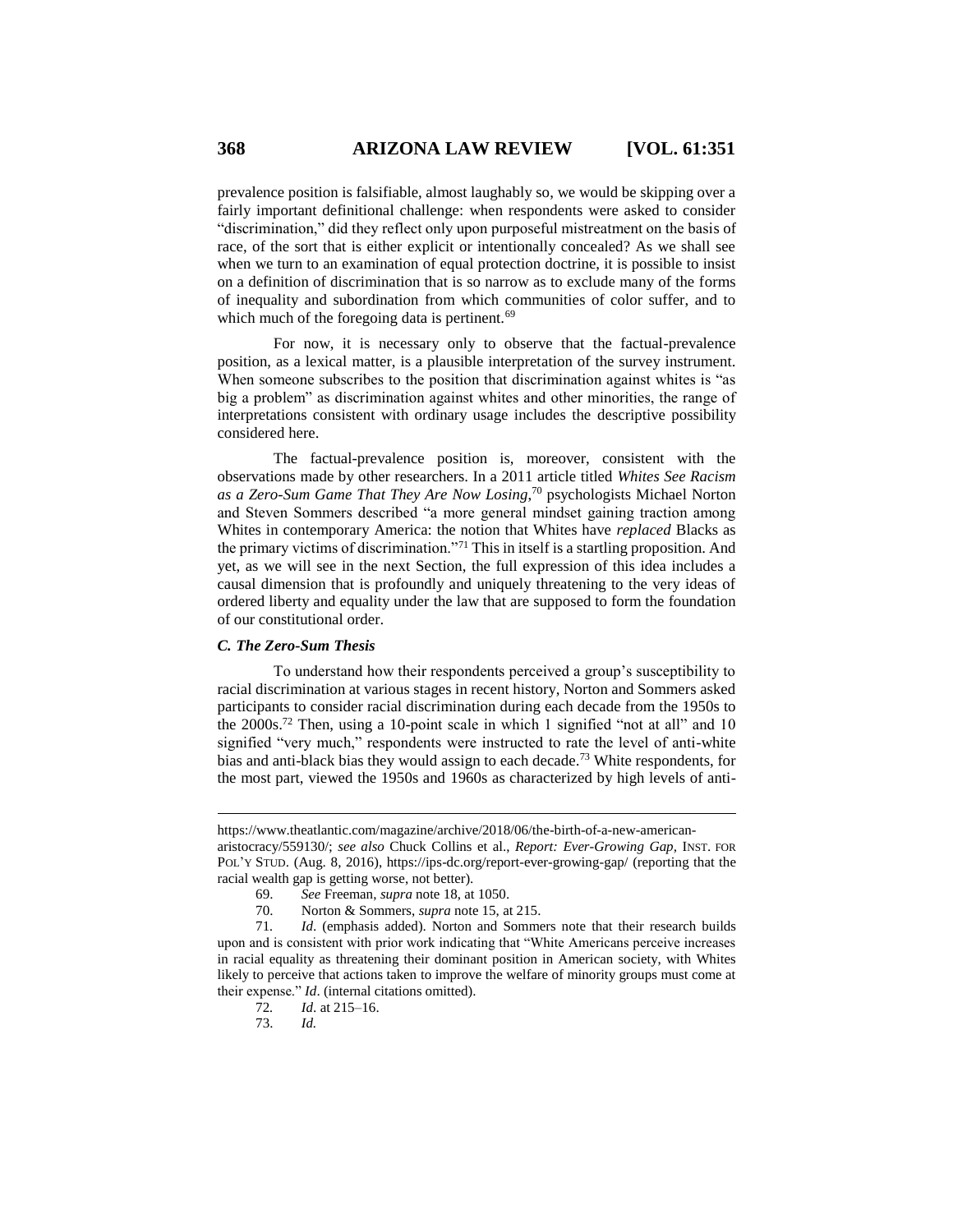black bias, a view shared by black respondents.<sup>74</sup> White respondents, however, perceived the level of anti-black bias to have then declined quickly over the subsequent 50-year period, and the level of anti-white bias to have increased correspondingly, such that sometime in the 1990s the lines cross.<sup>75</sup> White respondents thus indicated that by the 2000s anti-white bias had become *more prevalent* than anti-black bias.<sup>76</sup>

Norton and Sommers offered two points of elaboration that help us understand the significance of their findings. First, they observed no main effects for age or education level.<sup>77</sup> Second, they emphasize a dynamic that is evident from the graph of their results, but worth its own mention here: for the decade of the 1950s, both white and black respondents perceived high levels of anti-black bias and low levels of anti-white bias.<sup>78</sup> While black respondents perceived higher levels of anti-black bias and lower levels of anti-white bias during the 1950s compared to white respondents, white and black respondents shared a "strikingly similar" sense of which was the greater problem in that decade.<sup>79</sup> The divergence in recent decades, Norton and Sommers explain, is thus less likely to be driven by a difference in reference point between racial groups that is stable over time, but rather "recent changes in how bias is conceptualized" by white respondents.<sup>80</sup> Respondents, then, were not only providing insight into their perception of the current landscape but also revealing their own understandings of social and historical change over time. And more specifically, it seems that for the respondents who were white, the observation that things had improved for black Americans was bound up with the sense that there had been some sort of corresponding *loss* for white people.<sup>81</sup>

The authors' concluding remarks drive home the significant differences between their findings and the moral-equivalence conception of "reverse

 $\overline{a}$ 

[A]mong whites, there's a lingering view that the American Dream is a "fixed pie," such that the advancement of one group of citizens must come at the expense of all the other groups. Whites told us they see things as a zero-sum game: Any improvements for black Americans, they believe, are likely to come at a direct cost to whites. Black respondents in our surveys, meanwhile, report believing that outcomes for blacks can improve without affecting outcomes for white Americans.

Samuel Sommers & Michael Norton, *White People Think Racism is Getting Worse. Against White People*., WASH. POST (July 21, 2016), https://www.washingtonpost.com/posteverything/wp/2016/07/21/white-people-think-racism -is-getting-worse-against-white-people/?utm\_term=.425004ca0bcb.

<sup>74</sup>*. Id*. at 216.

<sup>75</sup>*. Id*.

<sup>76</sup>*. Id*. While 11% of white respondents assigned the most serious rating to antiwhite bias in the decade of the 2000s, only 2% of white respondents assigned the most serious rating to anti-black bias for the same decade. *Id*.

<sup>77</sup>*. Id*.

<sup>78.</sup> *Id.*

<sup>79</sup>*. Id*.

<sup>80</sup>*. Id*.

<sup>81.</sup> *Id.* at 215. Writing about their research in the Washington Post in 2016, Norton and Sommers emphasized that aspect of their findings: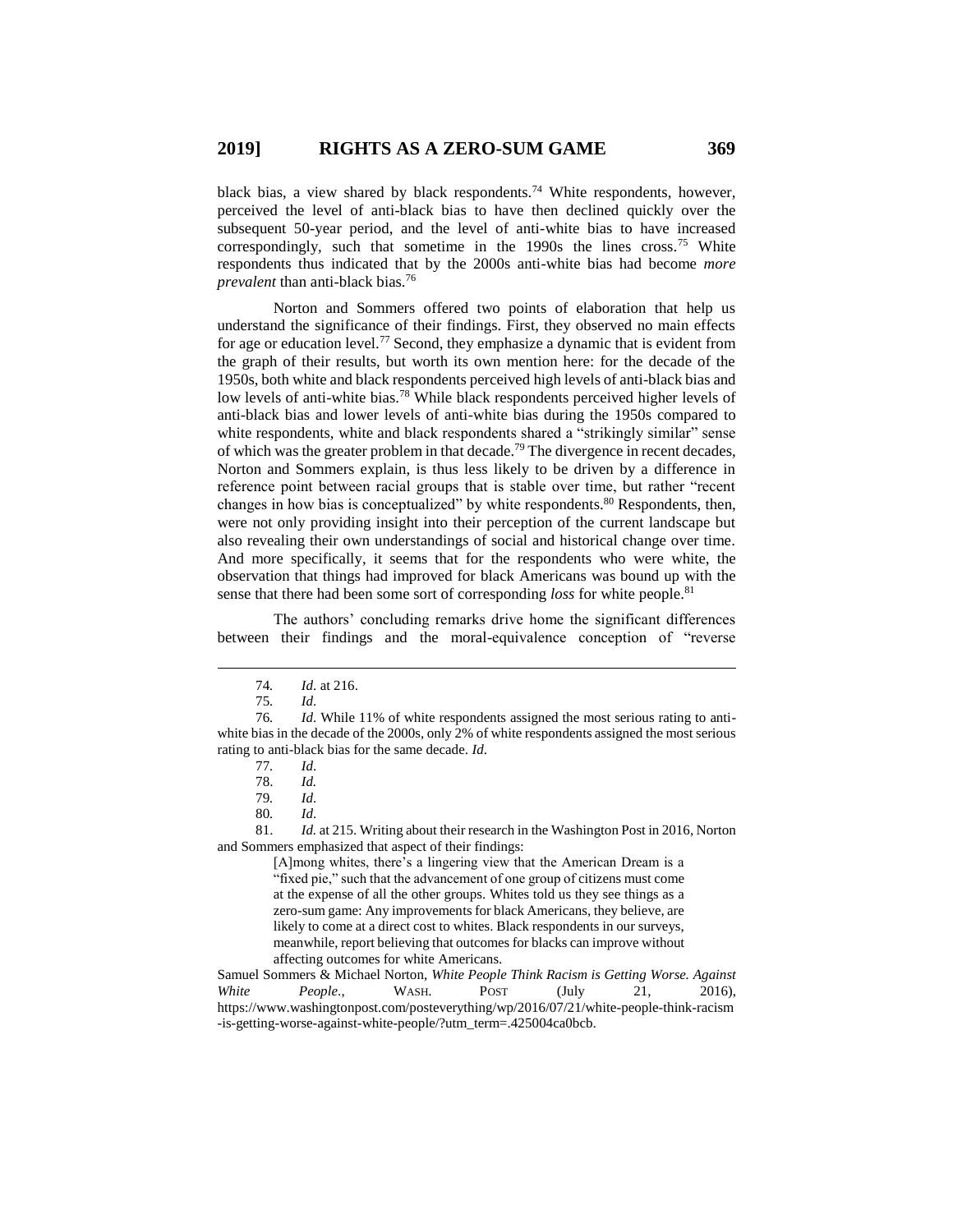discrimination" we considered first. Norton and Sommers summarize their data as suggesting that many white Americans have concluded that "the pendulum has now swung beyond equality in the direction of anti-White discrimination. . . . not only do Whites think more progress has been made toward equality than do Blacks, but Whites also now believe that this progress is linked to a new inequality—at their expense."<sup>82</sup> The last clause suggests yet a third distinctive concept uncovered by recent empirical research on racial attitudes: not only that discrimination is more prevalent against white Americans than against people of color, but also that white Americans infer a causal relationship between that discrimination and the progress they perceive for communities of color. In short, as the title of this Article conveys, that there is a zero-sum quality to racial justice. $83$ 

The finding that significant numbers of white people feel directly threatened by progress toward racial equality  $84$ —and respond to that threat by emphasizing the specter of anti-white bias<sup>85</sup>—has also been reported by other researchers. Clara Wilkins and Cheryl Kaiser conducted three separate studies to probe the relationship between exposure to salient markers of racial progress and perceptions of anti-white bias.<sup>86</sup> The authors introduce their discussion by observing that an inversion is taking place in the minds of many white people contemplating patterns of racial discrimination; they go on to explain that evidence of racial progress is one cause:

> For decades, the phrase *victim of racial discrimination* evoked images of racial minorities. Whites were seen as perpetrators, rather than as targets, of racial bias. More recently, an increasing number of Whites in the United States are identifying themselves as victims of racial discrimination. We argue that racial progress, or racial minorities

problem/jockeying-for-stigma; *see also* PAULA IOANIDE, THE EMOTIONAL POLITICS OF RACISM: HOW FEELINGS TRUMP FACTS IN AN ERA OF COLORBLINDNESS (2015) (discussing white self-perception as victims, and positing that the political views of the white working class might be more driven by such feelings of oppression than tangible economic factors). As Victoria Plaut observed immediately, the zero-sum finding has several serious implications for antidiscrimination doctrine. Victoria Plaut*, Law and the Zero-Sum Game of Discrimination: A Commentary on Norton and Sommers,* 6 PERSPECTIVES ON PSYCHOL. SCI. 219, 219–21 (2011) ("[T]he landmark cases that are upsetting the structure of antidiscrimination doctrine may in fact reflect a broader sentiment in society.").

<sup>82.</sup> Norton & Sommers, *supra* note 15, at 217.

<sup>83.</sup> In an online forum in the *New York Times* exploring the implications of their study, the authors describe the "jockeying for stigma" they detect "among groups in America today"; they go on to observe that "[t]his competition is surprising because being marginalized often equates to being powerless, yet many whites now use their sense of marginalization as a rallying cry toward action." Michael I. Norton & Samuel R. Sommers, *Jockeying for Stigma*, N.Y. TIMES (May 23, 2011, 12:12 PM), https://www.nytimes.com/roomfordebate/2011/05/22/is-anti-white-bias-a-

<sup>84.</sup> Norton & Sommers, *supra* note 15, at 215.

<sup>85.</sup> *Id.*

<sup>86.</sup> Clara L. Wilkins & Cheryl R. Kaiser, *Racial Progress as Threat to the Status Hierarchy: Implications for Perceptions of Anti-White Bias*, 25 PSYCHOL. SCI. 439, 440 (2014).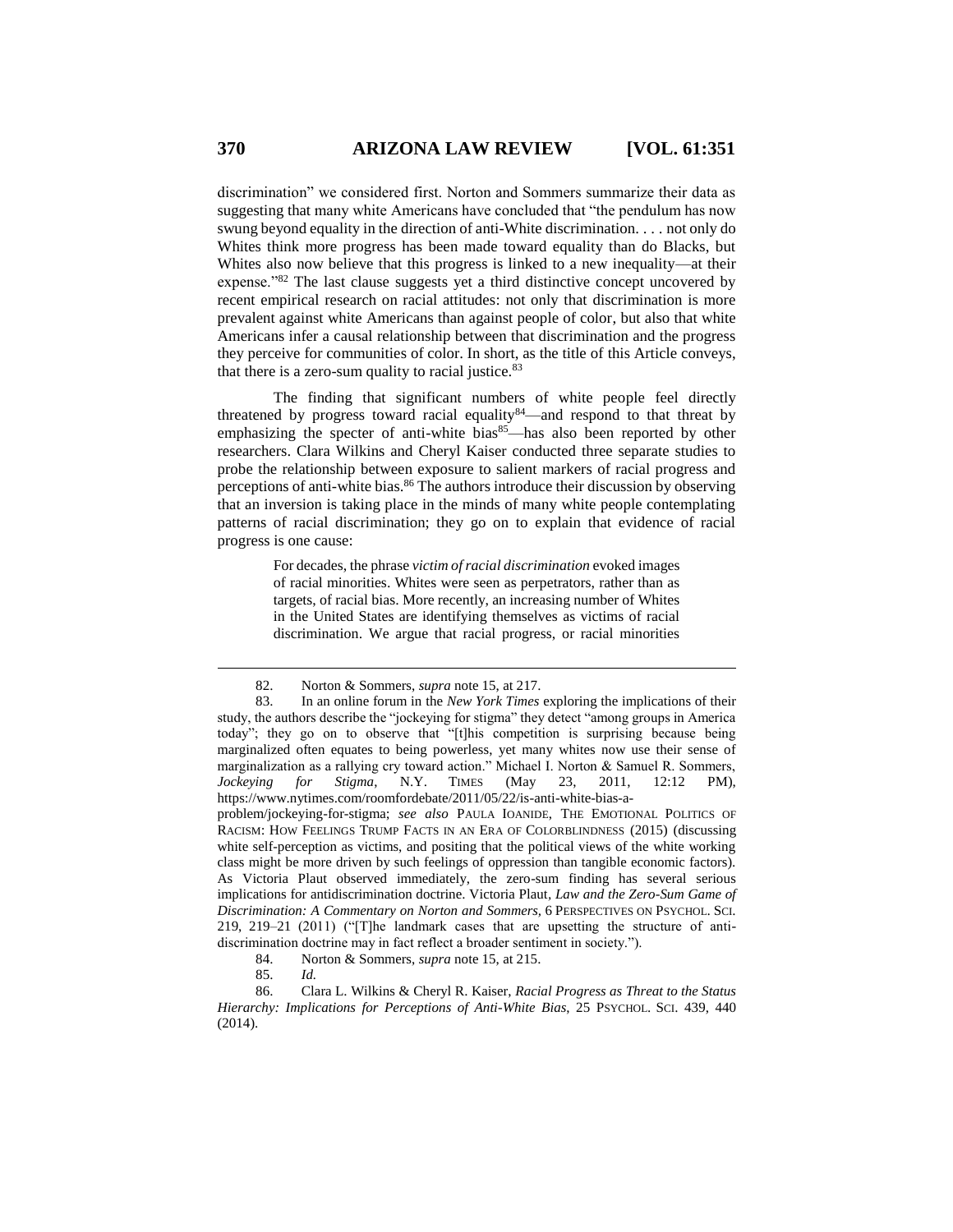more frequently occupying high-status positions traditionally held by Whites, is one cause of this shift. For Whites who support the status hierarchy, racial progress is an assault on their social standing that causes them to perceive greater amounts of racial bias against Whites.<sup>87</sup>

Political scientist Diana Mutz calls this phenomenon "status threat" and concurs that "when confronted with evidence of racial progress, whites feel threatened and experience lower levels of self-worth relative to a control group. They also perceive greater antiwhite bias as a means of regaining those lost feelings of self-worth."<sup>88</sup> Mutz goes on to demonstrate that status threat was, in fact, the driving force behind Trump's election;<sup>89</sup> as obviously consequential as that has been for any number of issues both domestic and international, the implications of the zero-sum and status-threat findings go far beyond the results of a single presidential election.<sup>90</sup> The idea that there is some irreducible quantum of racial discrimination in our society that simply reverses direction upon challenge is petulant and pessimistic in addition to being inaccurate—it not only misgauges the current landscape but also poisons any prospect for future change. The conviction that progress toward equality for subordinated groups comes at the direct expense of dominant groups is a staggering obstacle to racial justice.

We now are in a position to appreciate the profound differences between the three variations of concern about anti-white discrimination explored above.<sup>91</sup> Someone subscribing to the moral-equivalence view could be said to be making a claim about the ordering of values: that the aspiration for a colorblind society is more important than the remediation of pervasive subordination. Someone adhering to the factual-prevalence position is making a claim about social facts: that whites have in fact *replaced* people of color as the primary victims of racial discrimination. Someone who views rights as a zero-sum game insists that when one group makes progress toward equality another group must suffer—a corrosive, resentful view of racial dynamics that makes progress impossible. The next Part demonstrates that there is a doctrinal foundation for each of these attitudes in the Court's equal protection jurisprudence.

<sup>87.</sup> *Id.* at 439.

<sup>88.</sup> Mutz, *supra* note 10, at E4331; *see also* Wilkins & Kaiser, *supra* note 86. Another phenomenon discovered by social psychologists, described as "last place aversion," is likely also at work. *See* Ilyana Kuziemko & Michael I. Norton, *The "Last Place Aversion" Paradox*, SCI. AMERICAN (Oct. 12, 2011), https://www.scientificamerican.com/article/occupy-wall-street-psychology/.

<sup>89.</sup> Mutz, *supra* note 10.

<sup>90.</sup> *Id.*

It is important to note, however, that many conversations about reverse discrimination do not distinguish between the moral-equivalence idea and the factualprevalence one. *See, e.g.*, Touré, *supra* note 40. And it is similarly important to note that these are not mutually exclusive—one could subscribe to all three perspectives, and surely many do.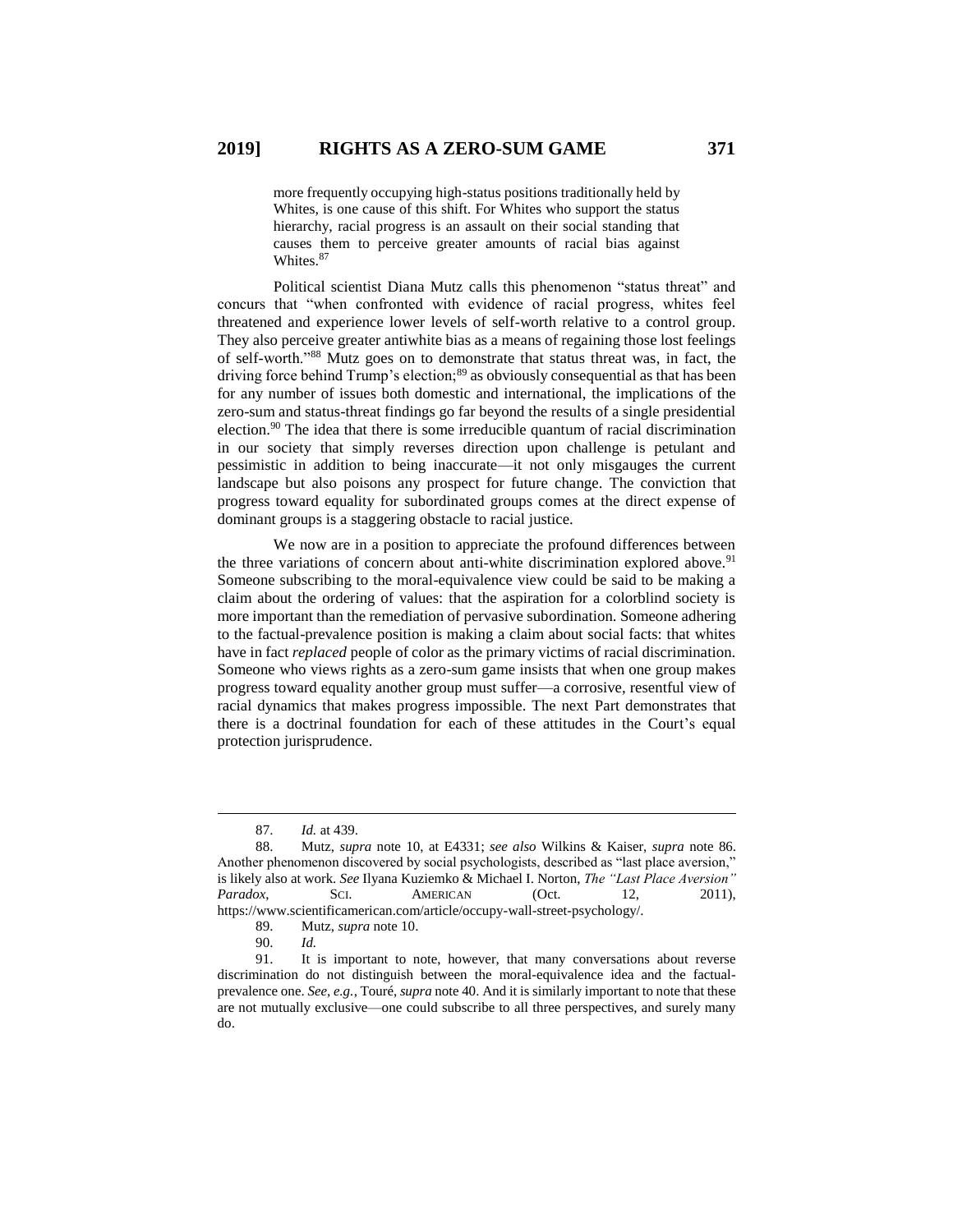#### **II. DOCTRINAL COUNTERPARTS**

If the premise of the foregoing is true—that increasing numbers of Americans believe that discrimination against white people is not only morally equivalent to but also as factually prevalent as discrimination against people of color, and for many is perceived as the result of zero-sum dynamics in racial justice—what are the implications for the law? Is there a legal dimension to this rising concern about anti-white bias, which is so baffling when stacked against nearly every index of racial inequality that we might think to measure?<sup>92</sup> To be sure, explaining the growing concern about anti-white bias is a project requiring collaboration across a range of different disciplines and methodologies.<sup>93</sup> My goal here, however, is narrower: I want to foreground the role that law has played in the proliferation and legitimation of these attitudes. It is worth making visible how these perceptions are law-informed and law-grounded even in the absence of any explicit reference to legal principles—particularly because the doctrine that offers a parallel for each of the varieties of white grievance explored above is Equal Protection, a body of law that was once animated by concern for minority groups excluded from social and political institutions.<sup>94</sup>

## *A. Moral Equivalence and the Symmetry Principle*

As detailed above, when survey respondents say that discrimination against whites is "as big a problem" as discrimination against people of color, one possible way to understand this response is as a normative claim: that discrimination against whites is as morally grave as discrimination against members of subjugated communities. On this reading, we can readily see a reflection of Justice Thomas's exhortation that there is a "moral and constitutional equivalence" between "laws designed to subjugate a race and those that distribute benefits on the basis of race in order to foster some current notion of equality."<sup>95</sup> While not every member of the

<sup>92.</sup> It is worth reiterating, as Norton and Sommers themselves have done, that their research reveals not a "verifiable surge" in anti-white bias but an *increased perception* of antiwhite bias. *See* Norton & Sommers, *supra* note 15, at 215.

<sup>93</sup>*. See, e.g.*, BONILLA-SILVA, *supra* note 27, at 77. In this ground-breaking work on colorblind racism, sociologist Eduardo Bonilla-Silva has explained that new forms of racial discrimination "pose new problems of remedy. They act both at the structuralinstitutional level focused on by sociologists, and the face-to-face situational level focused on by social psychologists . . . ." *Id.* at 60 (quoting Thomas F. Pettigrew & Joanne Martin, *Shaping the Organizational Context for Black American Inclusion*, 43 J. SOC. ISSUES 41, 42 (1987)). Bonilla-Silva has also identified what he calls the "fallacy of racial pluralism—the false assumption that all racial groups have the same power in the American polity." *Id.* at 73. For another notable work, drawing on the disciplines of both sociology and history, see KAREN E. FIELDS & BARBARA J. FIELDS, RACECRAFT: THE SOUL OF INEQUALITY IN AMERICAN LIFE (2014).

<sup>94.</sup> Reva B. Siegel, *Foreword: Equality Divided*, 127 HARV. L. REV. 1, 3 (2013) (observing that Equal Protection "began in the aspiration to protect 'discrete and insular minorities'" (citing United States v. Carolene Prods. Co., 304 U.S. 144, 152 n.4 (1938))).

<sup>95</sup>*.* Adarand Constructors, Inc. v. Pena, 515 U.S. 200, 240 (1995) (Thomas, J., concurring) (citations omittd); *see also* Fisher v. Univ. of Tex. at Austin, 570 U.S. 297, 326 (2013) ("There is no principled distinction between the University's assertion that diversity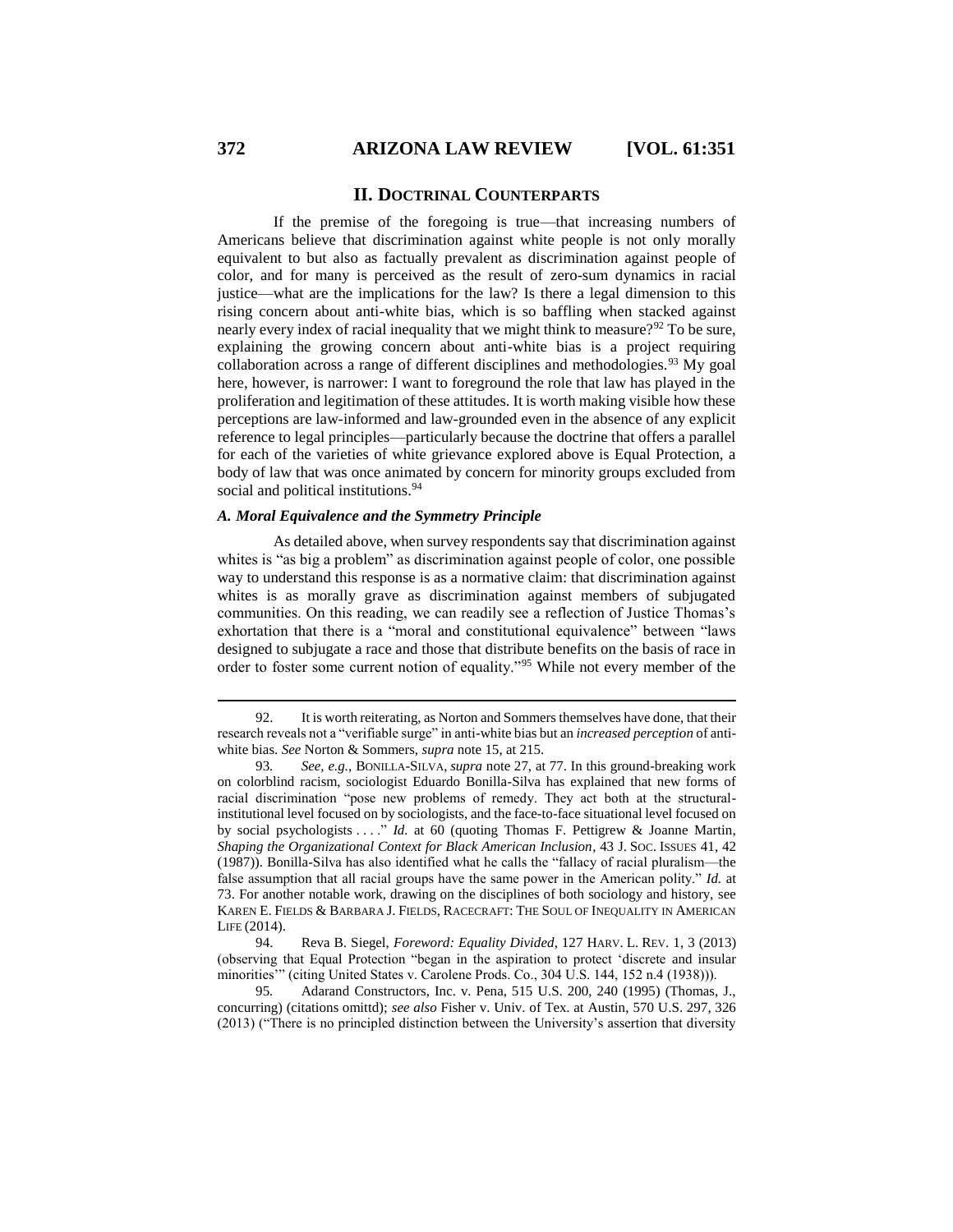Court expresses the view with such vehemence, the moral-equivalence interpretation nonetheless fits comfortably with the symmetry principle<sup>96</sup> that is now deeply established in equal protection doctrine: where a category has been deemed appropriate for heightened scrutiny—whether it be race, gender, or otherwise—any use of it is suspect, not just the particular applications that perpetuate past patterns of discrimination.<sup>97</sup> So although the Court's initial recognition that gender might be a quasi-suspect class was predicated on the history of discrimination against women and concern regarding women's exclusion from the political process, <sup>98</sup> it took no time at all for the Court to use heightened scrutiny to strike down a law that used a gender classification to burden men.<sup>99</sup> The cases striking down racial preferences in hiring programs or school assignment similarly reflect the idea that the use of race is presumptively pernicious regardless of whether it is intended to correct or perpetuate the discriminatory patterns of the past.<sup>100</sup> As the Court reasoned in *City of Richmond v. Croson*, following a period of fractured decisions on the appropriate standard of review for remedial uses of race by government actors, a plan is constitutionally problematic if it

> denies certain citizens the opportunity to compete for a fixed percentage of public contracts based solely upon their race. To whatever racial group these citizens belong, their "personal rights" to be treated with equal dignity and respect are implicated by a rigid rule erecting race as the sole criterion in an aspect of public decisionmaking ... the purpose of strict scrutiny is to "smoke out" illegitimate uses of race by assuring that the legislative body is

97. For scholarly critiques of this principle, see, for example, Sonu Bedi, *Collapsing Suspect Class with Suspect Classification: Why Strict Scrutiny Is Too Strict and Maybe Not Strict Enough*, 47 GA. L.REV. 301, 303 (2013) (describing the symmetry principle as an "analytical collapse of class and classification").

- 98. Frontiero v. Richardson, 411 U.S. 677, 682–85 (1973).
- 99. Craig v. Boren, 429 U.S. 190, 197–99 (1976).

100*.* Parents Involved in Cmty. Sch. v. Seattle Sch. Dist. No. 1, 551 U.S. 701, 748 ("The way to stop discrimination on the basis of race is to stop discriminating on the basis of race."). It is important to understand that this was not always the case. As Reva Siegel explains,

> during the first decade after the Court declared in McLaughlin that the Equal Protection Clause enjoined state action that classified on the basis of race, judges generally understood the presumption against racial classification as a race-asymmetric constraint: courts wielded the principle to protect blacks against status-enforcing harm but did not employ it to constrain race-based state action designed to alleviate segregation, even when whites objected that such race-based policies inflicted harm.

Siegel, *supra* note 11, at 1518.

yields educational benefits and the segregationists' assertion that segregation yielded those same benefits.").

<sup>96.</sup> Bradley A. Areheart, *The Symmetry Principle*, 58 B.C. L. REV. 1085, 1088–89 (2017) ("The symmetry principle mandates that once certain attributes or characteristics are identified as worthy of antidiscrimination protection, all groups within that universal ground must be protected.").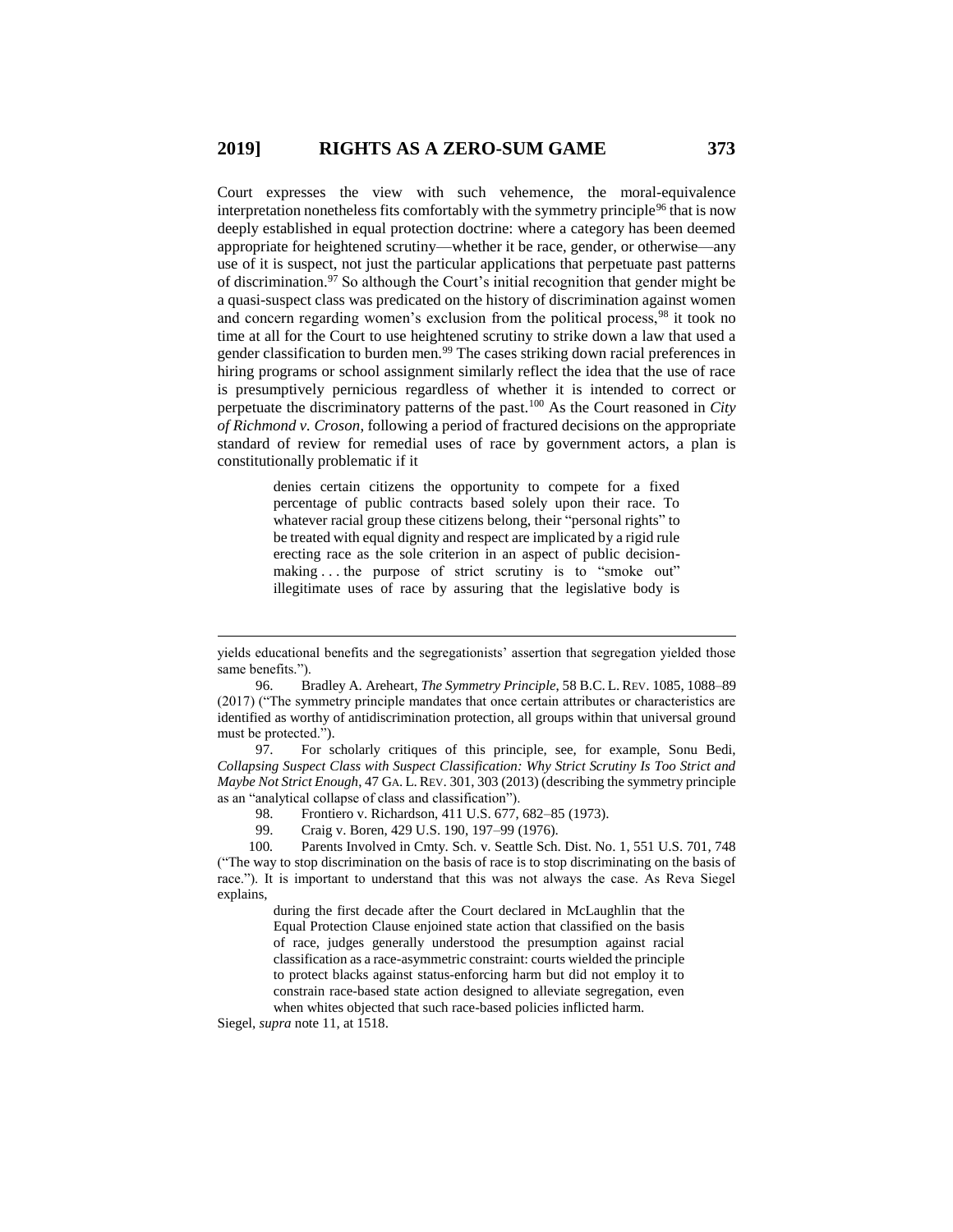pursuing a goal important enough to warrant use of a highly suspect  $\frac{1}{100}$ 

The Court has since held fast to the idea that race-consciousness is a "highly suspect tool," reiterating again and again that any and all uses of race by government actors are subject to the same exacting standard of strict scrutiny.<sup>102</sup> To the extent that the university admissions decisions have been criticized as too deferential to education officials to be fairly characterized as true strict scrutiny, 103 we might offer a few reflections. First, whatever would most accurately characterize the standard of review the Court actually uses in affirmative action cases, it is considerably more demanding than rational basis review: it is a form of heightened scrutiny that places the burden on the government to, among other obligations, show that it had considered race-neutral alternatives.<sup>104</sup> Second, the Court's repeated insistence that remedial uses of race are subject to strict scrutiny arguably has more communicative power than its unacknowledged practice of applying a standard that's somewhat more relaxed in the specific context of higher education.

In sum, it is fairly straightforward to identify the ways in which equal protection doctrine communicates the moral-equivalence perspective. This brief summary is not meant to give short shrift to the enormously rich critique that this principle has engendered,<sup>105</sup> but simply to reflect that few readers will need much review of this aspect of the Court's equal protection jurisprudence. What is essential for present purposes is simply to recognize how clearly discourse and doctrine

104*. See, e.g.*, Darren Lenard Hutchinson, *Undignified: The Supreme Court, Racial Justice, and Dignity Claims*, 69 FLA. L. REV. 1, 28 (2017) (observing that "the Court's doctrine subjects race-based remedies to a high degree of skepticism").

<sup>101</sup>*.* City of Richmond v. J.A. Croson Co., 488 U.S. 469, 493 (1989).

<sup>102</sup>*. See* Fisher v. Univ. of Texas at Austin, 136 S.Ct. 2198 (2016); Fisher v. Univ. of Texas at Austin, 570 U.S. 297 (2013); Parents Involved in Cmty. Sch*.*, 551 U.S. 701 (2007); Grutter v. Bollinger, 539 U.S. 306 (2003); Gratz v. Bollinger, 539 U.S. 244 (2003).

<sup>103</sup>*. See, e.g.*, Lackland H. Bloom, Jr., *Grutter and Gratz: A Critical Analysis*, 41 HOUS. L. REV. 459, 510 (2004) ("Though protesting loudly to the contrary, the Court clearly did not apply anything like strict scrutiny as it has been traditionally understood."); George Rutherglen, *Fisher II: Whose Burden, What Proof?*, 20 GREEN BAG 19, 31 (2016) (asserting that *Fisher v. University of Texas* "distorted rather than clarified principles of substantive law, for instance, on exactly how strict 'strict scrutiny' is").

<sup>105.</sup> *See, e.g.*, Angela P. Harris, *Equality Trouble: Sameness and Difference in Twentieth-Century Race Law*, 88 CALIF. L. REV. 1923, 2009 (2000) ("[T]he equation of racial discrimination with racial differentiation fosters the moral absolution of whites for the history of racial domination. . . . the United States has been plagued not with a surfeit of racial classifications as such, but rather with the consistent use of racial classifications to privilege (certain groups of) whites and disadvantage nonwhites."). "The Court's focus on classification itself as the problem, however, makes it possible to equate that history with present white claims of 'reverse discrimination.'" *Id.*; Owen Fiss, *Groups and the Equal Protection Clause*, 5 PHIL. & PUB. AFF. 107, 108, 171 (1976) (arguing that the Equal Protection Clause should be understood to prohibit "laws and practices that aggravate the subordinate position of a specially disadvantaged group," rather than simply prohibiting all racial classifications regardless of motive or purpose).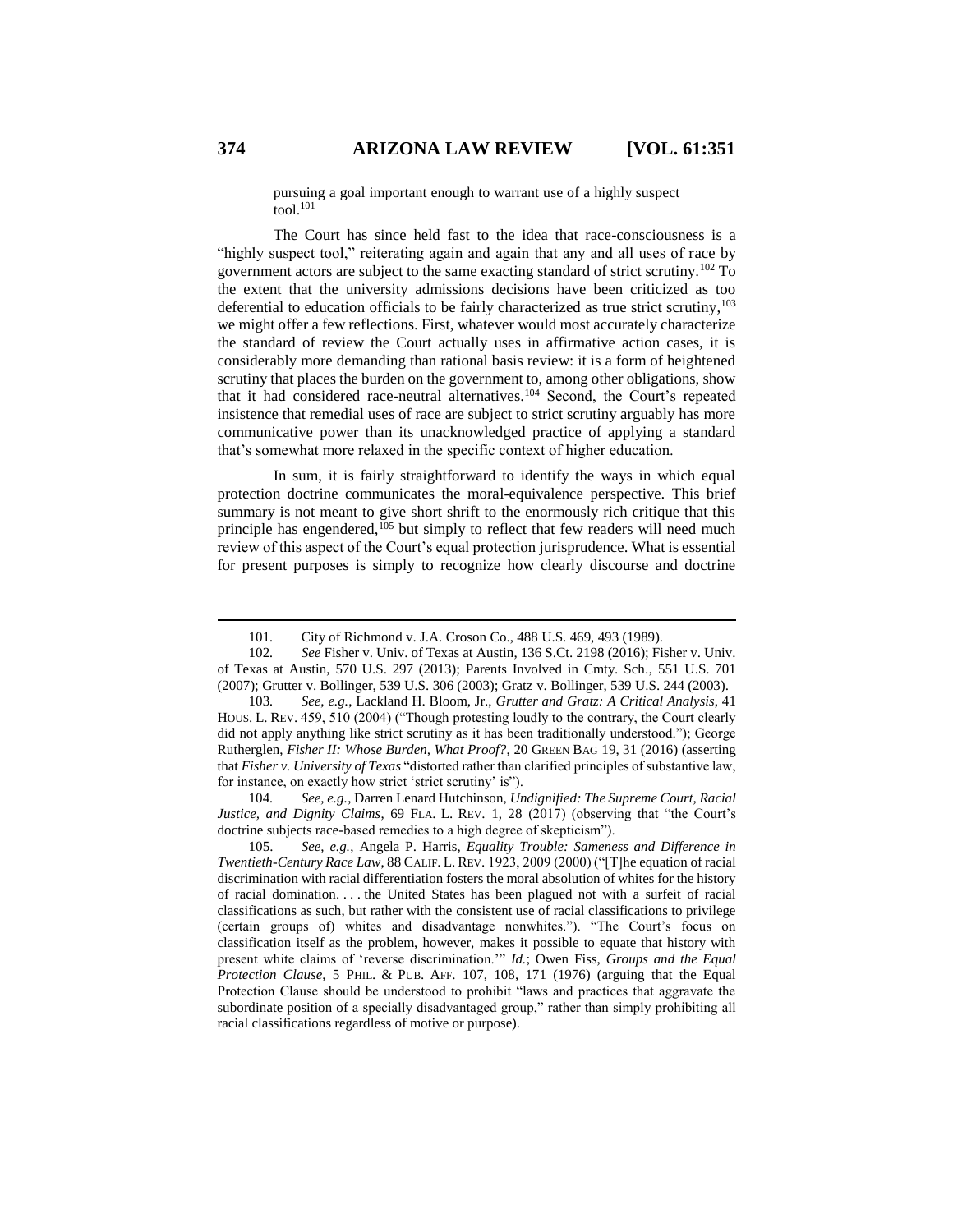reflect each other when it comes to the sentiment that discrimination against white people is morally equivalent to discrimination against people of color.

#### *B. Equal Protection's Uncouth Polygon*

In this Section, we will see how readily the factual-prevalence view, with its utter inversion of social facts, can be rendered coherent and accurate merely by defining discrimination as conduct that would be redressable by recourse to constitutional principles. If we are trying to understand how so many white Americans can believe that they are the primary victims of racial discrimination, it is worth paying close attention to what the Court has been telling them.

We have a rich scholarly tradition to assist us in this regard.<sup>106</sup> As others have so meticulously explained, for constitutional purposes the Court adopted and has adhered to a definition of "discrimination" that is much narrower than the range of meanings reasonably encapsulated by the concept.<sup>107</sup> Most of what the Court is willing to identify as unconstitutional discrimination involves the use of explicit racial classifications by government actors, a category that has more or less collapsed in the years following *Loving v. Virginia*. <sup>108</sup> For plaintiffs who challenge other forms of discrimination, such as the government's use of decisional criteria that foreseeably burdens members of a racial minority in disproportionate ways, the principles developed in *Palmer v. Thompson*,<sup>109</sup> *Washington v. Davis*,<sup>110</sup> and then *Feeney v. Administrator*<sup>111</sup> combine to form a nearly insurmountable obstacle: where a challenged state action is neutral on its face, there is no unconstitutional discrimination unless a government decision-maker maliciously designs the system for that purpose and leaves enough evidence of such intent for the plaintiff to find.<sup>112</sup> The Court doubled down on the concept in *McCleskey v. Kemp*, <sup>113</sup> refusing to strike

<sup>106</sup>*. See, e.g.*, Ian Haney López, WHITE BY LAW xv, xvi (2006) (describing how the "overwhelming bulk of law currently constructs race informally, not by directly addressing conceptions of race, but by relying on, promulgating, and giving force (often enough literal physical force) to particular ideas about the nature of race, races, and racism").

<sup>107.</sup> Siegel, *supra* note 12, at 1132 ("It was in no sense natural, inevitable, or necessary for the Court to interpret the Equal Protection Clause this way.").

<sup>108.</sup> 388 U.S. 1 (1967). It does, of course, include what are now the exceedingly rare scenarios in which the government uses explicit racial classifications in contexts other than affirmative action. *See, e.g.*, Johnson v. California, 543 U.S. 499 (2005) (requiring that racial segregation of prisoners be subject to strict scrutiny).

<sup>109.</sup> 403 U.S. 217, 226 (1971) (upholding the decision of City officials in Jackson, Mississippi to close the public pools to avoid integration because the pools were closed "to black and white alike").

<sup>110.</sup> 426 U.S. 229, 236–37 (1976) (requiring that challengers demonstrate discriminatory intent in addition to disproportionate impact).

<sup>111.</sup> 442 U.S. 256, 282–83 (1979) (requiring plaintiffs to prove that the challenged government action was adopted because of, and not merely in spite of, its disproportionate impact).

<sup>112.</sup> And even then, the State gets a chance to show that it would have arrived at the same decision had the improper motive been scrubbed from the scene. *See* Village of Arlington Heights v. Metro. Hous. Dev. Corp., 429 U.S. 252, 265–68 (1977).

<sup>113.</sup> 481 U.S. 279, 297 (1987).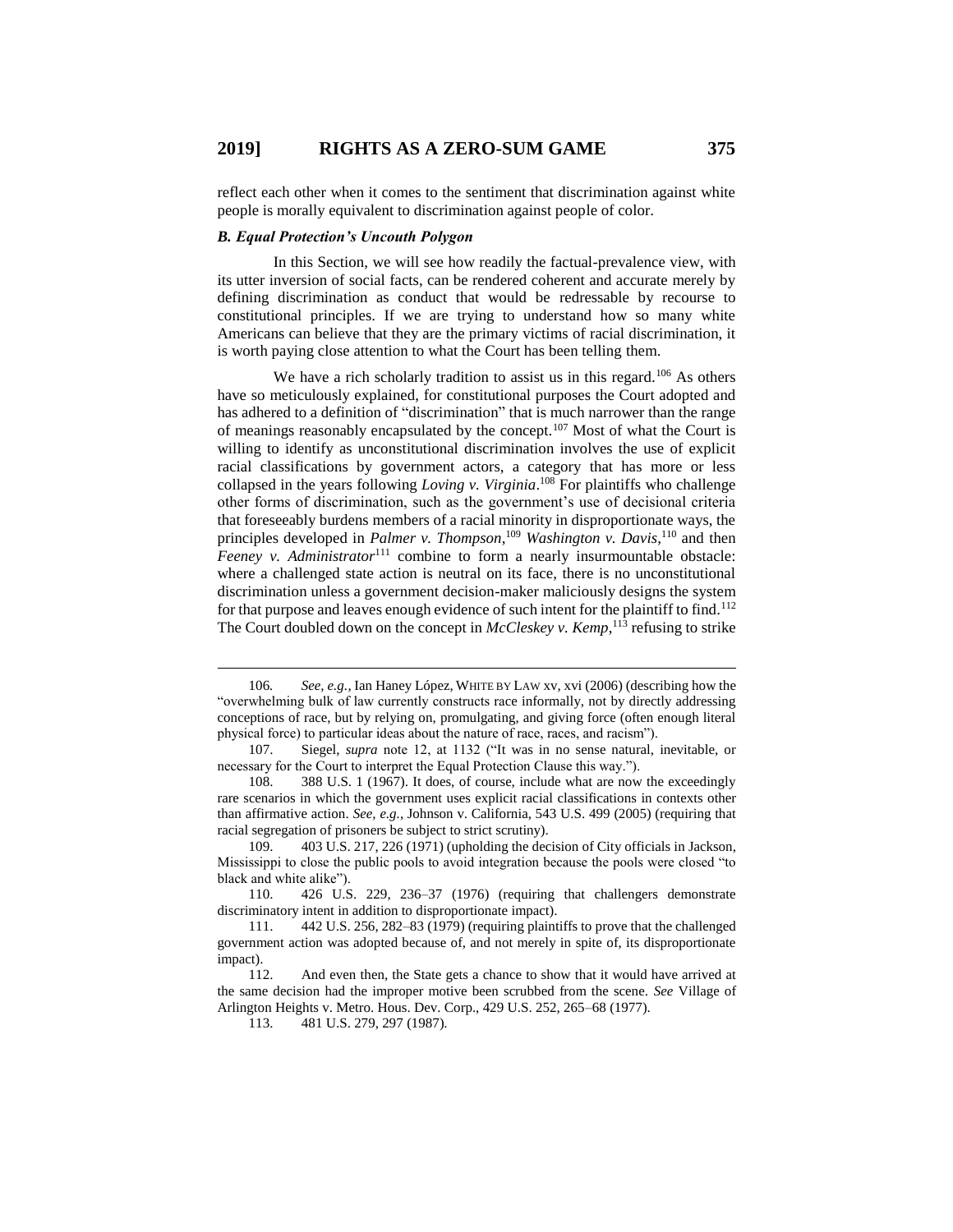down a death penalty regime infused with racial antagonism<sup>114</sup> even where it might have availed itself of the "death is different" trope for additional support.<sup>115</sup> From criminal sentencing regimes $116$  to decisions about where and whether to build affordable housing,<sup>117</sup> vast swaths of government action burdening minority communities in predictable and disproportionate ways are outside of equal protection's domain.<sup>118</sup>

At the same time, by repeatedly insisting that race-conscious hiring,<sup>119</sup> admissions, $120$  school assignment, $121$  and other remedial programs are presumptively unlawful, $122$  triggering the same strict scrutiny as the legal scaffolding upon which Jim Crow was built, the Court has also been developing a definition of "discrimination" that is *broader* than it might have been. A notion of discrimination that was driven by antisubordination values, $123$  a commitment to distributive justice,  $124$  or substantive notions of equal citizenship<sup>125</sup> would not include remedial programs in the category of government action to which we apply equal protection's

115*. See* Jeffery Abramson, *Death-is-Different Jurisprudence and the Role of the Capital Jury*, 2 OHIO ST.J. CRIM. L. 117, 138–39 (2004) (observing that the Court, in refusing to strike down Georgia's death penalty in spite of the data establishing its discriminatory application, "essentially signed off on any real enforcement of Eighth Amendment death-isdifferent jurisprudence where it was needed most").

116. United States v. Clary, 34 F.3d 709 (8th Cir. 1994); David Sklansky, *Cocaine, Race, and Equal Protection*, 47 STAN. L. REV. 1283, 1284 (1995).

117*.* Vill. of Arlington Heights v. Metro. Hous. Dev. Corp., 429 U.S. 252, 270–71 (1977).

118. The vast majority of challenges to modern decision-making will fail under this extraordinarily demanding standard; the principle is so forceful that it shrinks the set of cases that would even test it. *See* Daniel R. Ortiz, *The Myth of Intent in Equal Protection*, 41 STAN. L. REV. 1105, 1113 (1989) ("Given this standard of specific intent, evidence of disparate effect proves of little help to plaintiffs.").

119*.* City of Richmond v. J.A. Croson Co., 488 U.S. 469, 493 (1989); Adarand Constructors, Inc. v. Pena, 515 U.S. 200, 245 (1995) (Stevens, J., dissenting).

120. Fisher v. Univ. of Texas at Austin, 570 U.S. 297 (2013).

121*.* Parents Involved in Cmty. Sch. v. Seattle Sch. Dist. No. 1, 551 U.S. 701 (2007).

122. Siegel, *supra* note 12, at 1136 ("[E]specially in the area of race, doctrines of heightened scrutiny are functioning primarily as a check on affirmative action programs. By their terms, doctrines of heightened scrutiny do not apply to facially neutral laws like the sentencing guidelines, decisions concerning education and zoning, or policies concerning spousal assault and child support, whose incidence falls primarily on minorities or women.").

123. Hutchinson, *supra* note 11, at 672 (describing antisubordination principles as an alternative to the Court's anticlassification approach).

124*. Id*. at 623 (citing Frank I. Michelman, *Foreword: On Protecting the Poor Through the Fourteenth Amendment*, 83 Harv. L. Rev. 7, 13 (1969) and Cheryl I. Harris, *Whiteness as Property*, 106 HARV. L. REV. 1707, 1783 (1993)).

125*.* Hutchinson, *supra* note 11, at 622 (citing David A. Strauss, *Discriminatory Intent and the Taming of Brown*, 56 U. CHI. L. REV. 935, 939–45 (1989) and Kenneth L. Karst, *Foreword: Equal Citizenship Under the Fourteenth Amendment*, 91 HARV. L. REV. 1, 5–6 (1977)).

<sup>114.</sup> Hutchinson, *supra* note 11, at 672 (discussing racial antagonism in *McCleskey*).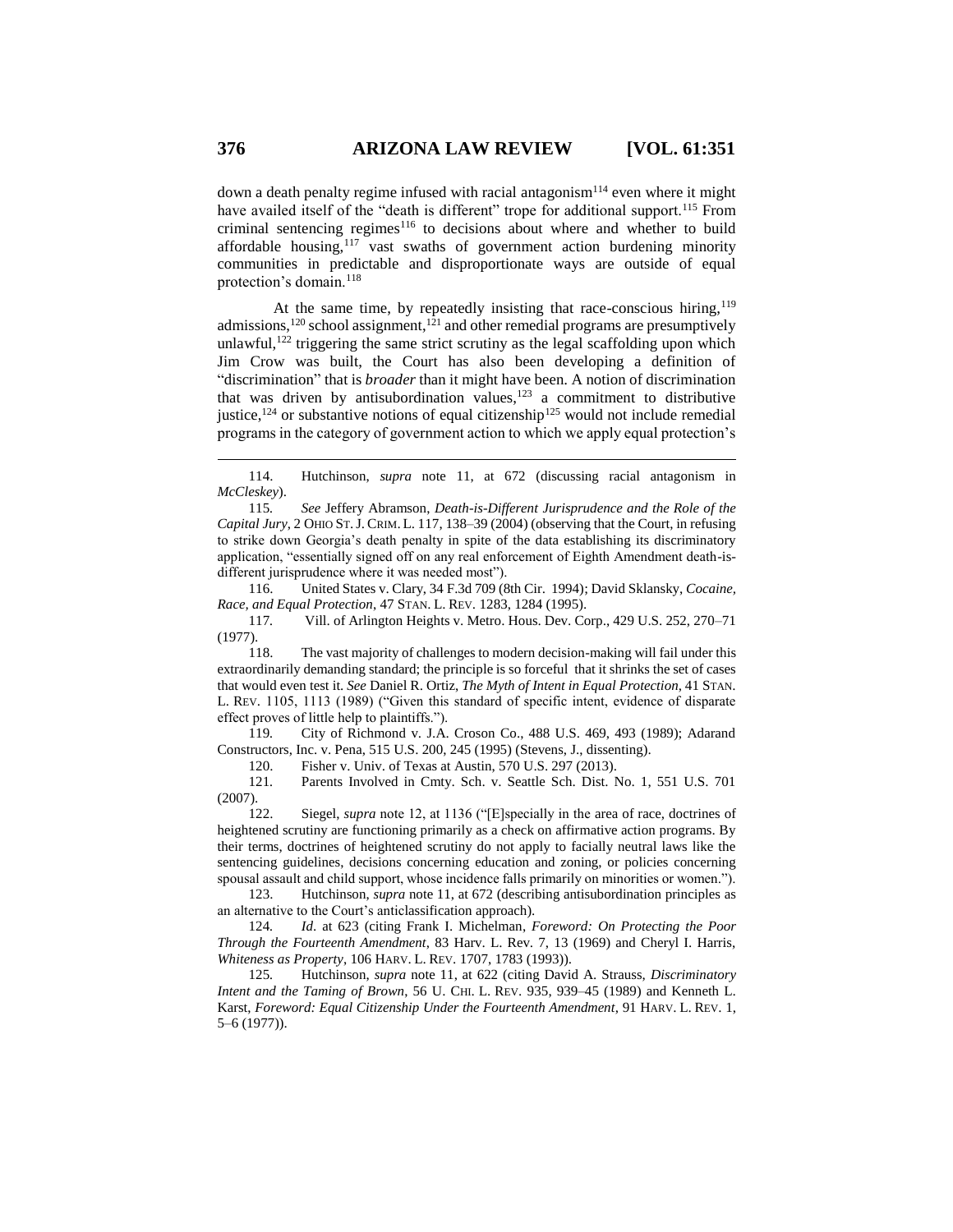most searching scrutiny. This phenomenon has also been exhaustively examined in the scholarly literature and has produced a wealth of piercing critiques,<sup>126</sup> including one observation particularly relevant for understanding the research we examined above: as Professor Kimberly West-Faulcon has posited, "The Court's willingness to treat any and all race-consciousness as capable of resulting in reverse discrimination against whites is a framing that has undoubtedly contributed to the current political climate in which many whites sincerely believe whites suffer greater levels of racial discrimination than nonwhites."<sup>127</sup> This is true, so far as it goes.<sup>128</sup> By treating race-consciousness in admissions and employment as "discrimination" against whites, the Court facilitates a form of public discourse in which whites are thought to suffer discrimination every time race is taken into account.

It is, however, only by assessing the foregoing features of equal protection doctrine *in combination*—the underbreadth and the overbreadth together—that we can truly gauge the landscape, as scholars such as Reva Siegel and Darren Lenard Hutchinson have pointed out.<sup>129</sup> The kind of discrimination for which white claimants might seek relief has been made highly salient and constitutionally significant.<sup>130</sup> The kinds of injustice about which claimants of color might complain are largely outside of Equal Protection's reach.<sup>131</sup> After tracing the carve-outs and

 $\overline{a}$ 

affirmative-action-and-public-opinion (suggesting that the Court follows public opinion on controversial questions such as affirmative action).

129. Hutchinson, *supra* note 11, at 637 ("[C]ontemporary equal protection analysis inverts the concepts of privilege and subordination, such that courts now reserve their most exacting level of scrutiny for laws that 'burden' historically privileged groups but assume the constitutionality of enactments that harm historically disadvantaged groups."); *see also* Siegel, *supra* note 94, at 44–45 (explaining that current equal protection law reflects "a form of judicial review that cares more about protecting members of majority groups from actions of representative government that promote minority opportunities than it cares about protecting 'discrete and insular minorities' from actions of representative government that reflect 'prejudice'").

130. The decisions in *Grutter* and *Fisher* do less to complicate this trend than one might think, especially when seen in their full context. *See, e.g.*, Mark Strasser, *What's Next in Affirmative Action Jurisprudence: Fisher As Temporizing Rather Than Reflecting A New-Found Consensus*, 20 J. GENDER RACE & JUST. 157, 157 (2017) (arguing that *Fisher* "is better understood either as temporizing or as an attempt to limit but not abolish affirmative action").<br>131. Although, it should be noted, that some of this derives not from the consistent

Although, it should be noted, that some of this derives not from the consistent application of articulated doctrinal principles but from simple elision: as Reva Siegel observes, the Court has never explained, for example, why the use of race by law enforcement

<sup>126</sup>*. See, e.g.*, Hutchinson, *supra* note 12 (discussing the work of scholars who have advanced such critiques).

<sup>127.</sup> Kimberly West-Faulcon, *Reversed Protection: A Discrimination Claim Gone Wild in* Fisher v. Texas, 7 U.C. IRVINE L. REV. 133, 136 (2017).

<sup>128.</sup> Although I note here that other scholars have emphasized that the Court's suspicion of affirmative action programs stems from public opinion opposing them. *E.g.*, Siegel, *supra* note 94, at 44–45 (judges who began to apply strict scrutiny to affirmative action acted in response to citizen objections that the programs were unfair); *see also* Jeffrey Rosen, *Affirmative Action and Public Opinion*, N.Y. TIMES (Sept. 6, 2011, 3:22 PM), https://www.nytimes.com/roomfordebate/2011/05/22/is-anti-white-bias-a-problem/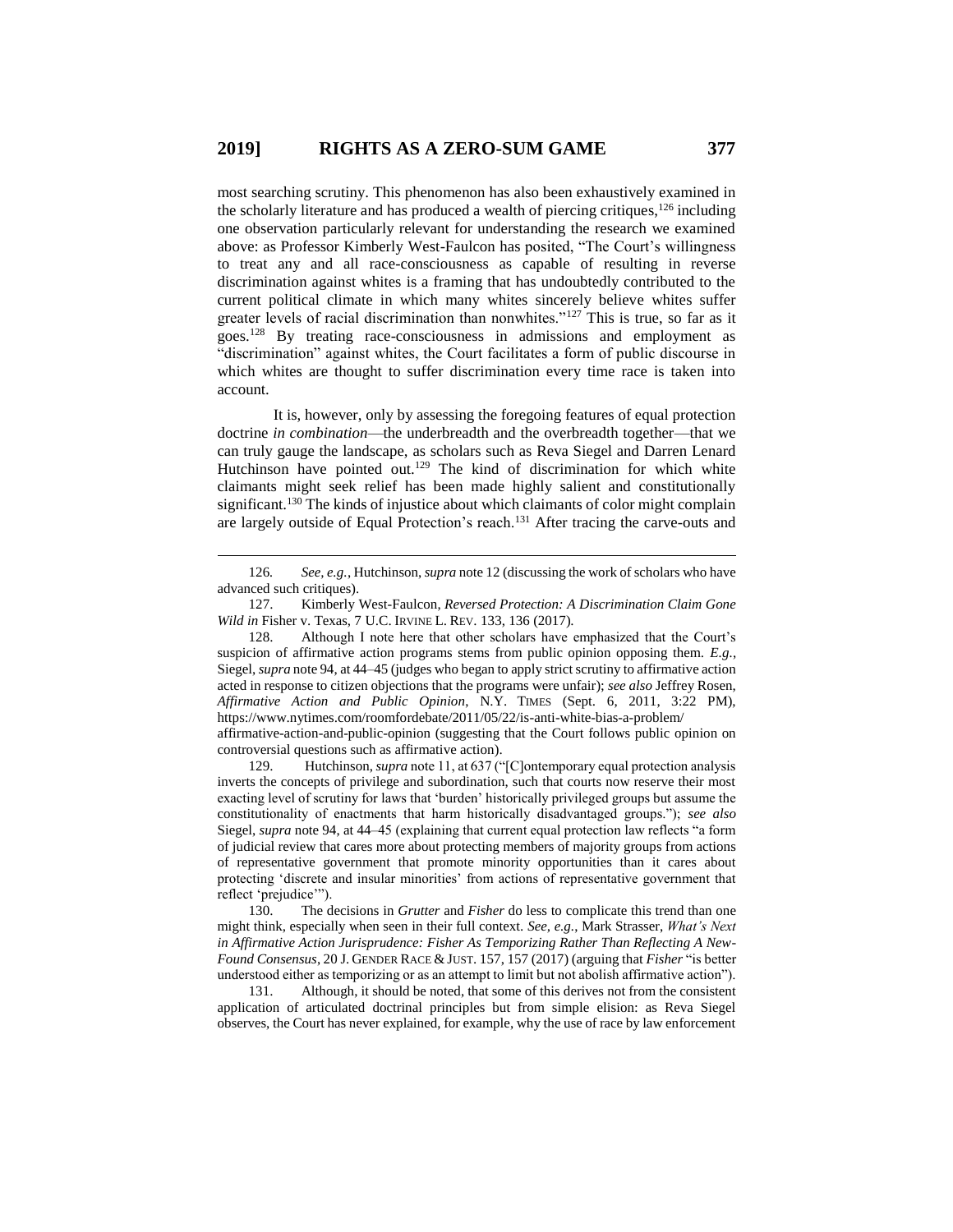inclusions in the Court's understanding of unconstitutional race discrimination, we are left with a shape that I am tempted to call an "uncouth polygon," in homage to *Gomillion v. Lightfoot*. <sup>132</sup> For present purposes, it isn't necessary to conclude, as the Court did in that case, that the boundaries of the terrain we are examining were drawn intentionally to include white citizens and exclude citizens of color.<sup>133</sup> For present purposes, what matters is simply the result itself: with the Court having defined away all but a narrow form of race-conscious decision-making from the scope of the Fourteenth Amendment, it may well be the case that this set is as or more likely to be populated by white claimants as claimants of color. As Professor Reva Siegel put it:

> In the decades after *Brown*, the Court's equal protection docket was populated by minority plaintiffs. But today, the Court's race discrimination cases are almost exclusively brought by white plaintiffs invoking doctrines of strict scrutiny to challenge civil rights laws. This is not accidental. The complexion of the Court's equal protection docket tells us something about the Court's equal protection doctrine. Courts have defined what counts as a groupbased classification and what counts as discriminatory purpose in such a way as to make it exceedingly hard for minorities and women to craft equal protection challenges to race- and gender-salient laws.<sup>134</sup>

From here it is easy to discern the distorting message being sent about who suffers from discrimination in American life, and to start to make sense of the supposition that discrimination against white people might be as factually prevalent as discrimination against blacks and other minorities. What appears to be little more than "alternative facts" maps surprisingly well onto the Court's own equal protection jurisprudence—something that is enormously significant for legitimating and justifying this idea. As Darren Lenard Hutchinson has observed, equal protection has "particularized resonance in our legal culture; it implies the implementation of specialized measures designed to assist classes who face social domination. Given this cultural backdrop, the extension of judicial solicitude to privileged classes falsely implies that these groups are politically vulnerable and deserve judicial solicitude like historically oppressed groups."<sup>135</sup> When we examine the Court's development and application of equal protection principles, it isn't hard to find the messaging that might support a factual-prevalence mindset.

does not constitute a "racial classification." Reva B. Siegel, *From Colorblindness to Antibalkanization: An Emerging Ground of Decision in Race Equality Cases*, 120 YALE L.J. 1278, 1360 (2011).

<sup>132.</sup> In *Gomillion*, the Court considered a voting district in Tuskegee that had been redrawn to include every white voter in the vicinity and exclude all but four African-American voters; achieving this result required drawing the boundaries of the district in the shape of a 28-sided figure. Gomillion v. Lightfoot, 364 U.S. 339, 340 (1960).

<sup>133</sup>*. But see* Siegel, *supra* note 94, at 44–45.

<sup>134</sup>*.* Siegel, *supra* note 131, at 1360.

<sup>135.</sup> Hutchinson, *supra* note 11, at 640 ("[T]he Court also explicitly describes whites as politically disadvantaged in its symmetrical application of heightened scrutiny.").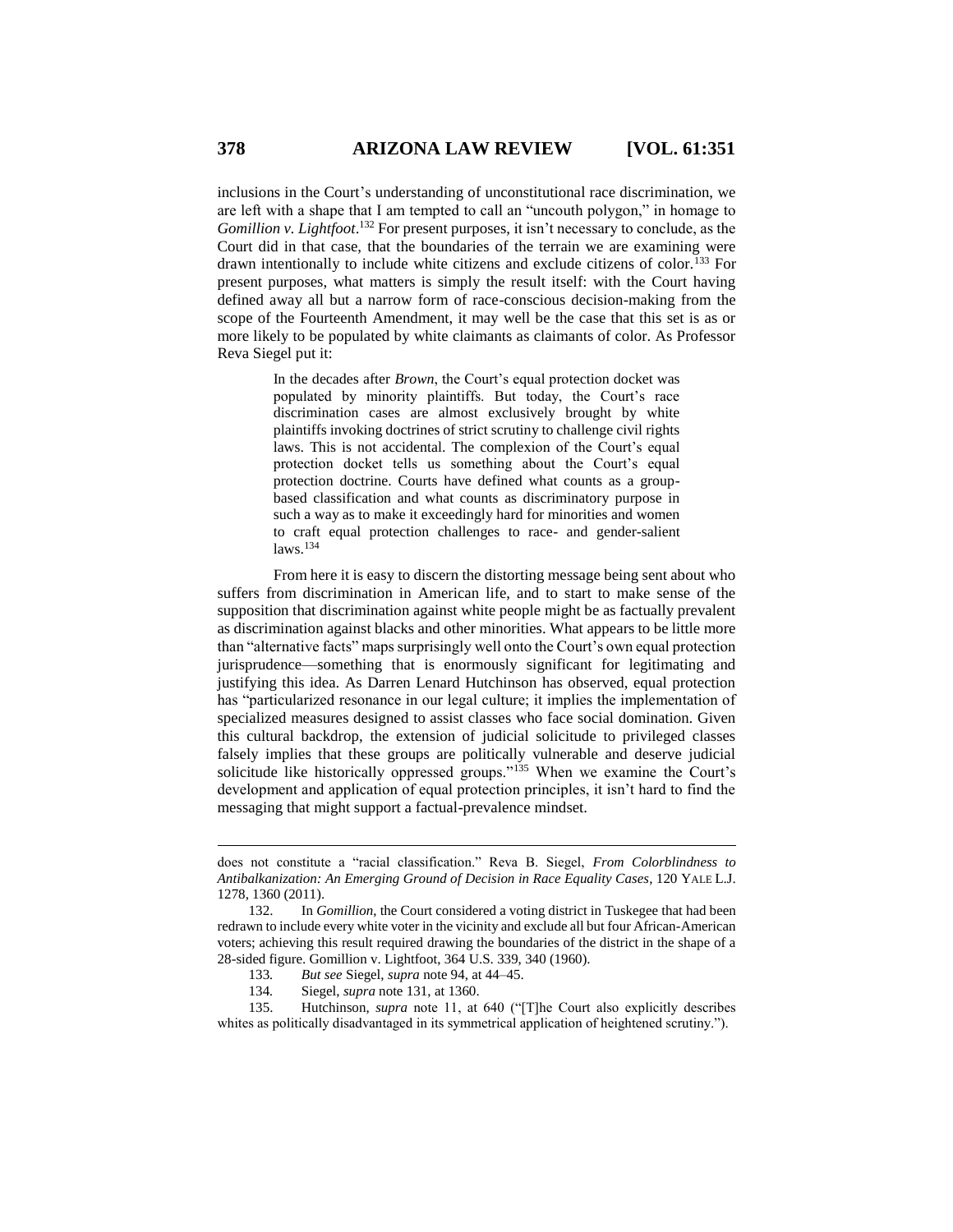#### *C. Rights as a Zero-Sum Game*

If, as the preceding Sections demonstrate, both the moral-equivalence and factual-prevalence positions have counterparts in equal protection doctrine, where might we find the corresponding doctrinal foundation for the zero-sum premise? One answer would be that many of the very same principles reviewed above lay the foundation for the zero-sum mindset. It provides the analytical foundation upon which the affirmative action cases rest: the challenged programs provide some variant of a "plus factor" to under-represented minorities,<sup>136</sup> which is assumed to have a sufficiently direct adverse impact on white applicants so as both to provide standing for individual plaintiffs<sup>137</sup> and constitute the sort of discrimination that triggers strict scrutiny.<sup>138</sup> In a case like *Fisher v. University of Texas*, where the plaintiff would not have merited a seat at the University of Texas regardless of the operation of racial preferences, $139$  the zero-sum premise is more fiction than fact, but no less visible in spite of its questionable basis in the actual mechanics of university admissions.<sup>140</sup> The idea that programs designed to enhance minority admissions come at such a direct cost to white applicants so as to constitute discrimination against them contains an unmistakable zero-sum logic.

is a distortion of statistical truth, premised on an error in logic. . . . To draw such an inference, as opponents of affirmative action routinely do, is to indulge what I call 'the causation fallacy'—the common yet mistaken notion that when white applicants like Allan Bakke fail to gain admission ahead of minority applicants with equal or lesser qualifications, the likely cause is affirmative action.

 $\overline{a}$ 

139. Osamudia R. James, *White Like Me: The Negative Impact of the Diversity Rationale on White Identity Formation*, 89 N.Y.U. L.REV. 425, 427 (2014) ("[T]he university insisted that Fisher's application would not have merited admission even if the University did not consider race among some of its applications.").

140*. Id.* at 428 (noting that in spite of the University's representations about her candidacy, "Fisher seemed confident that somebody was erroneously granted the spot in UT's entering class that belonged to her"). For an argument that the Court's willingness to entertain Fisher's suit on the merits regardless of actual injury reflects a "process" view of discrimination, see Wendy Parker, *Recognizing Discrimination: Lessons from White Plaintiffs*, 65 FLA. L. REV. 1871, 1874 (2013). It is interesting to note that the *Grutter* opinion was critiqued from the Left for grounding its approval of Michigan's program on a rationale that it benefits white students. *See* Derrick Bell, *Diversity's Distractions*, 103 COLUM. L. REV. 1622, 1622–25 (2003); Tomiko Brown-Nagin, *Elites, Social Movements, and the Law: The Case of Affirmative Action*, 105 COLUM. L. REV. 1436, 1484 (2005).

<sup>136.</sup> For detailed description of the mechanics of the university admissions programs, see Strasser, *supra* note 130.

<sup>137.</sup> For an argument that Abigail Fisher did not have standing to challenge the University of Texas's admissions program, see Adam D. Chandler, *How (Not) To Bring an Affirmative Action Challenge*, 122 YALE L.J. ONLINE 85 (2012).

<sup>138.</sup> As Professor Goodwin Liu has demonstrated, "the perceived unfairness is more exaggerated than real." Goodwin Liu, *The Causation Fallacy: Bakke and the Basic Arithmetic of Selective Admissions*, 100 MICH. L. REV. 1045, 1046 (2002). Liu goes on to explain that the notion that white applicants are substantially burdened by affirmative action programs:

*Id.*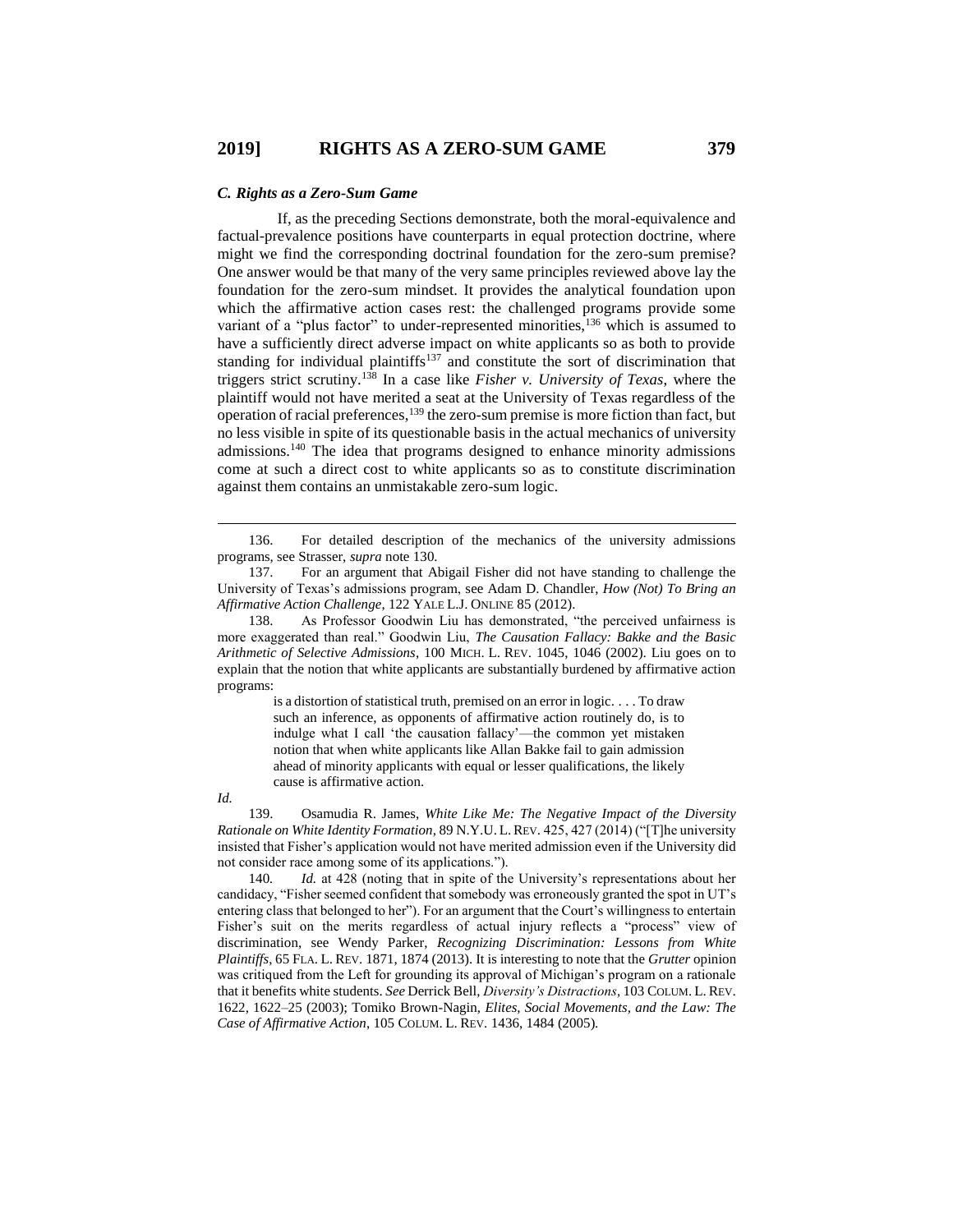There are also less visible ways in which the Court has woven into the fabric of equal protection support for the idea that equality victories for some necessarily entail losses for others. It is these distinctive phenomena to which we next turn, examining these other doctrinal contributions to the view of rights as a zero-sum game.

## *1. The Allowance to Equalize Down*

As any student of constitutional rights and remedies quickly comes to understand, a pronouncement by the courts that a constitutional right exists and has been violated is just the beginning. It is with the remedy, mandated by the courts or chosen by the state actor in question, that the right gets translated into social context and lived experience.<sup>141</sup> So it is with every equal protection violation, at a very foundational level. When a state endeavors to correct unequal treatment that violates the Constitution, it has something akin to a binary choice: it may equalize down or equalize up.<sup>142</sup> In the most poetic formulation, a state may choose the equality of the graveyard or the equality of the vineyard.<sup>143</sup> Those in the previously preferential position might be stripped of their advantages, so that they become equal to those who were previously deprived of those advantages. Or those who suffered deprivation in the prior regime might be newly vested with those benefits, so as to become equal to the previously favored class.<sup>144</sup> We can readily see the profoundly

<sup>141.</sup> *E.g.*, Jennifer E. Laurin, *Rights Translation and Remedial Disequilibration in Constitutional Criminal Procedure*, 110 COLUM. L. REV. 1002 (2010); Daryl J. Levinson, *Rights Essentialism and Remedial Equilibration*, 99 COLUM. L. REV. 857, 858 (1999) ("[R]ights and remedies are inextricably intertwined. Rights are dependent on remedies not just for their application to the real world, but for their scope, shape, and very existence.").

<sup>142.</sup> This aspect of equal protection jurisprudence has received some attention in the scholarly literature, but perhaps not as much as is warranted for such a pervasive phenomenon. *See, e.g.*, Deborah L. Brake, *When Equality Leaves Everyone Worse Off: The Problem of Leveling Down in Equality Law*, 46 WM. & MARY L. REV. 513, 515 (2004) ("In the canon of equal protection, it is seemingly well-settled that inequality may be remedied either by leveling up and improving the treatment of the disadvantaged class, or by leveling down and bringing the group that is better off down to the level of those worse off," and noting that leveling down hasn't received much attention in the scholarly literature); Vicki C. Jackson, *Constitutional Law in an Age of Proportionality*, 124 YALE L.J. 3094, 3172 (2015).

<sup>143.</sup> This evocative phrase was originally used in Evan H. Caminker, *A Norm-Based Remedial Model for Underinclusive Statutes*, 95 YALE L.J. 1185, 1186 (1985–86) ("Equality itself is as well pleased by graveyards as by vineyards." (quoting DOUGLAS RAE, EQUALITIES 129 (1981))). Albie Sachs, Chief Justice of the South African Constitutional Court, used the phrase in a landmark opinion requiring the recognition of same-sex marriages in South Africa. Minister of Home Affairs v. Fourie 2006 (1) SA 524 (CC) (S. Afr.) at 580 para. 149.

<sup>144.</sup> Heckler v. Mathews, 465 U.S. 728, 740, (1984) (quoting Iowa–Des Moines Nat. Bank v. Bennett, 284 U.S. 239, 247 (1931)) ("[W]hen the 'right invoked is that to equal treatment,' the appropriate remedy is a mandate of equal treatment, a result that can be accomplished by withdrawal of benefits from the favored class as well as by extension of benefits to the excluded class."); *see also* Califano v. Westcott, 443 U.S. 76, 89 (1979) ("[A] court may either declare [the statute] a nullity and order that its benefits not extend to the class that the legislature intended to benefit, or it may extend the coverage of the statute to include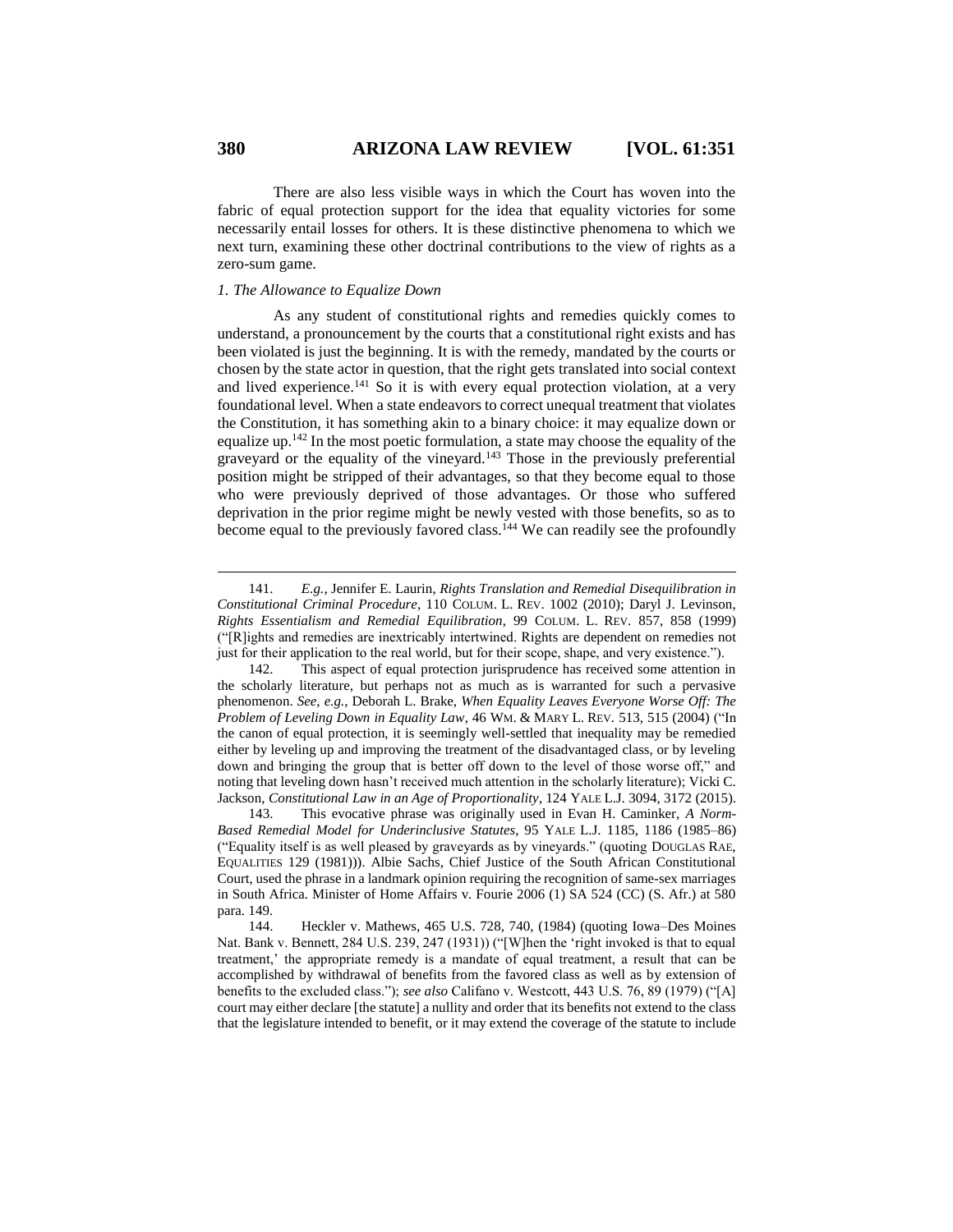divergent social and political consequences of each alternative, but in either case we might say that formal equality has been achieved.

Over the course of its equal protection jurisprudence, the Court has allowed state actors to meet their equal protection obligations by equalizing down, choosing the equality of the graveyard. "How equality is accomplished," the Court has said, "is a matter on which the Constitution is silent."<sup>145</sup> Take, for paradigmatic example, the case of *Palmer v. Thompson*, in which the Court considered whether the City of Jackson, Mississippi was permitted to comply with a desegregation mandate by closing the City's public pools rather than integrating them.<sup>146</sup> Refusing to invalidate the closure "solely because of the motivations of the men who voted for it," the Court emphasized that "the city has closed the public pools to black and white alike."<sup>147</sup> The Fourteenth Amendment required nothing more, the Court held.<sup>148</sup> In *Palmer*, the Court ratified the leveling-down gambit under circumstances that made it most suspicious, because the intent to avoid integration was so obvious, $149$  and most damaging, because the resulting deprivation, shared by all who couldn't afford access to a private pool, was so tangible and traceable to the civil rights litigation.<sup>150</sup>

Since *Palmer*, plaintiffs who manage to surmount the obstacles outlined in the preceding Section—those who can successfully demonstrate that the equal protection guarantee has been violated—face the prospect that their efforts will jeopardize the benefit entirely, not only for themselves but also for those who previously enjoyed it. Correcting an equal protection violation by eliminating rather than extending the benefit has become pervasive, as Professor Deborah Brake

 $\overline{a}$ 

148*. Id.* at 226. ("Nothing in the history or the language of the Fourteenth Amendment nor in any of our prior cases persuades us that the closing of the Jackson swimming pools to all its citizens constitutes a denial of 'the equal protection of the laws.'").

149*. Id.* at 241 (White, J., dissenting) ("The circumstances surrounding this action and the absence of other credible reasons for the closings leave little doubt that shutting down the pools was nothing more or less than a most effective expression of official policy that Negroes and whites must not be permitted to mingle together when using the services provided by the city.").

150*. Id.* at 269–70 (quoting Palmer v. Thompson, 419 F.2d 1222, 1236 (5th Cir. 1969) (Wisdom, J., dissenting)) ("[T]he price of protest is high. . . .[Petitioners] now know that they risk losing even segregated public facilities if they dare to protest segregated public parks, segregated public libraries, or other segregated facilities. They must first decide whether they wish to risk living without the facility altogether . . . . It is difficult to measure the extent of this impact, but it is surely present and surely we should not ignore it. The action of the city in this case interposes a major deterrent to seeking judicial or executive help in eliminating racial restrictions on the use of public facilities."). As Deborah Brake explains, "Palmer's acceptance of the pool closure set the tone for future cases by viewing differential treatment as the touchstone of discrimination." Brake, *supra* note 142, at 525.

those who are aggrieved by exclusion." (quoting Welsh v. United States, 398 U.S. 333, 361 (1970))).

<sup>145.</sup> Levin v. Commerce Energy, Inc., 560 U.S. 413, 426–27 (2010).

<sup>146.</sup> Palmer v. Thompson, 403 U.S. 217 (1971).

<sup>147</sup>*. Id*. at 224–26.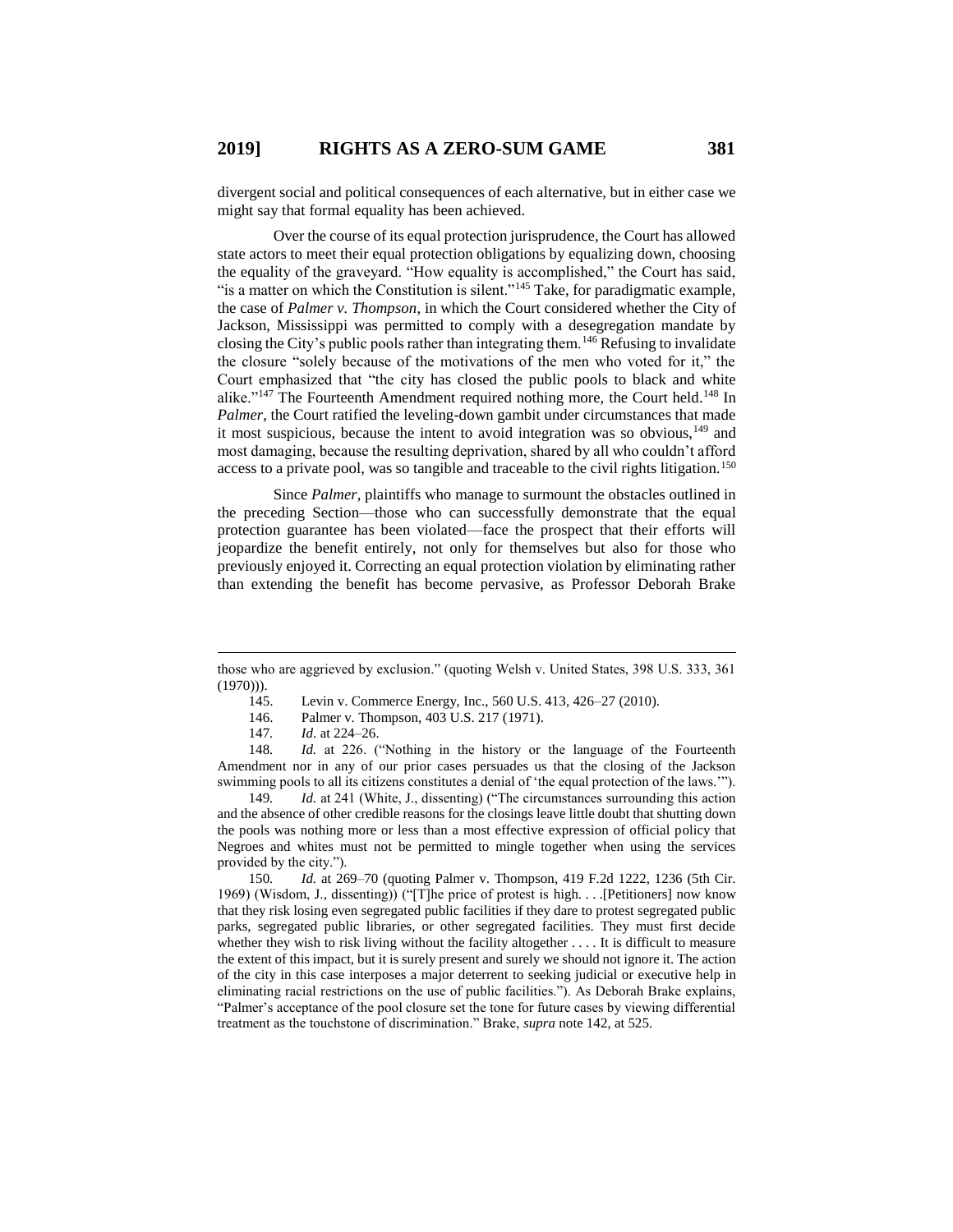demonstrates in her insightful and comprehensive treatment of leveling down.<sup>151</sup> Most recently, the Court remedied an equal protection violation in the derivative citizenship statute by eliminating the benefit that had been conferred on women rather than extending it to men who had been burdened by the gender-based classification in the regime.<sup>152</sup> The Court agreed with Mr. Morales-Santana that his right to equal treatment had been violated and then remedied the violation by ensuring that no parent, regardless of gender, would be able to transmit U.S. citizenship to a child according to the process that Morales-Santana had sought to access.<sup>153</sup> To describe this as even a "symbolic victory" for Morales-Santana whose removal from the United States was therefore permitted to proceed apace<sup>154</sup>—is generous. It is more apt simply to observe, as one commentator does, that "[t]here is not a single human being whose life will be made better because of this opinion, and many people whose lives will be worse."<sup>155</sup>

Eliminating rather than extending a contested benefit has become so commonplace that we can see legislative bodies including an anticipatory levelingdown mechanism as a fallback provision, in the event that the statutory scheme as enacted fails to satisfy equal protection principles.<sup>156</sup> This too the Court has sanctioned. In *Heckler v. Mathews*, for example, the Court considered a fallback provision in the Social Security Act providing that if a particular gender-based classification was found unconstitutional, the remedy would be to impose the challenged dependency requirement on women, who had previously been exempt from it, rather than broaden the exemption to include male beneficiaries.<sup>157</sup> The Court was nonchalant about this feature of the case, observing that "[w]e have frequently entertained attacks on discriminatory statutes or practices even when the government could deprive a successful plaintiff of any monetary relief by withdrawing the statute's benefits from both the favored and the excluded class."<sup>158</sup> The Court hasn't seen this threat of postvictory deprivation as constitutionally troubling, refusing to recognize, as Justice White did in his *Palmer* dissent, that the leveling-down gambit operates as "a major deterrent to seeking judicial or executive help" in remediating inequality.<sup>159</sup> As Justice White understood, the message the Court was sending to equal protection plaintiffs—and indeed the public at large—

<sup>151.</sup> Brake, *supra* note 142, at 515–18 (offering examples including a high school canceling an honor-society induction ceremony rather than allowing a pregnant student to participate; abolishing alimony rather than making it gender-neutral; threatening to close down an educational institution rather than admitting those previously excluded).

<sup>152.</sup> Sessions v. Morales-Santana, 137 S. Ct. 1678, 1698–1701 (2017).

<sup>153</sup>*. Id.* at 1698.

<sup>154.</sup> *Id.*

<sup>155.</sup> Ian Samuel, *Morales-Santana and the "Mean Remedy*,*"* TAKE CARE (June 12, 2017), https://takecareblog.com/blog/morales-santana-and-the-mean-remedy.

<sup>156.</sup> *See* Heckler v. Mathews, 465 U.S. 728, 738–40 (1984) (citing five different instances).

<sup>157.</sup> *Id.* at 741–44.

<sup>158</sup>*. Id.* at 739; *see also id.* at 740 n.8 ("we have often recognized that the victims of a discriminatory government program may be remedied by an end to preferential treatment for others," and citing four other instances.).

<sup>159.</sup> Palmer v. Thompson, 403 U.S. 217, 269 (1971).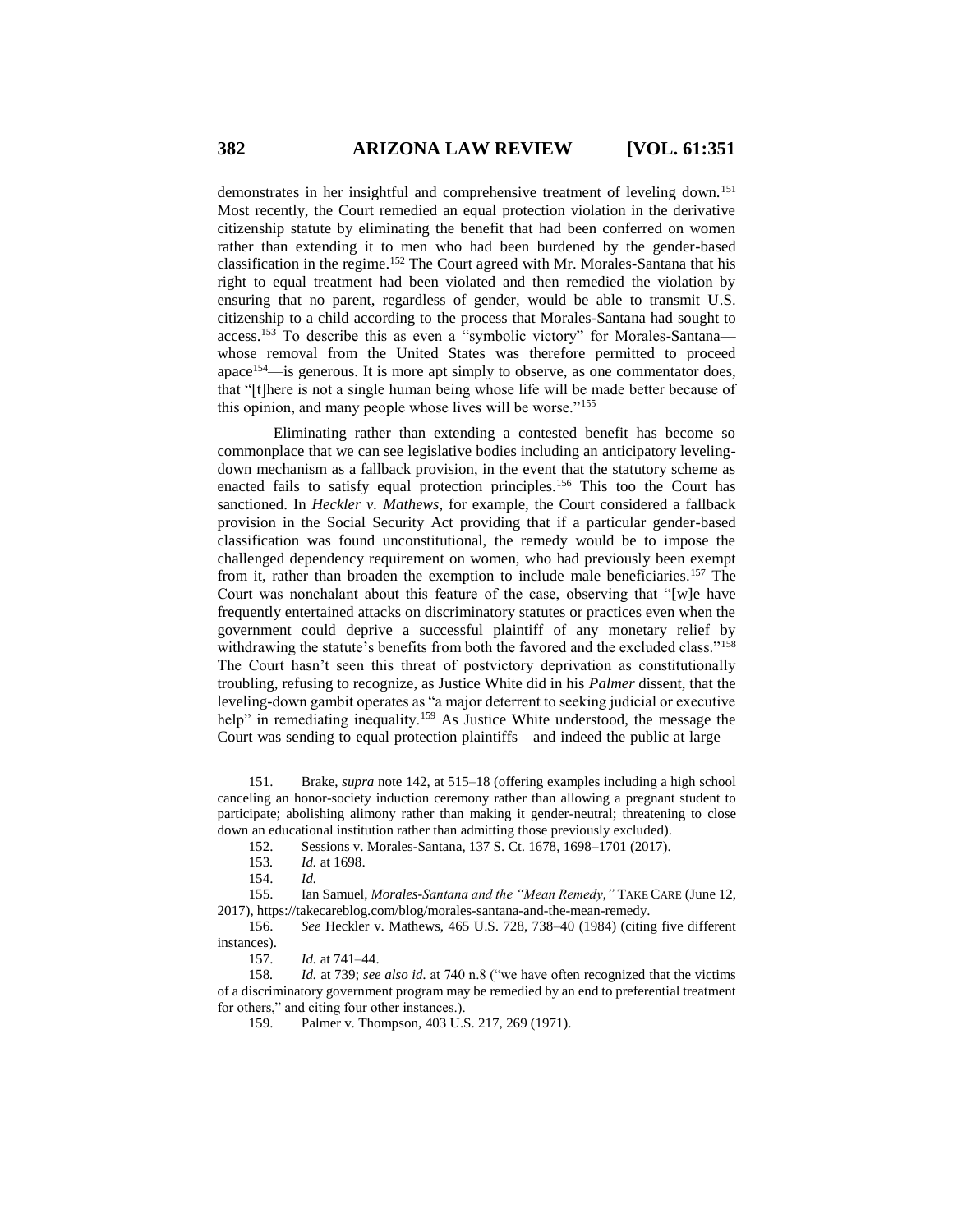was that "the price of protest is high,"<sup>160</sup> indeed something akin to a punishment for seeking to enforce the Constitution's equality guarantee.

At times members of the Court have offered, as an explanation, the supposition that this framework is sufficiently protective of constitutional values because the political majority will naturally choose to extend benefits to the disfavored minority rather than impose deprivations on itself. Justice Jackson's concurrence in *Railway Express Agency, Inc. v. New York* is one prominent articulation:

> [E]quality is not merely abstract justice. The framers of the Constitution knew, and we should not forget today, that there is no more effective practical guaranty against an arbitrary and unreasonable government than to require that the principles of law which officials would impose upon a minority must be imposed generally. Conversely, nothing opens the door to arbitrary action so effectively as to allow those officials to pick and choose only a few to whom they will apply legislation and thus to escape the political retribution that might be visited upon them if larger numbers were affected. Courts can take no better measure to assure that laws will be just than to require that laws be equal in operation.<sup>161</sup>

Quoting this exact passage some fifty years later, Justice O'Connor's concurrence in *Lawrence v. Texas* sounds a similar theme.<sup>162</sup> The only member of the Court to believe that the Constitution prohibited the Texas anti-sodomy statute at issue in *Lawrence* but permitted the Georgia statute upheld in *Bowers*, <sup>163</sup> Justice O'Connor based her position on what she viewed to be a key difference between the two statutes: Texas prohibited homosexual sodomy but allowed heterosexual sodomy.<sup>164</sup> Justice O'Connor explained why this targeted prohibition was constitutionally infirm and then concluded: "I am confident, however, that so long as the Equal Protection Clause requires a sodomy law to apply equally to the private consensual conduct of homosexuals and heterosexuals alike, such a law would not long stand in our democratic society."<sup>165</sup>

The supposition is appealing in its blend of optimism and pragmatism; it assumes that the Court's initial enforcement of a bare-bones equal-treatment rule will bring about a sort of interest convergence between majority and minority communities,<sup>166</sup> which would then be sufficient to ensure just, reasonable, and even-

 $\overline{a}$ 

166. Readers will recognize the obvious tribute to Derrick Bell's "interest convergence" thesis, which provides, in his words, that "the interest of blacks in achieving racial equality will be accommodated only when it converges with the interests of whites." Derrick A. Bell, Jr., *Brown v. Board of Education and the Interest-Convergence Dilemma*, 93

<sup>160.</sup> *Id.* at 253.

<sup>161.</sup> Railway Express Agency, Inc. v. New York, 336 U.S. 106, 112–13 (1949).

<sup>162.</sup> Lawrence v. Texas, 539 U.S. 558, 579 (2003) (O'Connor, J., concurring).

<sup>163.</sup> O'Connor's *Lawrence* concurrence memorably started with the following lines: "The Court today overrules Bowers v. Hardwick, 478 U.S. 186 (1986). I joined Bowers, and do not join the Court in overruling it." *Id.*

<sup>164</sup>*. Id.* at 581–83.

*Id.* at 584–85.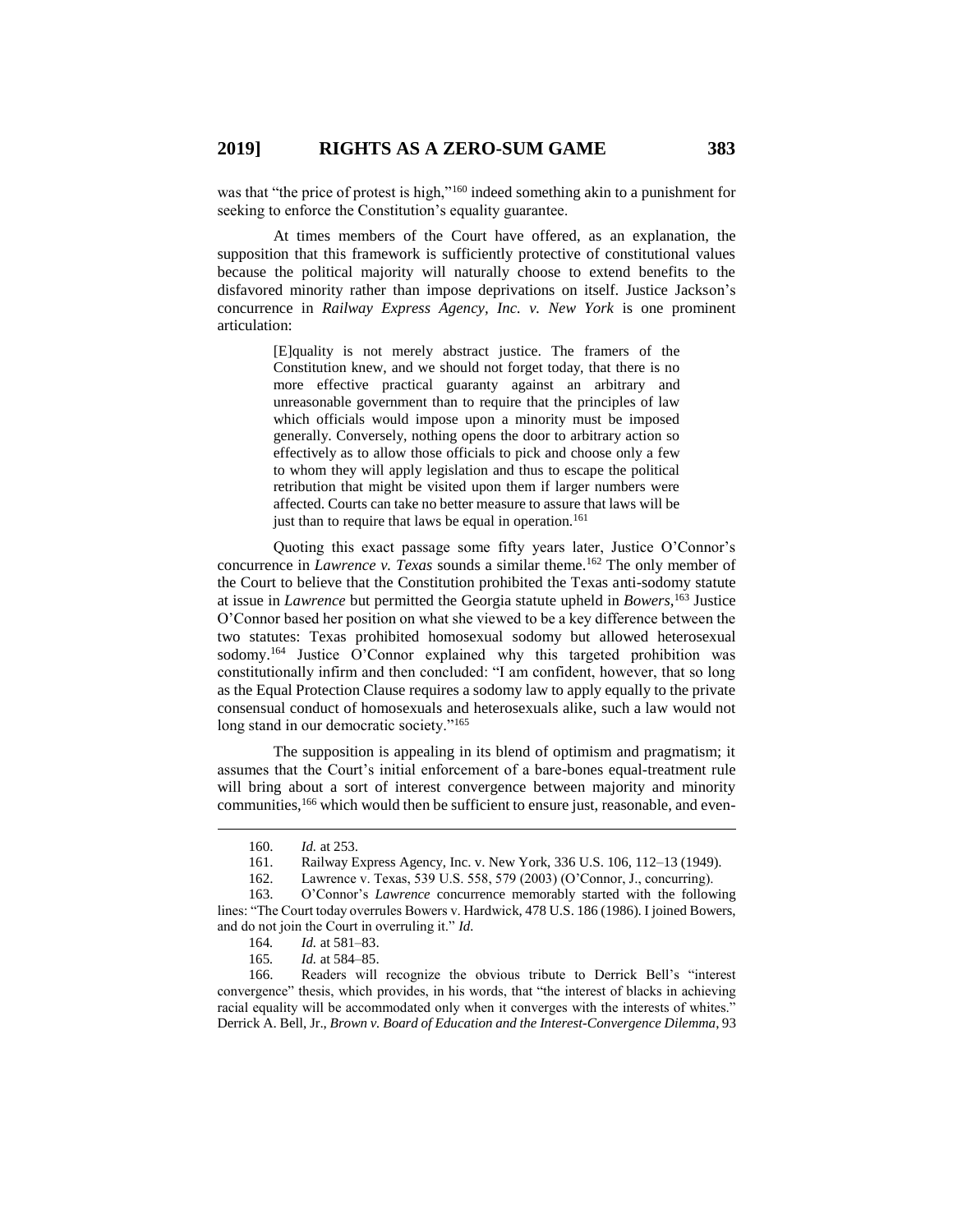handed lawmaking cleansed of the original inequality. The problem is that it often turns out to be wrong. Jackson's cheerful prediction, articulated in a context where the cleavage between majority and minority interests formed around the permissibility of hiring trucks to perform advertising functions, doesn't transfer well to more salient, intense, and persistent divisions.<sup>167</sup> It doesn't account for the possibility that hierarchy—racialized, gendered, or otherwise—is itself a cherished good that people might value above the more discrete and tangible goods associated with particular instances of government decision-making.<sup>168</sup>

Justice O'Connor's adoption of the premise to apply to lawmaking associated with sexual identity faced exactly this risk and didn't fare well in retrospect. After the Court held in *Obergefell v. Hodges* that same-sex couples could not be excluded from the institution of marriage,  $169$  judges and clerks in Alabama and Kentucky refused to issue any marriage licenses at all rather than issue them to same-sex couples.<sup>170</sup> To be clear, these were acts of defiance rather than compliance; as Professor Kenji Yoshino explains, the *Obergefell* ruling was noteworthy precisely because it rested on due process principles in addition to equal protection constraints, foreclosing the level-down gambit as an acceptable response to equality demands in the particular context of same-sex marriage.<sup>171</sup> But while the shutdown on marriage licenses in Kentucky and Alabama didn't have the weight of doctrinal authority behind it, the episode helps illustrate the fundamental predictive error of the Jackson–O'Connor thesis.

When a politically powerful majority is forced to the choice—extend or eliminate—it will in fact sometimes eliminate the contested benefit rather than extend it on equal terms.<sup>172</sup> The spitefulness this evinces manifests the commitment

167. Railway Express Agency, Inc. v. New York, 336 U.S. 106 (1949).

168. For the foundational work theorizing white racial identity as an especially valuable form of property, see Cheryl I. Harris, *Whiteness as Property*, 106 HARV. L. REV. 1707, 1715 (1993) (setting forth the "concept of a protectable property interest in whiteness"); *see also* Nancy Leong, *Racial Capitalism*, 126 HARV. L. REV. 2151, 2154 (2013) ("Whiteness has been a source of value throughout our history, conferring power and privilege on the possessor.").

169. Obergefell v. Hodges, 135 S. Ct. 2584 (2015).

170. Kenji Yoshino, *A New Birth of Freedom?:* Obergefell v. Hodges, 129 HARV. L. REV. 147, 173 (2015).

171*. Id*.

172. As Professor Brake explains, "persons in power may be willing to impose some material cost on themselves in order to stave off attacks on the social order." Brake, *supra* note 142, at 577.

HARV. L. REV. 518, 523 (1980). For a discussion of the theory's influence on legal scholarship, and a critique of the theory's shortcomings, see Justin Driver, *Rethinking the Interest-Convergence Thesis*, 105 NW. U. L. REV. 149 (2011). The distinction between Bell's thesis and the Jackson–O'Connor position is crucial: while Bell posited that African-Americans would only obtain legal victories when aligned with the interests of the white majority, Justices Jackson and O'Connor seem confident that majority–minority alignment is a necessary outgrowth of a minimal equal-treatment rule. In other words, Bell posited that interest convergence was necessary; Jackson and O'Connor predict that it is reliable. We might call their version "convergence overconfidence."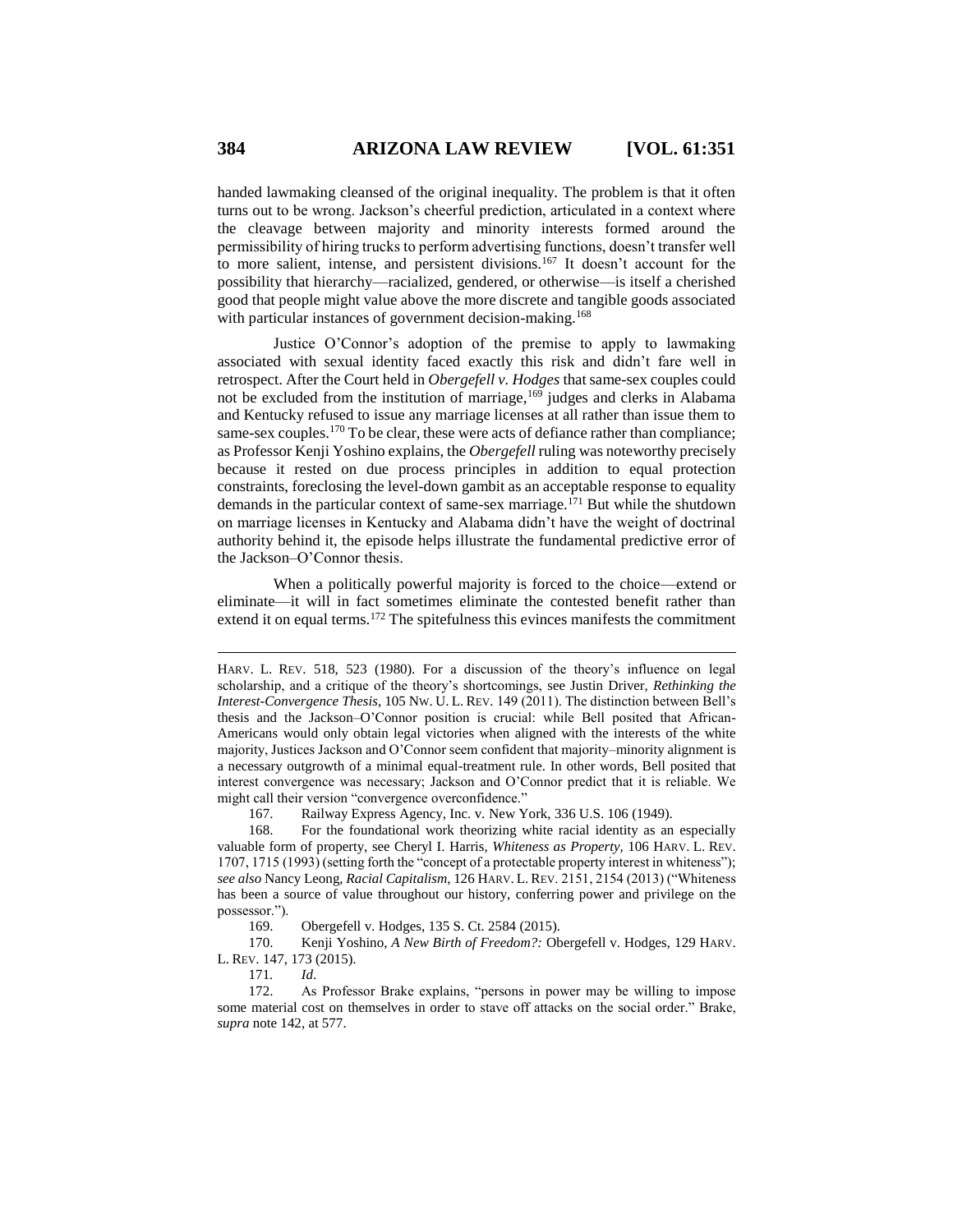to the original exclusion, reinforcing the challenged hierarchy. The resulting landscape is thereby not only devoid of the contested benefit but also hardly a reflection of equality in any meaningful sense.

In sum, our constitutional framework allows state actors to discharge their equal-treatment obligations by equalizing down, and despite confident judicial predictions to the contrary, they often do.<sup>173</sup> Commentators have spoken lucidly about the effect this has not only on subordinated groups who had been pressing for equal access but also on members of historically powerful groups who are taught to fear equality's mandate.<sup>174</sup> As Justice Albie Sachs of South Africa vividly described the social consequences of equalizing down in the context of same-sex marriage claims:

> [I]magine the results. The straights would protest that they were getting on fine with their marriages until these pesky people came along to mess things up for everybody. Meanwhile, the gay and lesbian couples would lament the fact that just as they were about to reach the mountaintop, their prize was being whisked away. We would have had equality with a vengeance, equality of resentment.<sup>175</sup>

Professor Brake has similarly recognized that the leveling-down decisions have the potential to erode public support for the very idea of equality itself:

> Law and other government actions play a role in "norm management" by functioning to encourage shifts in social norms. To the extent that law shapes norms through its expressive force, equality law's uncritical acceptance of leveling down as a remedy to inequality has the potential to undermine the construction of equality norms and their power to shape behavior.<sup>176</sup>

An equality regime in which symbolic advances for some are accompanied by material losses for others is one that fosters a sense of rights as a zero-sum game.<sup>177</sup>

<sup>173.</sup> *But see* United States v. Virginia, 518 U.S. 515, 557 (1996) (quoting historian Richard Morris in characterizing the history of our Constitution as "the story of the extension of constitutional rights and protections to people once ignored or excluded").

<sup>174.</sup> *See* Justice Albie Sachs, *The Sacred and the Secular: South Africa's Constitutional Court Rules on Same-Sex Marriages*, 102 KY. L.J. 147, 154 (2014).

<sup>175.</sup> *Id.*

<sup>176.</sup> Brake, *supra* note 142, at 578–80.

<sup>177.</sup> Readers familiar with game theory will recognize that the elimination of a benefit altogether, rather than its redistribution from one group to another, more closely resembles a negative-sum game in which everybody loses, rather than a zero-sum game in which wins are equivalent to losses. There are a few ways to think about this. First, we might note that this simply strengthens the essential point—that equal protection doctrine is communicating that equality is something to fear. Or we might posit that the bare-bones equal-treatment rule—writ large or in its specific applications—isn't valueless to the plaintiffs who pursue it, because they benefit symbolically from the vindication of an equaltreatment rule even when it isn't accompanied by successful acquisition of the contested benefit. There is at least a conceptual possibility that the lifting of the stigmatic burden on the plaintiff class offsets the loss to the majority of the contested benefit. Acknowledging that the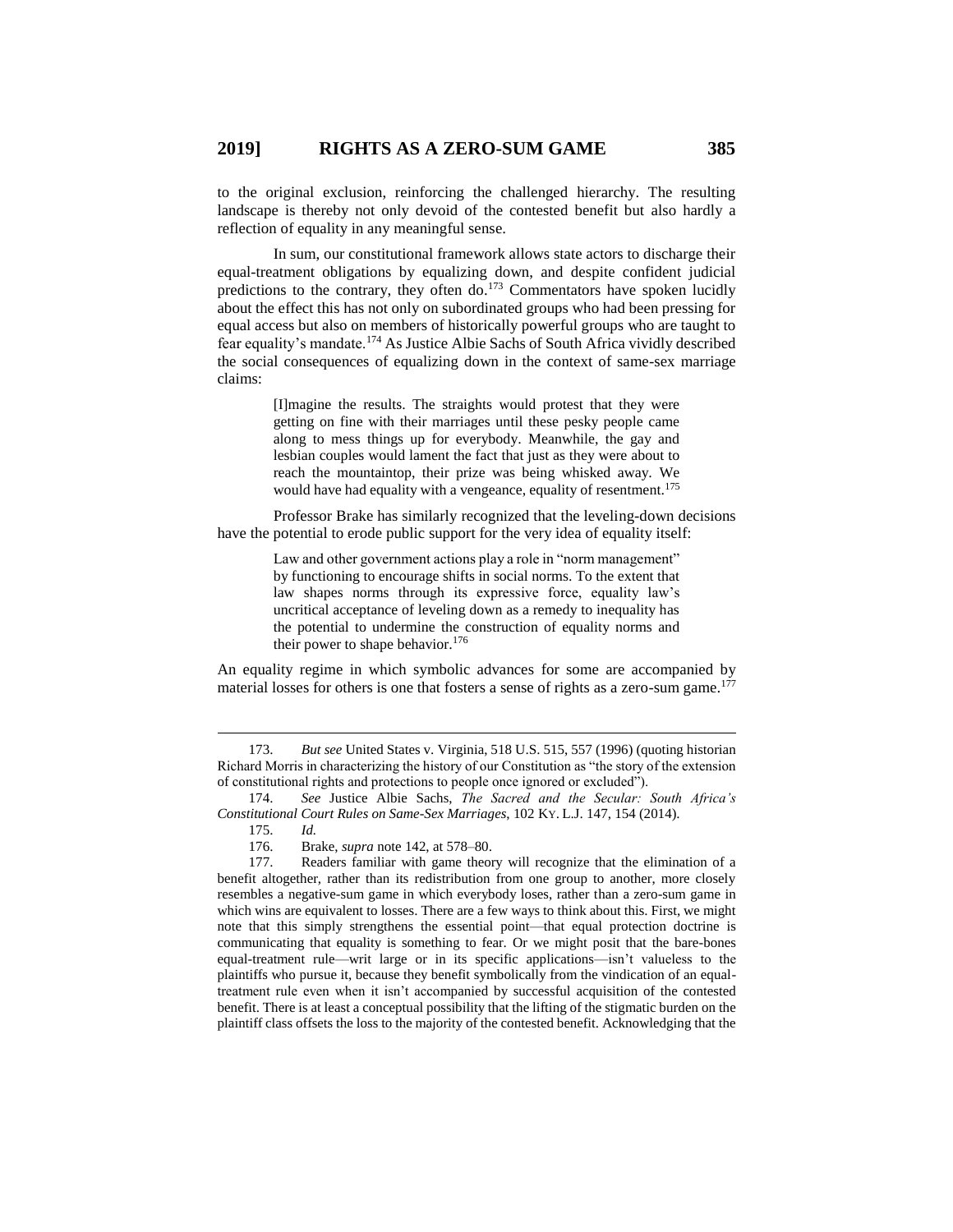To compound the problem, our Constitution, interpreted by the Supreme Court to be no more than a "charter of negative liberties," provides virtually no floor to how far a state may go in its downward leveling. As Professor Robin West describes, drawing on Isaiah Berlin's influential formulation, ours is a regime of negative rather than positive liberty: "It is liberty or freedom from, not liberty or freedom to, which the Bill of Rights protects."<sup>178</sup> And, as West further explains, it protects such incursions from only one source—the State.<sup>179</sup> This aspect of American constitutionalism is so familiar that few readers will need an extensive exposition, but it is worth noting its chief qualities so that we can appreciate its interaction with the other phenomena explored here.

Articulated most prominently in *DeShaney v. Winnebago County*, the conception of the Constitution as a charter of negative liberties requires nothing more of the government than its restraint.<sup>180</sup> The affirmative goods we might value—health,<sup>181</sup> security, shelter, education<sup>182</sup>—are a matter of political grace, having nothing to do with courts.<sup>183</sup> Scholars and advocates have resisted the distinction between positive rights and negative liberties as historically unsound<sup>184</sup> and analytically bankrupt,<sup>185</sup> repeatedly urging the Court to abandon it, but it is exceptionally durable.<sup>186</sup> And it has a profoundly important relationship to the various dimensions of equal protection doctrine that we've explored so far, because

178. Robin West, *Reconstructing Liberty*, 59 TENN. L. REV. 441, 446–47 (1992).

179*. Id*. at 448.

180. 489 U.S. 189, 195 (1989).

181. Edward Rubin, *The Affordable Care Act, the Constitutional Meaning of Statutes, and the Emerging Doctrine of Positive Constitutional Rights*, 53 WM. & MARY L. REV. 1639, 1702 (2012) (positing that the Affordable Care Act may be controversial because "people sense its potential for establishing a regime of positive rights").

182. Susan H. Bitensky, *Theoretical Foundations for a Right to Education Under the U.S. Constitution: A Beginning to the End of the National Education Crisis*, 86 NW. U. L. REV. 550, 552 (1992).

183. As I have observed in prior work, anything cast as a request that the government do something rather than refrain from something is bound to fail. *See* Rebecca Aviel, *Compulsory Education and Substantive Due Process: Asserting Student Rights to a Safe and Healthy School Environment*, 10 LEWIS & CLARK L. REV. 201, 204 (2006).

184. *See* Steven J. Heyman, *The First Duty of Government: Protection, Liberty and the Fourteenth Amendment*, 41 DUKE L.J. 507, 509–10 (1991) ("[C]ongressional debates on the Fourteenth Amendment show that establishing a federal constitutional right to protection was one of the central purposes of the Amendment.").

185. *See* Susan Bandes, *The Negative Constitution: A Critique*, 88 MICH. L. REV. 2271, 2279–85 (1990).

186. Daryl Levinson, *The Supreme Court, 2015 Term—Forward: Looking for Power in Public Law*, 130 HARV. L. REV. 31, 132–33 (2016).

win to one group (of a symbolic/dignitary nature) is of a very different nature than the loss to the other (of a concrete/tangible nature), we might nonetheless still treat this as a zero-sum game. But as this very discussion reveals, the point is not to assign precise valuations of wins and losses so as to cleanly differentiate between zero- and negative-sum games—in either case, politically powerful majorities are taught that they have something to lose from the pursuit of equality.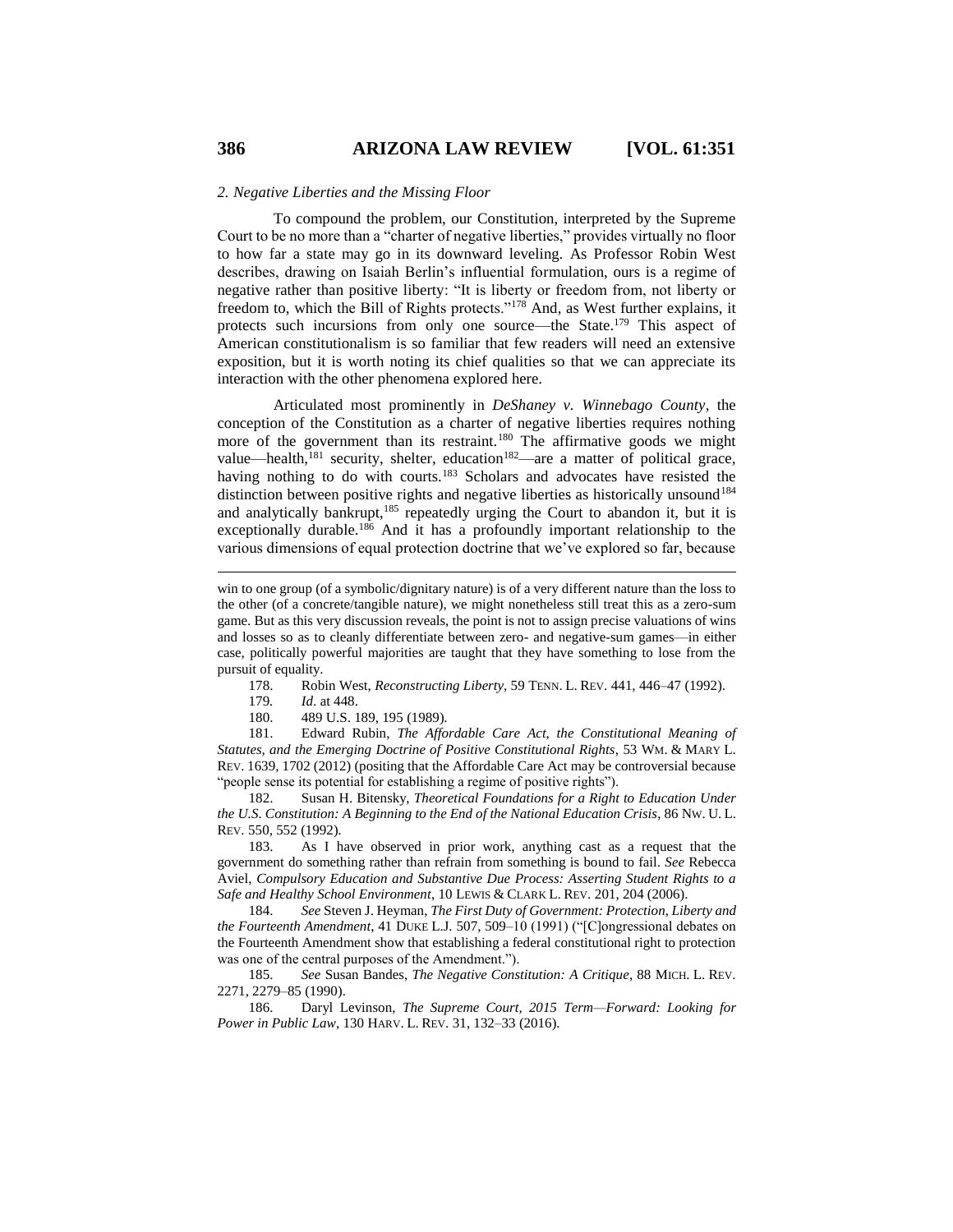it forecloses many possible constitutionally grounded objections to the levelingdown gambit. Vanishingly few of the contested benefits that might be eliminated by a government actor equalizing down are constitutionally guaranteed.

The interaction between equal protection and the negative-liberties constraint has been explored by other scholars in ways that are illuminating for our purposes as well. Professor Daryl Levinson's work on political power connects the Court's equality jurisprudence to its insistence on exclusively negative liberties by noting that courts haven't done much for sociopolitically subordinated groups other than to "eliminate blatantly discriminatory laws and policies," consistently refusing to cast "rights as positive, redistributive claims to social and economic goods" despite scholarly urges to do so.<sup>187</sup> The insight, emerging from a transdoctrinal assessment of whether public law adequately attends to questions of political power, is that even Equal Protection—the doctrine we might expect to be particularly well suited to correcting for political powerlessness—is inattentive to these concerns.<sup>188</sup> His account makes clear that the Court's resistance to positive rights operates as a recurring constraint on the reach and force of the equal protection guarantee.<sup>189</sup>

Professor Kenji Yoshino's work also illuminates the interaction between equal protection and the negative-liberties constraint, albeit from an unusual posture in which the latter was successfully surmounted.<sup>190</sup> Writing about Justice Kennedy's *Obergefell* opinion, Yoshino defended Kennedy's approach against charges of doctrinal incoherence by justifying its admixture of equal protection and due process principles.<sup>191</sup> Yoshino's explanation of why Kennedy was right to rely on both doctrines in ruling for marriage equality is particularly relevant for our purposes. He notes that "in *Obergefell*, a standard equal protection ruling would have permitted the states either to level up by granting both same-sex couples and opposite-sex couples marriage licenses or to level down by refusing to grant licenses to both sets of couples." <sup>192</sup> The Court eliminated the latter option "by basing its ruling on the Due Process Clause (this time in addition to, rather than in lieu of, the Equal Protection Clause)."<sup>193</sup> As Yoshino explains, a refusal to grant marriage licenses to both same-sex and opposite-sex couples would "violate a due process ruling in a way that would not violate an equal protection ruling."<sup>194</sup> That this ensured a durable and substantive victory for marriage equality is something to celebrate, but it is essential to recognize that the *Obergefell* Court's decision to guarantee the "equality of the vineyard" was aberrational.<sup>195</sup> It was available to the Court because of a

 $\overline{a}$ 

195. For an argument that *Obergefell* is part of a pattern of LGBT exceptionalism, see Russell K. Robinson, *Unequal Protection*, 68 STAN. L. REV. 151, 154 (2016). For an argument that *Obergefell* is best understood as reflecting a form of marriage exceptionalism, see Clare Huntington, Obergefell*'s Conservatism: Reifying Familial Fronts*, 84 FORDHAM L.

<sup>187</sup>*. Id*. at 133.

<sup>188</sup>*. Id.* at 132–33.

<sup>189.</sup> *See id.*

<sup>190.</sup> Yoshino, *supra* note 170, at 172–73.

<sup>191</sup>*. Id.* at 173.

<sup>192</sup>*. Id.*

<sup>193.</sup> *Id.*

<sup>194</sup>*. Id*.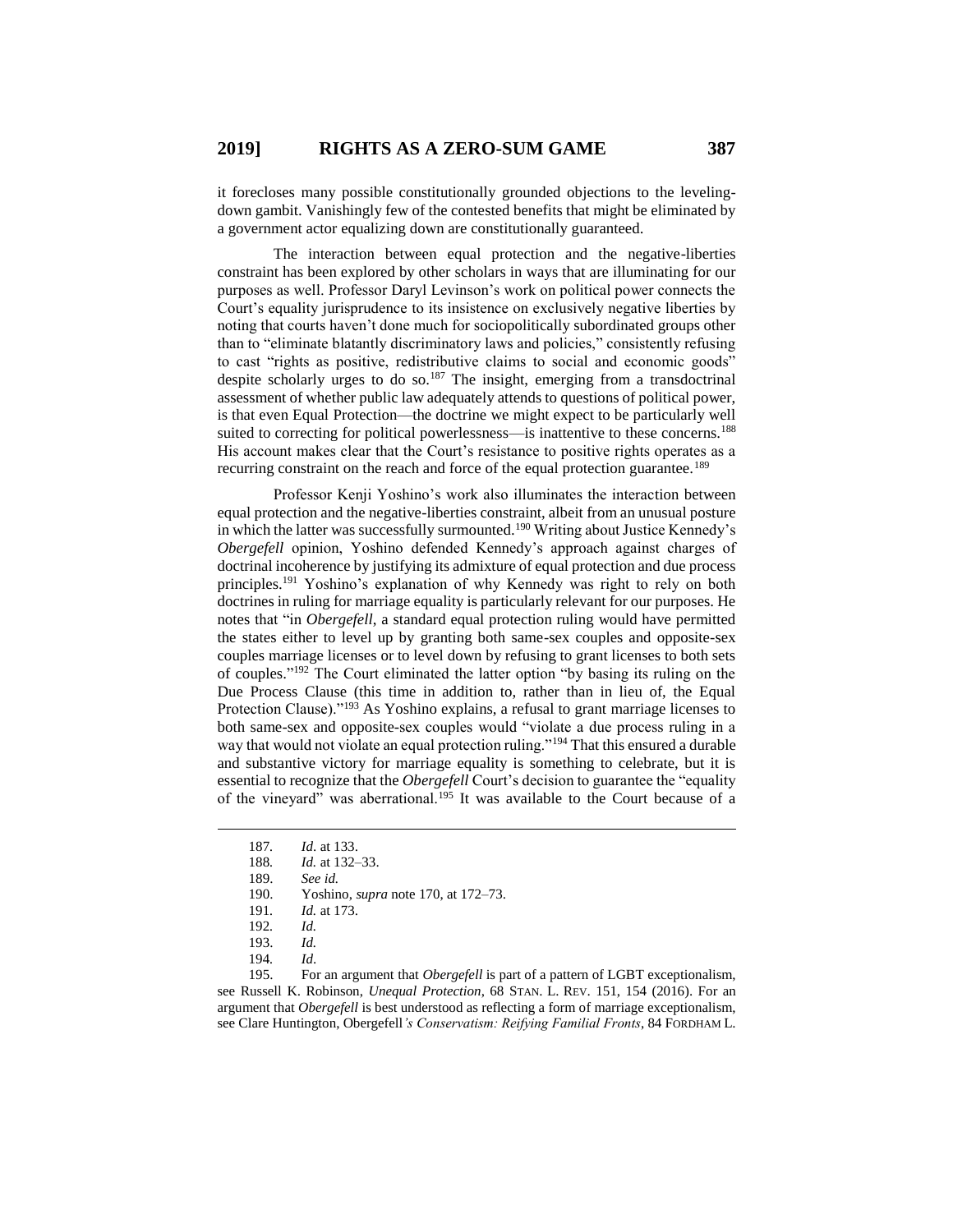recurrent willingness to treat freedom to marry as a negative liberty, even though in practice it has considerable attributes of a positive right.<sup>196</sup> Ultimately, Yoshino's vindication of the *Obergefell* ruling confirms that equal protection alone was insufficient for the job.<sup>197</sup> Placing marriage against a larger backdrop of benefits that claimants might demand from the state on an equal basis reveals that marriage is unusual in its ability to transcend the negative-liberty constraint.

Both Levinson and Yoshino shed light on the ways in which equal protection doctrine interacts with the negative-liberty principle. Levinson's point is that the Court has been insensitive to questions of political power even in its equal protection jurisprudence, refusing redistributive claims in the face of palpable evidence that the political process is stacked against subordinated groups.<sup>198</sup> And Yoshino's point is that due process is a necessary companion to equal protection if the majority is to be stymied in responding to equality demands by leveling down.<sup>199</sup> Both focus on equal protection's shortcomings in safeguarding the interests of subordinated minorities, but we should also start to contemplate how this combination of phenomena might contribute to a larger loss of faith in constitutional principles; one that expresses itself as a zero-sum mindset.<sup>200</sup> If a state may respond to equality demands by eliminating rather than extending the contested benefits, and few if any of these benefits are constitutionally guaranteed, then the pursuit of rights may indeed appear to be a zero—or even negative—sum game.

- 198. Levinson, *supra* note 186, at 133.
- 199. Yoshino, *supra* note 170, at 173.

200. As was recognized by no less a political talent than Senator Barack Obama, campaigning for President in 2008, we can anticipate that ambivalence about racial equality is going to be particularly pronounced when the lack of a social safety net is most directly relevant. *See* Barack Obama, U.S. Senator, *Address at the National Constitution Center (Mar. 18, 2008), in* THE SPEECH: RACE AND BARACK OBAMA'S "A MORE PERFECT UNION" 242–43 (T. Denean Sharpley-Whiting ed., 2009). Describing anger within "certain segments of the white community," Obama observed:

> [I]n an era of stagnant wages and global competition, opportunity comes to be seen as a zero-sum game, in which your dreams come at my expense. So when they are told to bus their children to a school across town; when they hear an African American is getting an advantage in landing a good job or a spot in a good college because of an injustice that they themselves never committed; when they're told that their fears about crime in urban neighborhoods are somehow prejudiced, resentment builds over time.

*Id.* at 244.

REV. 23 (2015); Serena Mayeri, *Marital Supremacy and the Constitution of the Nonmarital Family*, 103 CALIF. L. REV. 1277 (2015); Melissa Murray, Obergefell v. Hodges *and Nonmarriage Inequality*, 104 CALIF. L. REV. 1207 (2016).

<sup>196.</sup> This is an under-appreciated distinction between *Loving v. Virginia*, in which the petitioners sought relief from a criminal conviction, and *Obergefell v. Hodges*, in which the plaintiffs were asking for state recognition. For further discussion of the negative-liberty problem in constitutional marriage jurisprudence, see Gregg Strauss, *The Positive Right to Marry*, 102 VA. L. REV. 1691 (2016).

<sup>197</sup>*. See* Yoshino, *supra* note 170, at 173.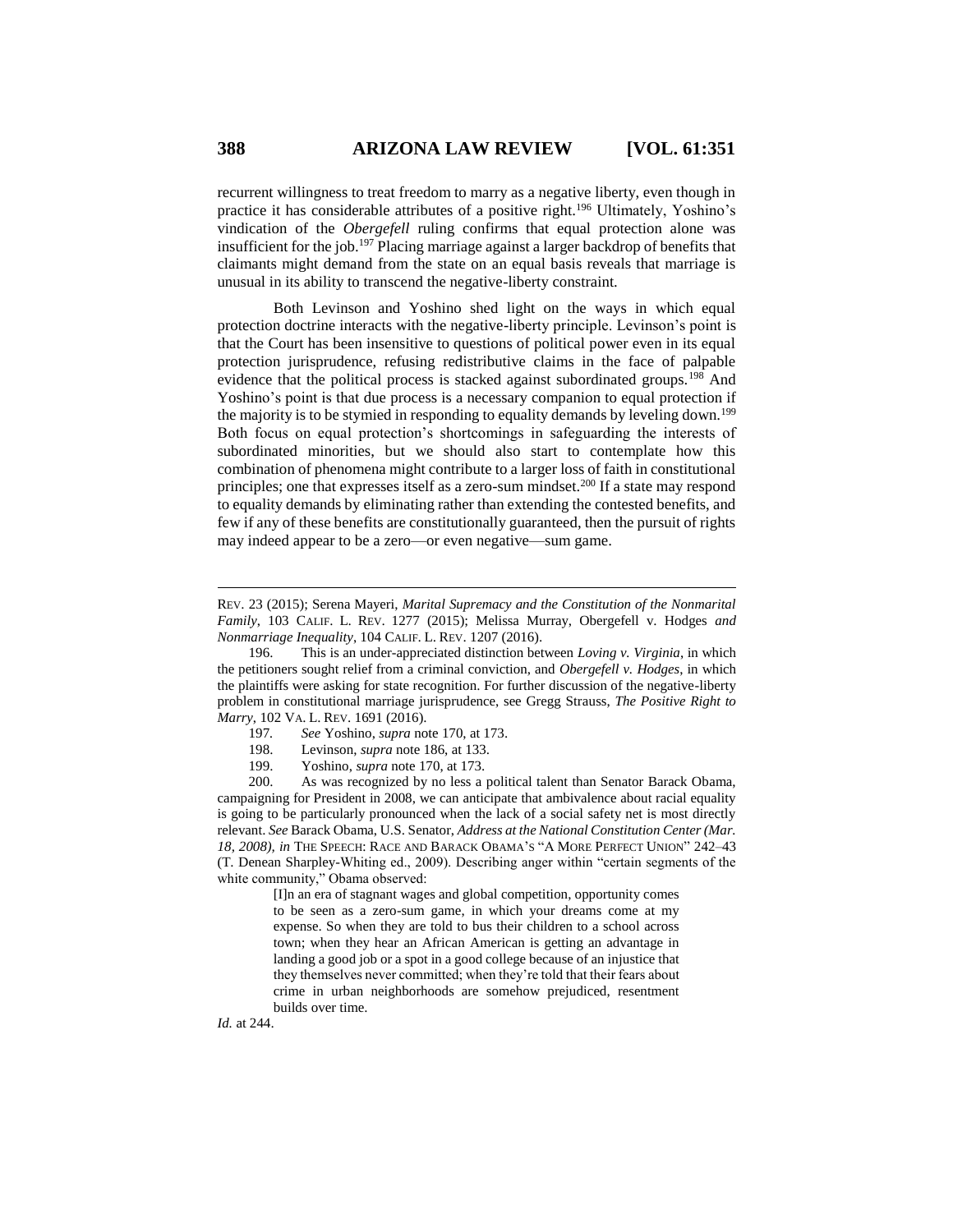#### **III. THE IMPERFECT AND OFTEN INAUDIBLE DIALOGUE**

Having seen that there is a doctrinal counterpart for each of the varieties of white grievance that social psychologists and political scientists have been documenting in their research, we now need to delve deeper into the nature of the connection. What should we make of the multifaceted correspondence between social discourse and constitutional doctrine? This Part considers the possibility that the particularized legal principles set forth above may be crowding out other, more expansive meanings of "discrimination" and "equality"—not only in the courts but also in the social consciousness of white Americans, in a sort of reverse popular constitutionalism.<sup>201</sup> Any passing reference to a concept as multivalent as "popular constitutionalism" will by necessity be woefully simplified and incomplete. By invoking the idea of popular constitutionalism, I mean simply to locate this discussion in the larger body of work exploring the relationship between judicial decisions and popular opinion, without purporting to offer a comprehensive overview of the literature or the complexity of the processes through which constitutional meaning is developed, disputed, and deployed.<sup>202</sup> If popular constitutionalism describes how "constitutional meanings emerge over time as the products of a wide variety of social practices"<sup>203</sup> then what I am exploring here is the phenomenon in reverse: the possibility that social perceptions, of the sort we cataloged in the first Part, can emerge as a product of constitutional meaning.<sup>204</sup> Is it possible to imagine that the Court's rulings on race have an impact on the way Americans perceive discrimination?

## *A. Connecting Doctrine and Discourse*

We might start by observing that when Americans are invited to reflect upon racial bias and discrimination, without being instructed to limit their assessment to the definitions and parameters reflected in constitutional law, we wouldn't necessarily expect them to self-impose those constraints. It might be perfectly plausible to encounter the opposite—that respondents might tend toward an impressionistic, fluid, and capacious concept of "discrimination," one that covers more territory than that which is cognizable under equal protection doctrine. We could envision a widely shared social understanding of discrimination that, in the

 $\overline{a}$ 

203. Nan D. Hunter, *Varieties of Constitutional Experience: Democracy and the Marriage Equality Campaign*, 64 UCLA L. REV. 1662, 1672 (2017).

204. Kramer, *supra* note 201, at 971 ("[M]ost scholars agree that courts play a significant role in shaping the strategic terms of political debate and that, in certain circumstances, they may even have a part in defining those terms.").

<sup>201.</sup> Following Barry Friedman, "it would be neat to identify one mechanism by which judicial opinions coalesce with popular opinion. But things are messy here in the real world." Larry D. Kramer, *Popular Constitutionalism, Circa 2004*, 92 CALIF. L. REV. 959, 1011 n.46 (2004) (describing Siegel's work and observing: "Popular constitutionalism in this conception is more than an inevitable constraint on what courts can accomplish and more than a source of ideas for the Supreme Court to consider as it goes about making law for the rest of us. Popular constitutionalism is the mechanism that mediates between constitutional law and culture. It is how we ensure that the spirit of our Constitution remains consonant with the society it is supposed to govern.").

<sup>202</sup>*. See id*. at 962–75.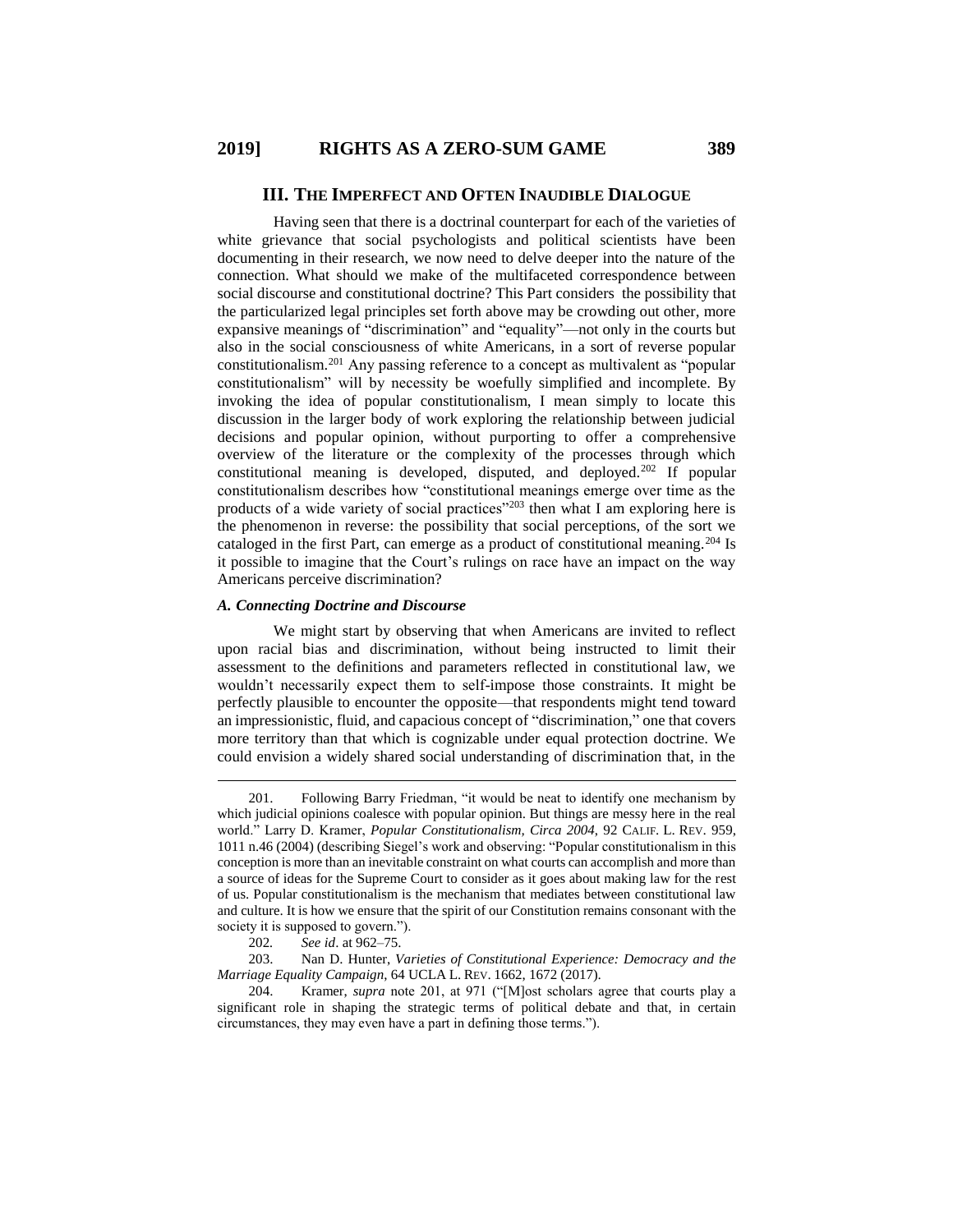incomparable formulation offered by Professor Morton Horwitz, is attentive to "those who are down and out—the people who received the raw deal, those who are the outsiders, the marginal, the stigmatized."<sup>205</sup> It is possible to imagine a "lay rights consciousness"<sup>206</sup> inspired by this spirit even if the legal principles that comprise the equal protection doctrine do little to scrutinize the terms of the "raw deal."<sup>207</sup>

Consider, as an illustrative counter-example, the readiness with which concerns about "free speech" are invoked in contexts that have no overlap with the territory covered by the First Amendment.<sup>208</sup> Popular understandings of the importance of the free exchange of ideas allow us to debate the virtues and risks of unrestrained expression on college campuses without strictly differentiating between public and private universities, a distinction that is obviously outcomedeterminative in a doctrinal sense.<sup>209</sup> Much of this discourse draws inspiration from the First Amendment, as an expression of values important for a democratic society, without actually intending to reshape the law of free speech into one that dispenses with a state action requirement.<sup>210</sup> In this way free speech discourse draws from, but does not strictly retrace, free speech doctrine; we might say that free speech discourse is more expansive than free speech doctrine.<sup>211</sup>

We could similarly imagine a universe in which Americans asked to consider discrimination, unbound by formal legal rules, were able and willing to

207. *See* Horwitz, *supra* note 205, at 10.

208. *See* Julian E. Zelizer & Morton Keller, *Is Free Speech Really Challenged on Campus?*, THE ATLANTIC (Sept. 15, 2017), https://www.theatlantic.com/education/archive/2017/09/students-free-speech-campusprotest/539673/ (discussing threats to free speech on college campuses without differentiating between public and private institutions or otherwise relying on formal First Amendment doctrinal principles).

209*. See, e.g.*, ERWIN CHEMERINSKY & HOWARD GILLMAN, FREE SPEECH ON CAMPUS 49–62, 65–70 (2017).

210*. See, e.g.*, Zelizer & Keller, supra note 208.

211. On occasion, the public responds to rather than tolerates the Court's refusal to hold that a constitutional right has been violated, using legislative measures to achieve the rights-protective result the Court declined to impose. One notable example is the Pregnancy Discrimination Act (PDA) of 1978, Pub.L. 95–555, 92 Stat. 2076, prohibiting pregnancy discrimination after the Court held in *Geduldig v. Aiello*, 417 U.S. 484 (1974) that discrimination on the basis of pregnancy did not violate the Equal Protection Clause. Another is the Religious Freedom Restoration Act (RFRA), Pub. L. No. 103–141, 107 Stat. 1488 (November 16, 1993), seeking to reinstate strict scrutiny for neutral laws that burden religious exercise after the Court relaxed the standard of review for such claims in *Smith v. Employment Division*, 485 U.S. 660, 670 (1988). RFRA's application to the states was struck down in *City of Boerne v. Flores*, 521 U.S. 507 (1997) as beyond the reach of Congress's power under Section 5 of the Fourteenth Amendment.

<sup>205.</sup> Morton J. Horwitz, *The Warren Court and the Pursuit of Justice*, 50 WASH. & LEE L. REV. 5, 10 (1993).

<sup>206.</sup> The idea of a "lay rights consciousness" is described repeatedly in the work of scholars who study social movements and popular constitutionalism. *See, e.g.*, Risa Goluboff, *Lawyers, Law, and the New Civil Rights History*, 126 HARV. L. REV. 2312, 2325 (2013) (reviewing KENNETH W. MACK, REPRESENTING THE RACE: THE CREATION OF THE CIVIL RIGHTS LAWYER (2012)).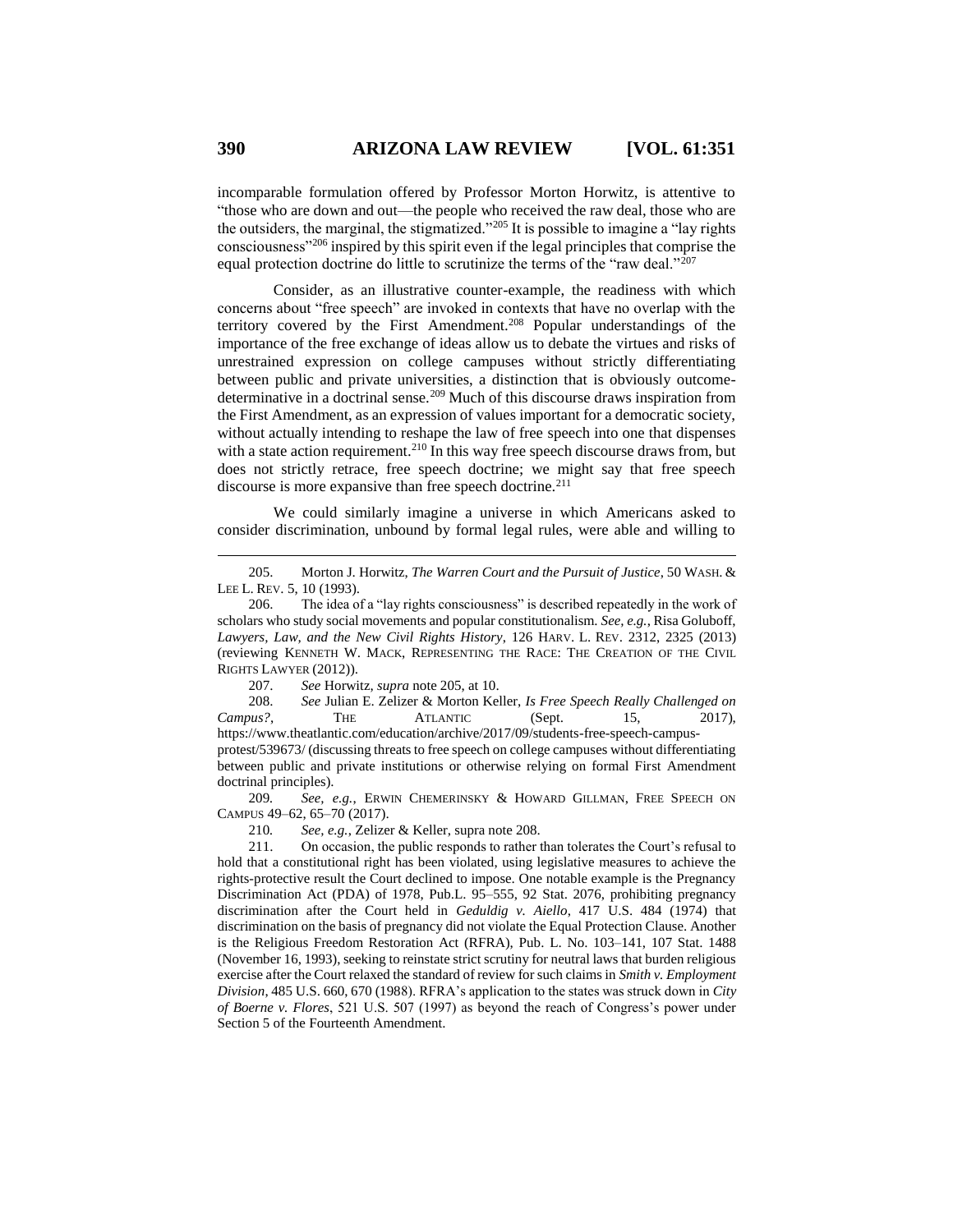envision those forms of "societal discrimination" that the Court has partitioned from view when engaged in constitutional analysis—persistent, pervasive forms of inequality that are difficult to trace to individual state actors with the requisite culpable mental state.<sup>212</sup> Millions of Americans most certainly do consider these disparities in reflecting upon discrimination, and are represented in some capacity by the survey respondents who did *not* agree that "discrimination against whites is as 'big a problem' today as discrimination against blacks and other minorities."<sup>213</sup> As detailed in preceding Sections, however, this group is evenly matched by the 49% that *did* accept the proposition, resting either on a moral-equivalence understanding or a factual-prevalence one.<sup>214</sup> Especially for this latter group, we can infer that their definition of discrimination simply didn't encompass the persistent, pervasive forms of inequality reflected in differential outcomes across multiple sectors.<sup>215</sup> In excluding from view these forms of inequality, the factual-prevalence position retraces this aspect of equal protection doctrine—a fit that needn't be treated as inevitable.<sup>216</sup>

When it comes to matters of race, many white Americans seem to embrace a social meaning of discrimination that has narrowed to the set of affronts that the Court is willing to deem constitutionally cognizable. And the sense that progress for racial minorities has come *at the expense* of the white majority is less at odds with equal protection doctrine than we might initially think: the very logic of the affirmative action cases presupposes this, albeit often counterfactually, and the zerosum premise finds support in the recurrent remediation of unequal treatment by leveling down, eliminating rather than extending contested benefits to achieve equality of the graveyard rather than equality of the vineyard.<sup>217</sup> The question is not whether these decisions have some sort of effect on the society into which they are released—surely, they have *some*—but rather how much impact, and of what kind?

Although there is a great deal we don't know about the relationship between the Court and the public—an issue to which we will return in the next Section—it seems fair to posit that these decisions do more than just resolve individual disputes: they have communicative power, sending messages about the way discrimination is experienced in American society and who stands to lose when minority groups press for equality. To accept such a premise doesn't at all require us to ignore the evidence that the Court responds to public opinion in addition to shaping it. There can be no doubt that the Court, in deeming race-based remedies "a highly suspect tool," was responding to the objections of people who thought the

<sup>212</sup>*. See supra* note 211 and accompanying text.

<sup>213</sup>*. See infra* Section I.B.

<sup>214</sup>*. See* JONES ET AL., *supra* note 2, at 1, 15–16.

<sup>215</sup>*. See id*.

<sup>216.</sup> This will strike some readers as an overly delicate way of saying that it "flies in the face of data," and perhaps that is simply the best way to describe it. Newkirk, *supra* note 13. But for anyone interested in the interaction between law and social norms, it is worth considering the remarkable fact that the factual-prevalence position is consistent with and suggested by equal protection doctrine.

<sup>217.</sup> *See supra* Subsections II.C.1 and II.C.2.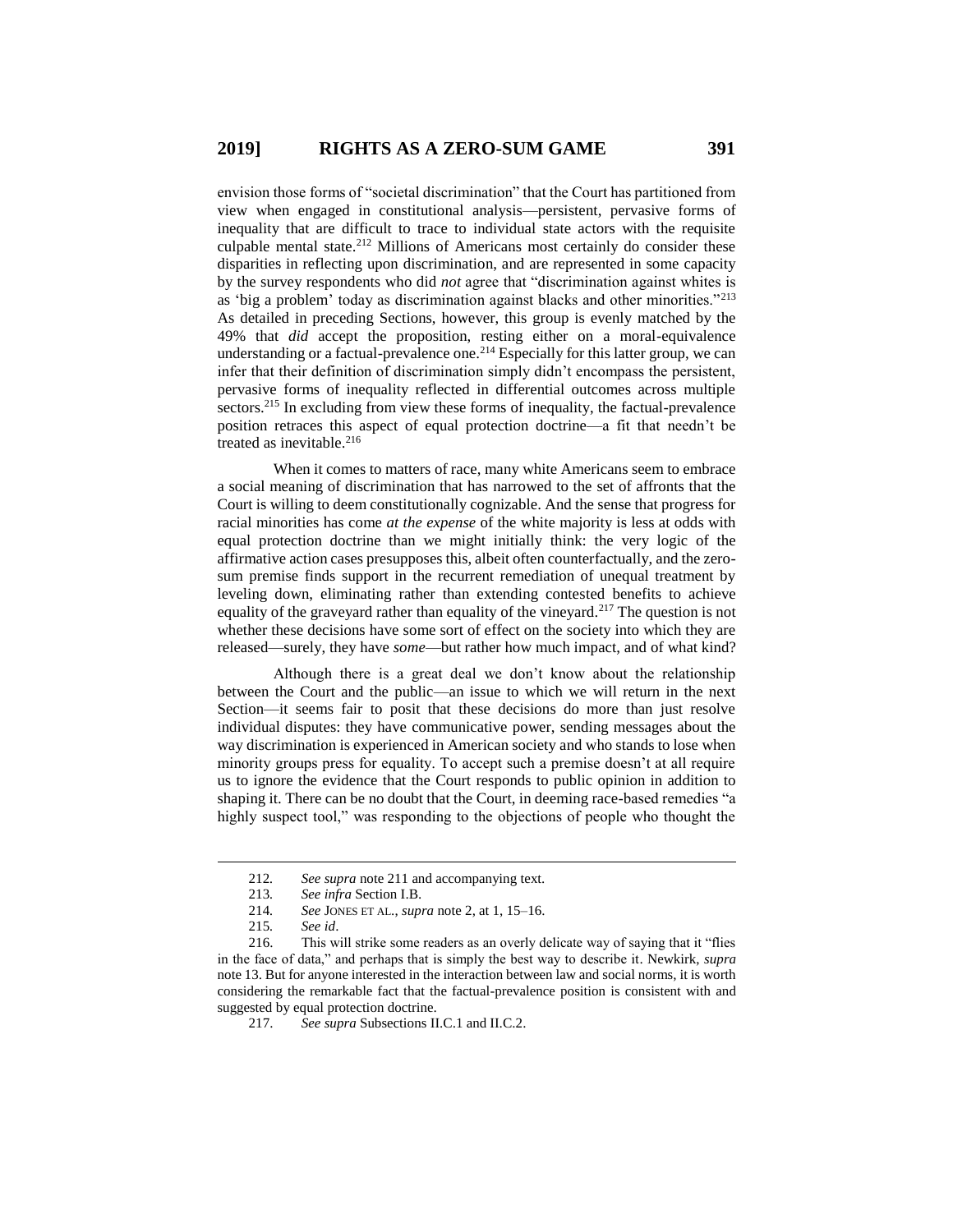programs were unfair.<sup>218</sup> But it does no damage to that proposition to observe that the co-construction of social and constitutional meaning is unlikely to simply end there. In an era when it is commonplace to lament the negative effects of ideological "echo chambers,"<sup>219</sup> where we have ready access to the risks of confirmation bias, $2^{20}$ it is reasonable to consider whether white grievance is not only directed at the Court but also invigorated and further entrenched by the reception it finds there.

If social perceptions of discrimination are indeed being shaped in some way by the Court's pronouncements, it raises profoundly unsettling questions about the possibility of seeking change outside the courts for wrongs the Court views as unredressable by recourse to constitutional law. For all the times the Court has instructed disappointed claimants to look elsewhere for help—to the legislative branches rather than the courts, to their state governments<sup>221</sup>—it has assumed that claimants can take their concerns to the right institution and be met there with whatever reception they might have had if the Court had never spoken at all. The refrain is such a familiar one that numerous examples are available: "McCleskey's arguments are best presented to the legislative bodies," says the Court, without even really meaning to suggest that there was any viable avenue for a death-row inmate such as McCleskey to work in the halls of the Georgia Legislature to reverse his sentence.<sup>222</sup> Viewed in the most charitable light, the Court's repeated instruction to plaintiffs to take their equality concerns elsewhere has offered something like an acknowledgment that there are problems left to solve, but that these are most appropriate for institutions other than the judiciary. This appeal to the representative branches is an important component of what Professor Reva Siegel describes as the antibalkanization approach to race-equality cases, a model that best explains the reasoning and voting of the swing Justices who sometimes vote to uphold and sometimes vote to strike down government programs with elements of raceconsciousness.<sup>223</sup> The antibalkanization perspective is "more concerned with social cohesion than with colorblindness,"<sup>224</sup> explains Professor Siegel, and "understands

<sup>218.</sup> *See, e.g.*, Siegel, *supra* note 94, at 44–45.

<sup>219.</sup> *See, e.g.*, David Robert Grimes, *Echo Chambers Are Dangerous—We Must Try to Break Free of Our Online Bubbles*, THE GUARDIAN (Dec. 4, 2017), https://www.theguardian.com/science/blog/2017/dec/04/echo-chambers-are-dangerous-wemust-try-to-break-free-of-our-online-bubbles.

<sup>220.</sup> Confirmation bias is "the effect that leads us to look for evidence confirming what we already think or suspect, to view facts and ideas we encounter as further confirmation, and to discount or ignore any piece of evidence that seems to support an alternate view." Ben Yagoda, *The Cognitive Biases Tricking Your Mind*, THE ATLANTIC (Sept. 2018), https://www.theatlantic.com/magazine/archive/2018/09/cognitive-bias/565775/. For an introduction to confirmation bias and other cognitive biases, see CAROL TAVRIS & ELLIOTT ARONSON, MISTAKES WERE MADE (BUT NOT BY ME) (2007).

<sup>221.</sup> *See* Siegel, *supra* note 94, at 20–23 (setting forth the multiple instances in which the Court invoked deference to the representative branches as a reason to rule against equal protection plaintiffs; as Siegel and others have noted, however, the Court's deference to the political branches has been missing in the affirmative action cases).<br>222. See McCleskey v. Kemp. 481 U.S. 279. 319 (1987).

<sup>222</sup>*. See* McCleskey v. Kemp, 481 U.S. 279, 319 (1987).

<sup>223.</sup> Siegel, *supra* note 131, at 1302.

<sup>224</sup>*. Id.* at 1281.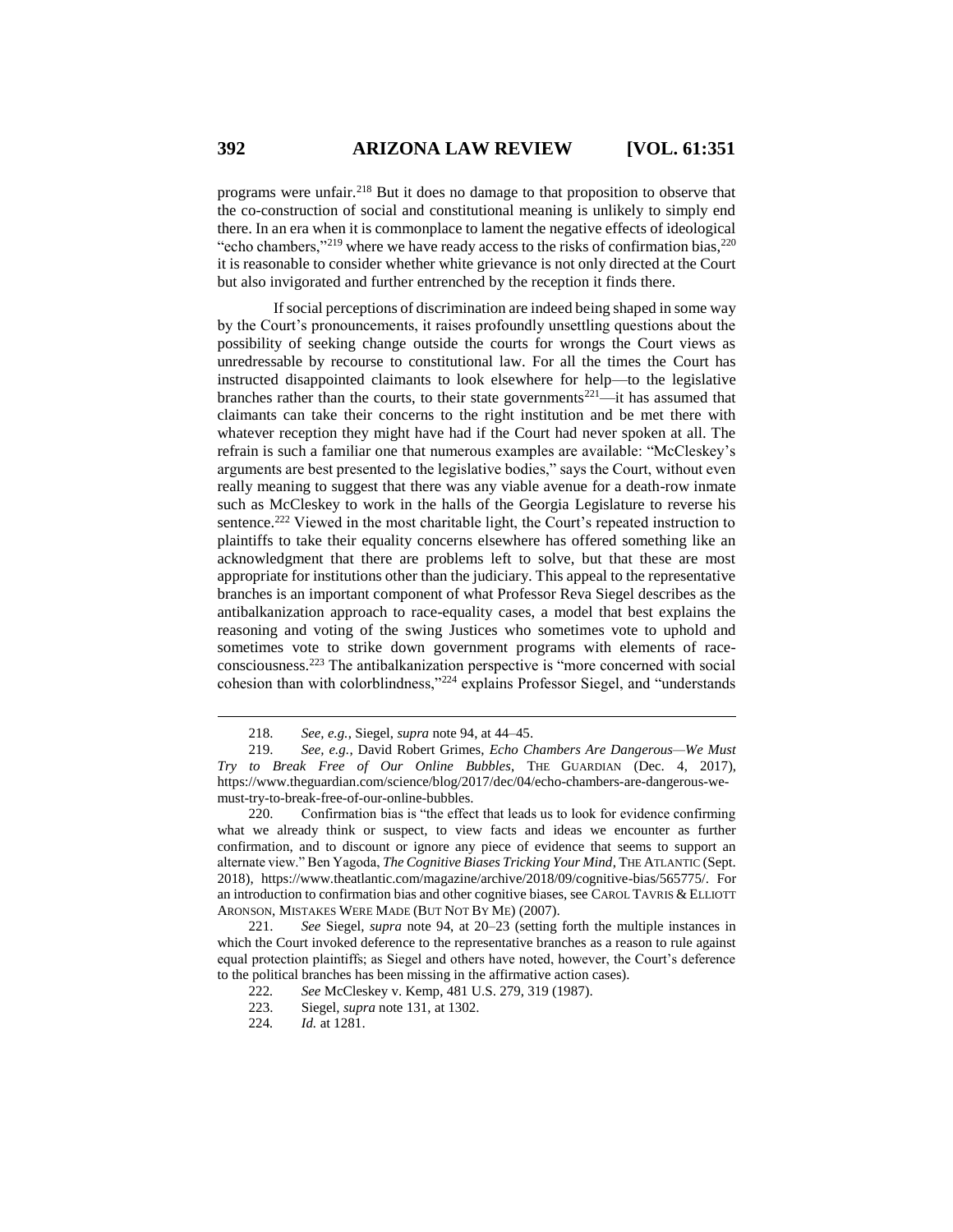the repair of racial injustice as fundamentally political, a responsibility of representative institutions of government as well as courts."<sup>225</sup> The role of the representative bodies in redressing racial injustice is thus a recurring theme in the Court's equal protection jurisprudence, and it has its virtues.<sup>226</sup>

The problem is that the Court has been inattentive to the communicative force of its own decisions, undermining the very prospects for change in the representative branches in which it reposes its confidence. The Court's repeated instruction to take equality concerns to the representative branches doesn't account for the possibility that it has been reshaping majority perceptions on what constitutes "discrimination" and who suffers from it. Scholars have described the Court's strict scrutiny of affirmative action as reflecting concern over "the risk of racial resentment that policies of racial rectification engender."<sup>227</sup> But we should at least consider the possibility of a quite distinctive mechanism: that strict scrutiny of affirmative action, along with all the other doctrinal principles set forth above, contributes to rather than mitigates this resentment by sending a message about whom we really ought to worry.<sup>228</sup> Perhaps, by erasing the redressability of multiple forms of discrimination, the Court may have been making them invisible to the majority eye—and in other ways, communicating to the majority that equality is actually something to fear.

## *B. Examining the Court's Communicative Power*

Readers will wonder about the extent to which the claims made herein are empirical ones, positing some sort of direct causal effect that the Court is having on white perceptions of discrimination: is the intent to assert that white people feel aggrieved about anti-white discrimination *because* of the rhetoric or holdings of the Supreme Court? If so, what evidence supports the idea that these beliefs are traceable to Supreme Court doctrine? Why wouldn't we more readily posit that survey respondents, expressing white grievance in various forms, are responding

*Id.* at 1362.

 $\overline{a}$ 

*Id*. at 1353.

<sup>225</sup>*. Id.* at 1302.

<sup>226.</sup> At its best, it could be imagined as:

a framework of equal protection review that recognized the role, and responsibility, of coequal branches of government in vindicating equal protection values—a framework that invited courts to listen to the representative branches of government when they sought legislatively to enforce equal protection values, without abdicating a court's role in guaranteeing to all persons the equal protection of the laws.

<sup>227</sup>*. Id*. at 1297 ("[T]here has been growing attention to the ways in which the Court's cases constraining the so-called benign uses of race are concerned about the risk of racial resentment . . . .").

<sup>228.</sup> Professor Reva Siegel addresses precisely this possibility, observing that: doctrine undertaking to alleviate racial resentments may in fact stimulate racial resentments. Myriad factors shape promotion and admissions decisions, but a disappointed applicant only can get strict judicial scrutiny if she expresses her aggrievement in racial terms; a strict scrutiny doctrine thus has the capacity to aggravate as well as to diffuse racial balkanization.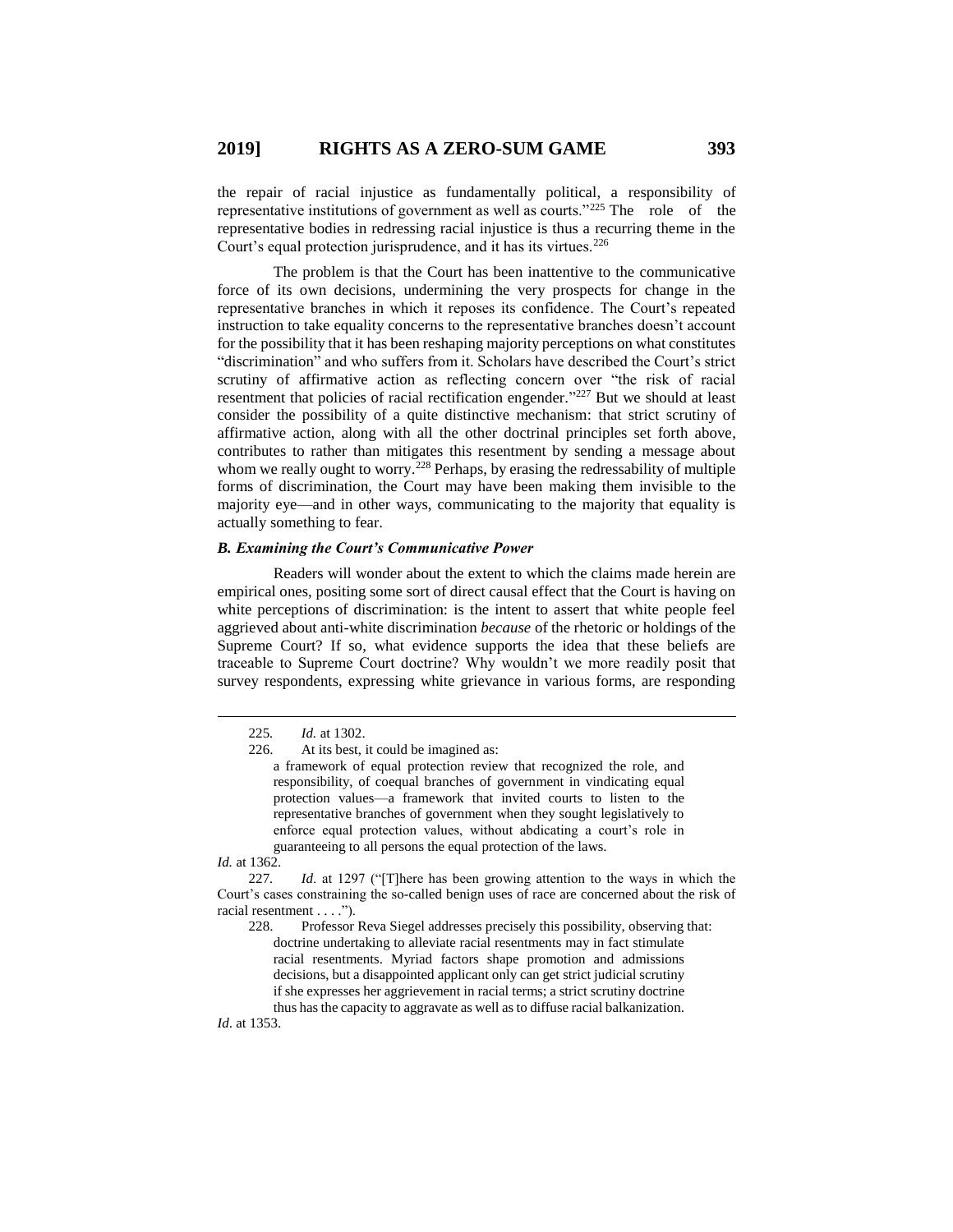directly to the results they see (or think they see) of affirmative action programs, school assignment, and other instances of race-consciousness? Why isn't the correspondence between doctrine and discourse best explained by the Court's welldocumented responsiveness to public opinion rather than the other way around?<sup>229</sup> The suggestion here, that discourse may be reflecting doctrine, is not meant to foreclose any of these other mechanisms. The surprising resemblance between discourse and doctrine surely has many causes, and the modest claim I am making here is simply that the expressive force of the Court's pronouncements should be considered among the possibilities.

Understanding the connection between the Supreme Court and public opinion has been such a long-standing and challenging endeavor for legal scholars, political scientists, and historians that we can identify multiple waves of scholarly thinking on these issues. The literature is replete with divergent approaches and different results.<sup>230</sup> In an extensive intellectual history of some of the prominent work in this area, Professor Scott Cummings notes the "political science claim, prominent in court impact studies, that behavior and attitudes are resistant to being influenced by the authority of the court."<sup>231</sup> Other researchers, however, have found evidence for the proposition that Supreme Court decisions do influence public opinion.<sup>232</sup> The authors of one such study take care to explain that the influence rests upon the degree of deference to the Court with which its decisions are reported in the news media.<sup>233</sup> Others emphasize the salience of particular issues, or lack thereof, as important determinants in the connection between the Supreme Court and public opinion.<sup>234</sup> Two of the researchers working in this area, James Gibson and Gregory Caldeira, conclude that the Court enjoys a durable level of support that is

<sup>229</sup>*. See, e.g.*, Scott Cummings, *The Social Movement Turn in Law*, 43 L. & SOC. INQUIRY 360 (2018).

<sup>230</sup>*. See infra* notes 238–244.

<sup>231</sup>*. See, e.g.*, Cummings, *supra* note 229 at 393.

<sup>232</sup>*. See, e.g.*, Joseph Daniel Ura & Alison Higgins Merrill, *The Supreme Court and Public Opinion*, *in* THE OXFORD HANDBOOK OF U.S. JUDICIAL BEHAVIOR (Lee Epstein & Stephanie A. Lindquist, eds., 2017); Marvin Ammori, *Public Opinion and Freedom of Speech*, INFO. SOC'Y PROJECT AT YALE L. SCH. (July 14, 2006), https://law.yale.edu/system/files/documents/pdf/Public\_Affairs/ISP\_PublicOpinion\_fos.pdf; *see also* Peter K. Enns & Patrick C. Wohlfarth, *Making Sense of the Supreme Court-—Public Opinion Relationship*, *in* ROUTLEDGE HANDBOOK OF JUDICIAL BEHAVIOR 180 (Robert M. Howard & Kirk Randazzo, eds., 2017); Nicolas Yan, *The Court and the People*, HARV. POL. REV. (Feb. 7, 2017), http://harvardpolitics.com/united-states/the-court-and-the-people/; Evan Tompkins, *The Supreme Court's Countermajoritarianism? What Impact Does Public Opinion Have on the Supreme Court Decisions?* (April 2017) (unpublished B.A. senior thesis, Bemidji State University) (on file at https://www.bemidjistate.edu/academics/departments/political-science/wp-content/uploads/ sites/40/2017/08/tompkins-thesis.pdf).

<sup>233.</sup> Katerina Linos & Kimberly Twist, *The Supreme Court, the Media, and Public Opinion: Comparing Experimental and Observational Methods*, 45 J. L. STUD. 1, 27 (2016).

<sup>234.</sup> Sejal Singh, *The People's Constitution: How Shifts in Public Opinion Affect the Supreme Court*, COLUM. POL. REV. (Apr. 21, 2015), http://www.cpreview.org/blog/2015/04/the-peoples-constitution-how-shifts-in-publicopinion-affect-the-supreme-court#\_ftnref1.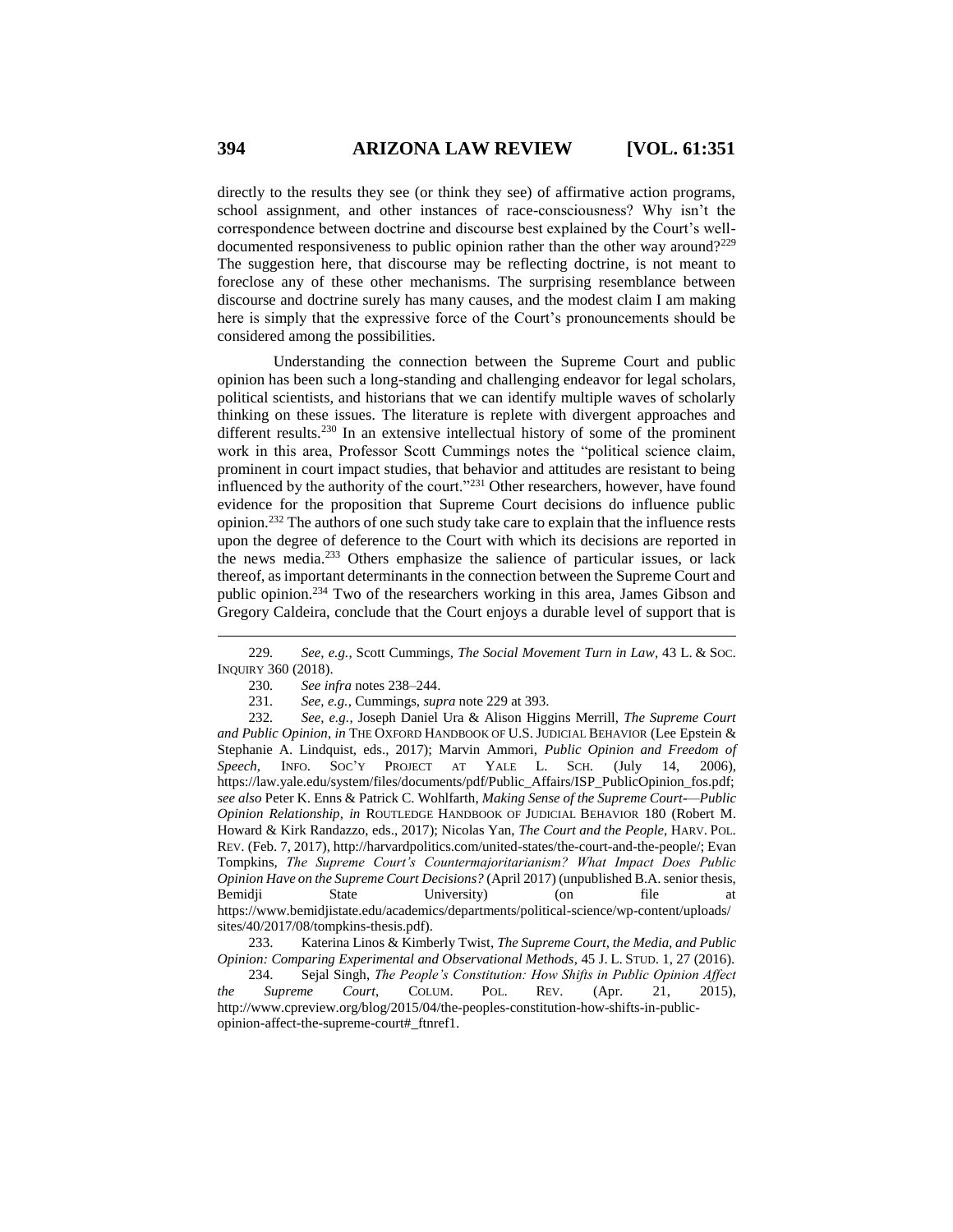not undermined by the public's exposure to the idea that law is indeterminate and, therefore, subject to manipulation.<sup>235</sup> They explain that most Americans reconcile the indeterminacy thesis with a sense of judicial legitimacy by positing that judges employ a form of principled judicial discretion.<sup>236</sup> To be sure, the finding that most Americans embrace a view of principled judicial discretion is distinct from, and falls short of, a demonstration that American attitudes on particular issues are in fact shaped by the Court's opinions. But it provides support for the supposition that the Court enjoys a measure of authority that might translate into influence over the way that Americans perceive patterns of discrimination.

Part of the challenge stems from the fact that much of the research seems to target what would appear to be the opposite question: to what extent are the Justices responding to public opinion as they deliberate and issue their opinions?<sup>237</sup> But it is actually quite revealing that in some of the work examining the relationship between the Court and the public, the discussion moves fluidly between an assessment of whether public opinion affects the Court, on the one hand, and whether the Court affects public opinion on the other.<sup>238</sup> What seem to be two opposite phenomena are probably best thought of as parts of a whole: a reciprocal, recursive relationship that might be described as the Court's (perhaps only unconscious) "rough alignment with the public mood."<sup>239</sup> As summarized by Linda Greenhouse, "despite efforts over many years by scholars both of the Court and of mass behavior," there is much that "remains obscure" about "the process by which

239*. Id.* at 71.

<sup>235.</sup> James L. Gibson & Gregory A. Caldeira, *Has Legal Realism Damaged the Legitimacy of the U.S. Supreme Court?*, 45 L. & SOC'Y REV. 195, 213 (2011). 236*. Id.*

<sup>237</sup>*. See, e.g.*, Christopher J. Casillas, Peter K Enns & Patrick C. Wohlfarth, *How Public Opinion Constrains the U.S. Supreme Court*, 55 AM.J. POL. SCI. 74 (2011) (explaining that the literature seeking to understand the influence of public opinion on the Justices has offered two alternative and conflicting accounts: the "attitudinal change" hypothesis suggests that the Justices' voting behavior is a product of their own ideological preferences, shaped by the same "social forces that shape public opinion," while the "strategic behavior" hypothesis suggests that the Justices, lacking sword or purse to enforce their decisions, must adjust to "shifts in the public mood"); *see also* Charles H. Franklin & Liane C. Kosaki, *Republican Schoolmaster: The U.S. Supreme Court, Public Opinion, and Abortion*, 83 AM. POL. SCI.REV. 751 (1989) ("There is a long tradition of research dealing with the relationship between public opinion and the courts. Much of this research has focused on the impact of public opinion on the behavior of judges."). The tide may have turned since Franklin and Kosaki's work: a prominent recent study, authored by Lee Epstein and Andrew Martin, characterizes much of the social science literature as concerned with the extent to which the Court moves public opinion. Lee Epstein & Andrew D. Martin, *Does Public Opinion Influence the Supreme Court? Possibly Yes (but We're Not Sure Why)*, 13 U. PA. J. CONST. L. 263, 264–65 (2010). They also offer an exceptionally useful compendium of studies "addressing directly the question of whether the public influences the Court." *Id.*

<sup>238</sup>*. See, e.g.*, Greenhouse, *supra* note 20, at 71–72 (describing a study that concluded that public opinion does not have a significant direct effect on Court decisionmaking and explaining that "few people know much about the Court or its work . . . and most Supreme Court decisions pass under the radar of public attention").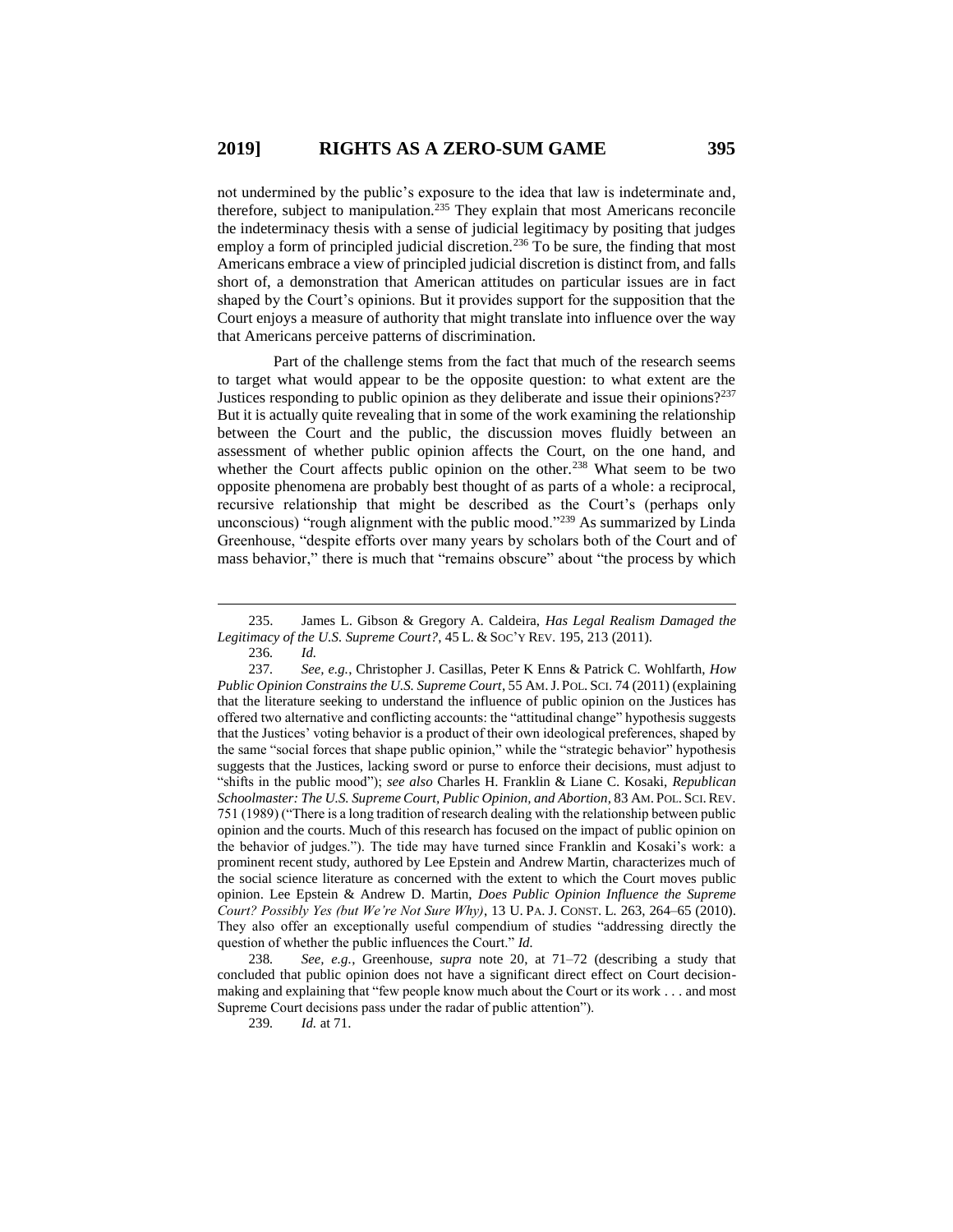the Court and the public engage one another in a highly attenuated dialogue."<sup>240</sup> She goes on to describe the interaction between the public and the Supreme Court as an "imperfect and sometimes inaudible dialogue," $2^{24}$  a framing that beautifully captures our uncertainty about the relationship between the public and the Court, our intuition that something worth attending to is, in fact, taking place, and the sense that the communication is bilateral rather than moving exclusively in one direction or the other.

This idea of a dialogue that we can't yet perfectly map but should nonetheless endeavor to understand (and critique) is deeply rooted in legal scholarship. Professor Deborah Hellman, arguing for an expressivist theory of equal protection, has observed:

> We should understand Court rulings on the meaning of governmental actions or practices as one volley, albeit an important one, in an ongoing conversation. . . . their pronouncements are but part of a discourse. It is a discourse to which we can all contribute, which is necessarily ongoing, and from which we, as individuals and as a community, hope to learn over time. $242$

Her argument is a normative one, urging courts to analyze equal protection claims by assessing the expressive content of state action, but the observation is a useful one for present purposes as well. It rests on precisely the sort of widely shared premise about the Court's enduring significance in American life that underlies so much scholarly work and justifies the attention we lavish on that singular institution. We should certainly continue to test the assumption using every instrument at our disposal, but as we contemplate "the imperfect and sometimes inaudible dialogue," there's a risk that we can overstate our uncertainty about the Court's salience in American life. It is "an institution many see as 'the final arbiter of critical political and social issues,'" a sense that is confirmed rather than undermined by the intense criticism of the Court that inevitably follows its most controversial rulings. $243$ 

Even the most tentative and modest claims about the interchange between the public and the Court support some sense of dialogue and jointly constructed discourse, and some remarkable recent scholarship finds evidence for a much stronger claim. Professor Anthony Michael Kreis, using the campaign for marriage equality as a case study of the role of courts in social-change movements, has found that court rulings "legitimized same-sex marriage" and sparked "a newfound awareness" of marriage equality as a matter of constitutional significance.<sup>244</sup> He concludes that "[j]udicial institutions are well suited for an active, but dialectical role, in mediating social change between the political branches, federal and state

<sup>240</sup>*. Id.* at 69.

<sup>241.</sup> *Id.*

<sup>242.</sup> Deborah Hellman, *The Expressive Dimension of Equal Protection*, 85 MINN. L. REV. 1, 24 (2000).

<sup>243.</sup> Levinson, *supra* note 186, at 60.

<sup>244.</sup> Anthony Michael Kreis, *Stages of Constitutional Grief: Democratic Constitutionalism and the Marriage Revolution*, 20 U. PA. J. CONST. L. 871, 980 (2017) (rev. 2018).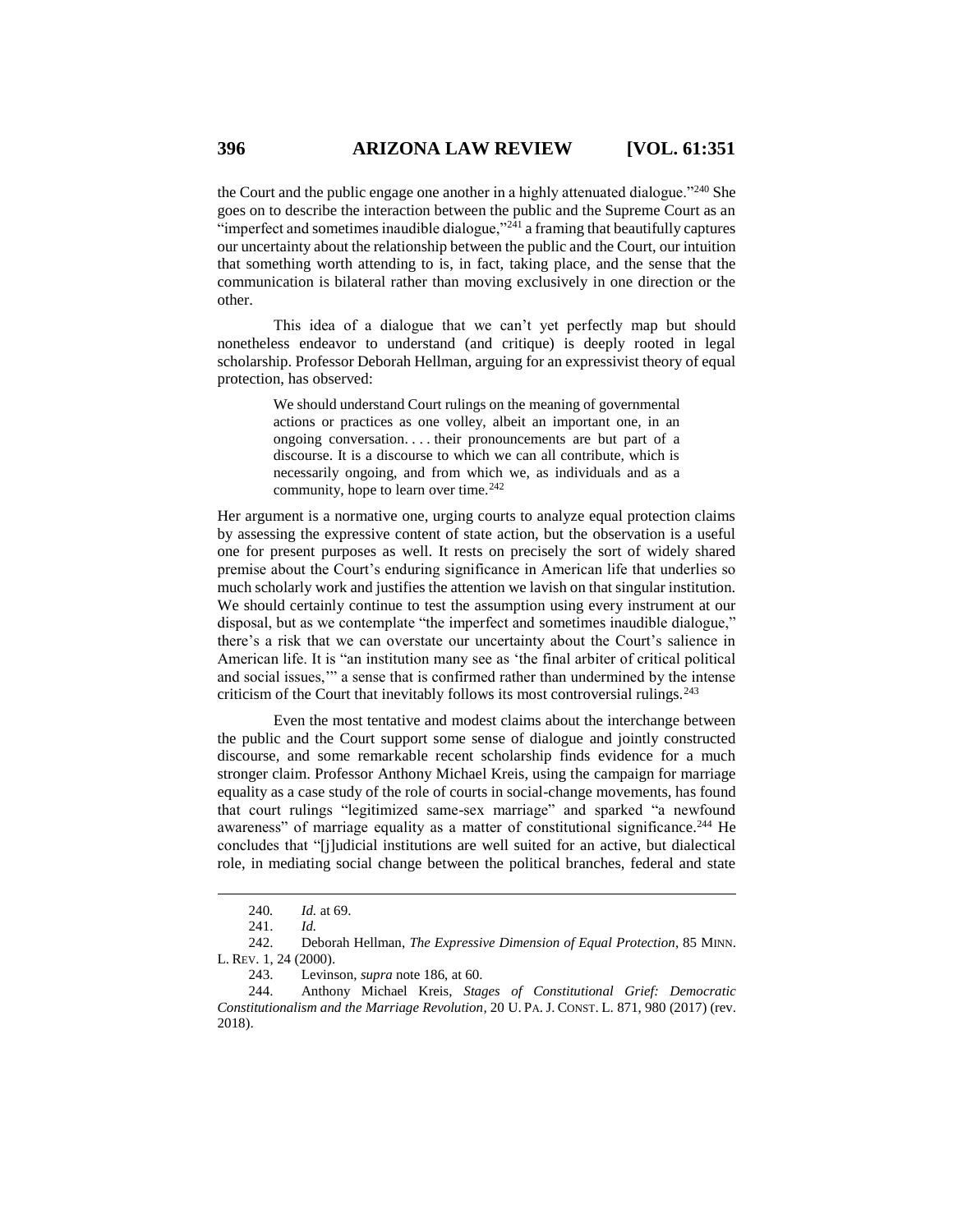government, and the general public."<sup>245</sup> Professor Kreis, along with other legal scholars working to develop a "new civil rights history," has helped us understand how people develop a "lay rights consciousness"<sup>246</sup> that intersects with court doctrine in ways that are multiple, nonlinear, and recursive, opportunistically borrowing and re-engineering. As this important body of work illuminates, lay rights consciousness is neither simplistically responsive nor hermetically sealed off from court doctrine.

From this vantage point, we can think about the dialogue in a few different ways. First, one might believe that the Court ought to act as a Republican schoolmaster<sup>247</sup> or "teachers to the citizenry"<sup>248</sup> even if we are not sure that the students are paying attention to the lesson.<sup>249</sup> Under this view, a sort of secular Pascal's wager, $250$  we might reasonably criticize the Court for the messages it is sending about race even as we await evidence that will confirm, disprove, or (most likely) further complicate our understanding of the Court's actual effect on public opinion. If it is possible that the Court is fostering a sense that discrimination against

 $\overline{a}$ 

247. Franklin & Kosaki, *supra* note 237, at 752 ("[T]he concern at the founding was not only that the Court should respond to public opinion but that it should also play an important role in educating that opinion. The conception of the Court as republican schoolmaster generally reflects the notion that the Court, through its explication of the law and its high moral standing, may give the populace an example of the way good republicans should behave . . . . This concept has a specific application in the belief that the Court can through its decisions confer legitimacy on the claims of disadvantaged groups.").

248. For a historical account of the idea of the Supreme Court as Republican schoolmaster, see Ralph Lerner, *The Supreme Court as Republican Schoolmaster*, 1967 U. CHICAGO PRESS 127.

249*.* Franklin & Kosaki, *supra* note 237, at 758 (concluding, in a study of public opinion in the abortion context, "that citizens do listen to the schoolmaster but they also talk in class"); *see also* Robert A. Dahl, *Decision-Making in a Democracy: The Supreme Court as a National Policy-Maker*, 6 J. PUB. L. 279, 295 (1957) (asserting that the Court ought to provide leadership on "the basic patterns of behavior required for the operation of a democracy").

<sup>245</sup>*. Id.* at 982.

<sup>246.</sup> Goluboff, *supra* note 206, at 2325; *see also* Risa Goluboff, *The New Constitutional History: Toward a Manifesto* (Mar. 3, 2013) (unpublished manuscript) (on file with the Harvard Law School Library). I acknowledge the irony of drawing upon civil rights history to elucidate the connection between contemporary white grievance and the Supreme Court.

<sup>250.</sup> The 17th century French philosopher Blaise Pascal proffered an argument for believing in God even though God's existence is not provable by human reason. *See* Hájek, Alan, *Pascal's Wager*, THE STANFORD ENCYCLOPEDIA OF PHILOSOPHY, https://plato.stanford.edu/archives/sum2018/entries/pascal-wager (last updated Sept. 1, 2017).The argument, reduced here to a simplified version, is that a person forming a belief in God should suppose that she is being offered a wager where the costs of erroneous disbelief are infinitely higher than the costs of erroneous belief: if she believes in God but is wrong, she suffers the finite losses associated with the pleasures she has foregone in pursuit of a religious life. *See id.* If she chooses not to believe in a God that does exist, she foregoes the infinite reward of an eternity in heaven and suffers the infinite punishment of an eternity in hell. *See id.* Contemporary philosophers have offered secular versions. *See, e.g.*, IAIN KING, HOW TO MAKE GOOD DECISIONS AND BE RIGHT ALL THE TIME (2008).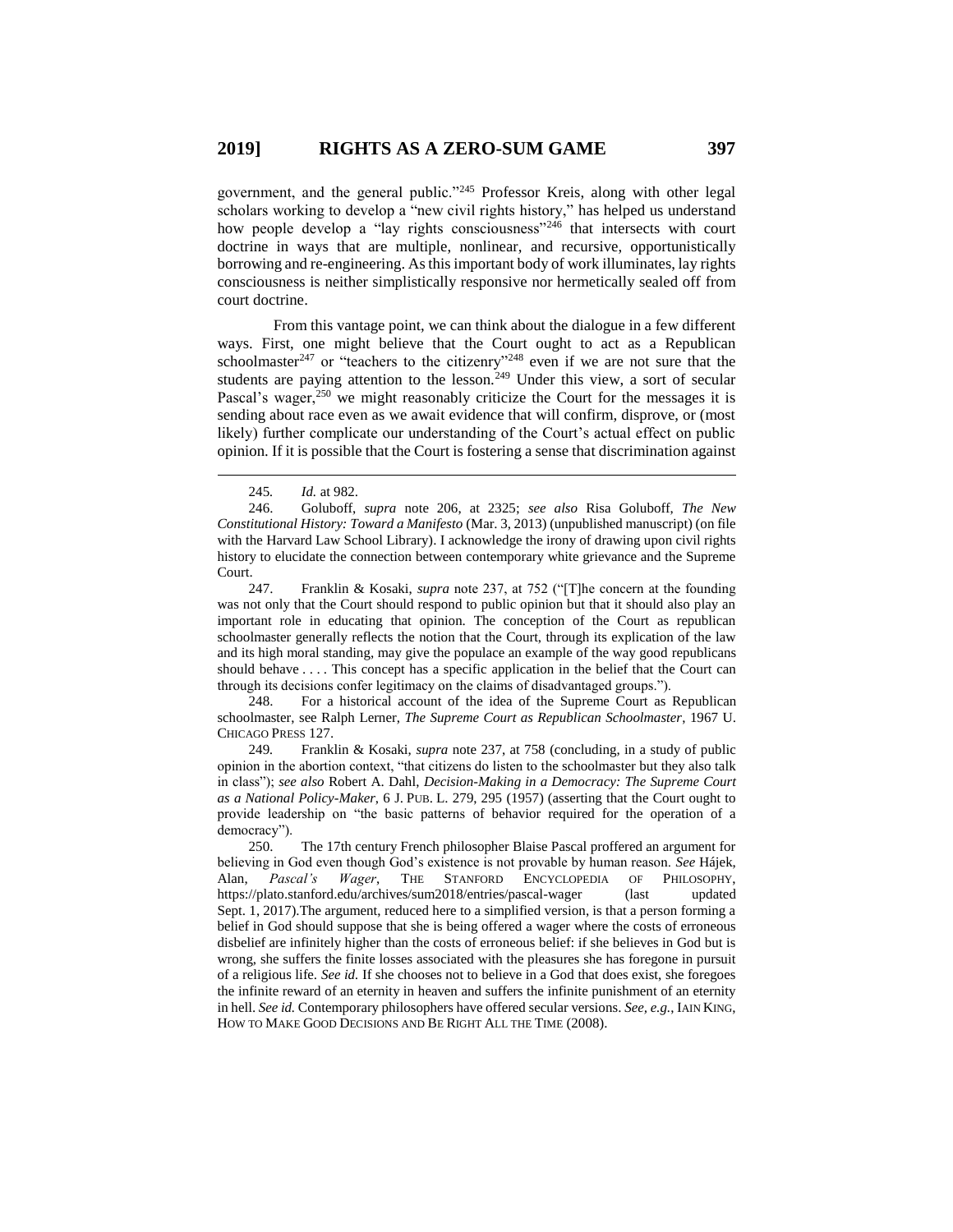white people is as factually prevalent as discrimination against people of color, or communicating that rights are a zero-sum game in which historically powerful groups stand only to lose, we should take heed—especially because this will stifle any prospect of pursuing racial justice in the representative branches to which the Court often urges recourse.

As an alternative to the dialogic model of the relationship between the Court and the public, we might simply observe that "the People" include the Justices, as brilliantly captured by Professors Lee Epstein and Andrew Martin.<sup>251</sup> As Justice Cardozo observed before them (in a passage repeatedly quoted in this literature), "the great tides and currents which engulf the rest of men do not turn aside in their course and pass them by."<sup>252</sup> The Justices are "social beings confronted with the plethora of stimuli emanating from American culture, media, and politics."<sup>253</sup> This is, of course, one of the central premises of the legal realists and the critical legal scholars, who have long been asking us to recognize the human biases baked into the judiciary and therefore into the very enterprise of law.<sup>254</sup>

For one particularly pointed example, we might recall Justice Scalia's intensely personal insistence that his father, as a Sicilian immigrant, never benefitted from slavery, Jim Crow, or other iterations of white supremacy: "My father came to this country as a teenager," Scalia wrote.<sup>255</sup> "Not only had he never profited [from] the sweat of any black man's brow, I don't think he had ever seen a black man."<sup>256</sup> Written three years before Scalia would first be appointed to the federal bench, the passage assumes that immigrants to this country do not benefit from systems of exploitation set in motion before their arrival, and that it is therefore unsound to conceive of obligations that whites, as a group, might have to blacks, as a group. Whatever one might think about this premise, the important point for our purposes is that it requires virtually no effort to translate this personal tale into a normative claim and then a constitutional principle: race-based obligations can only be based on the most concrete and individualized culpability. Ten years later, sitting on the Supreme Court, Justice Scalia would write that in his view the only circumstance in which state actors could use race as a means to "undo the effects of past discrimination" is where "that is necessary to eliminate *their own* maintenance of a system of unlawful racial classification."<sup>257</sup> Offering an example, he said that if "a

256. *Id.*

<sup>251.</sup> Epstein & Martin, *supra* note 237, at 264.

<sup>252.</sup> BENJAMIN CARDOZO, THE NATURE OF THE JUDICIAL PROCESS 168 (1921).

<sup>253.</sup> Roy B. Flemming & B. Dan Wood, *The Public and the Supreme Court: Individual Justice Responsiveness to American Policy Moods*, 41 AM. J. POL. SCI. 468, 471 (1997).

<sup>254.</sup> Gibson & Caldeira, *supra* note 235, at 196 ("[N]o serious analyst would today contend that the decisions of the justices of the Supreme Court are independent of the personal ideologies of the judges. In this sense, legal realism has carried the day.").

<sup>255.</sup> Jeffrey Rosen, *The Leader of the Opposition*, NEW REPUBLIC (Jan. 17, 1993), https://newrepublic.com/article/73757/the-leader-the-opposition-0 (citing Antonin Scalia, *The Disease as Cure: "In Order to Get Beyond Racism, We Must First Take Account of Race*,*"* 1979 WASH. U. L. Q. 147).

<sup>257</sup>*.* City of Richmond v. J.A. Croson Co., 488 U.S. 469, 524 (1989).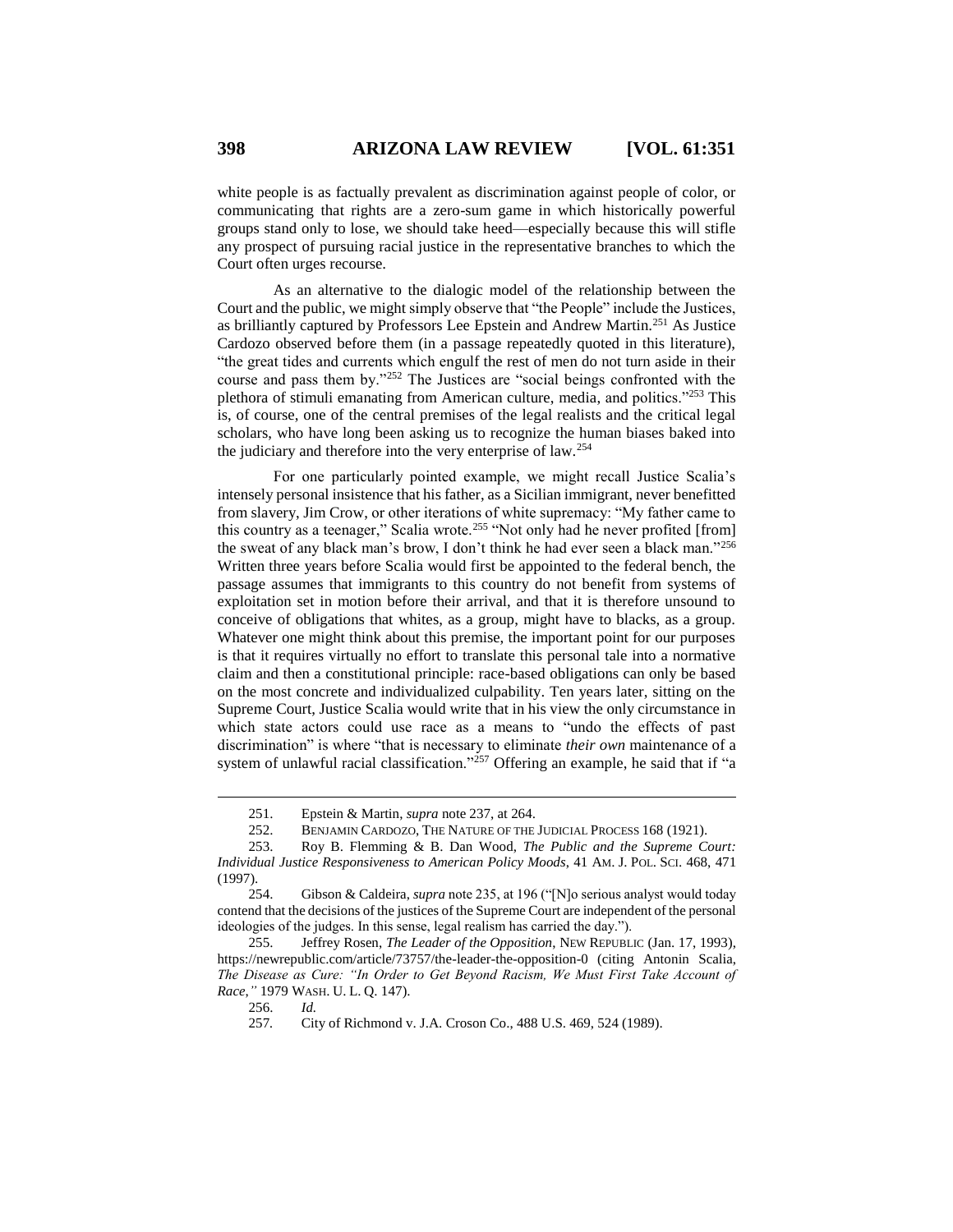state agency has a discriminatory pay scale compensating black employees in all positions at 20% less than their nonblack counterparts, it may assuredly promulgate an order raising the salaries of 'all black employees' to eliminate the differential."<sup>258</sup>

Whether we think of the people and the Court as one and the same or engaged in some sort of imperfect dialogue, the doctrinal foundations for the varieties of white grievance cataloged here are worth attention. The connections shown here have enormous implications for the rich and enduring debate about the people's role in constitutional interpretation and the development of constitutional meaning.<sup>259</sup> Both for those who argue that the people should have a role,<sup>260</sup> and for those who assert that we already  $\frac{d}{dt}$  the prospect of the Court and the people recursively reinforcing a view of rights as a zero-sum game should present a grave concern. It suggests not only that the Court has a "majoritarian difficulty," in the sense that it "is insufficiently counter-majoritarian to protect minority rights when they are really threatened," $^{262}$  but also that it is exacerbating the threat to minority interests by fostering an inaccurate sense of who suffers from discrimination and who suffers when discrimination is challenged. $263$ 

## **CONCLUSION**

During Judge Robert Bork's confirmation hearings in 1987, he sat for five days and answered questions about his constitutional philosophy.<sup>264</sup> One of the questions was whether he agreed that "when 'a court adds to one person's constitutional rights, it subtracts from the rights of others.'" <sup>265</sup> Bork said yes,

<sup>258</sup>*. Id*.

<sup>259.</sup> Just as we've benefitted immensely from seeing the connection between the Court and the public when this resonance pushes rights in a positive, expansive direction— Siegel's account of the de facto ERA being a prime example, *see* Reva B Siegel, *Constitutional Culture, Social Movement Conflict and Constitutional Change: The Case of the de facto ERA*, 94 CALIF. L. REV. 1323 (2006), and the numerous fine examples that chronicle the same-sex marriage movement, *see e.g.*, Hunter, *supra* note 203, at 1673—we'll want to pay attention as the Court and the people push each other toward a regressive, revanchist view of rights.

<sup>260.</sup> LARRY D. KRAMER, THE PEOPLE THEMSELVES: POPULAR CONSTITUTIONALISM AND JUDICIAL REVIEW 242–43 (2004).

<sup>261.</sup> *See* Corinna Barrett Lain, *Soft Supremacy*, 58 WM. & MARY L. REV. 1609, 1688 (2017).

<sup>262.</sup> "In all cases, and especially in cases involving the most vulnerable civil liberties and civil rights claims, courts appear to be ill-equipped to play their most basic constitutional function." Michael C. Dorf, *The Majoritarian Difficulty and Theories of Constitutional Decision Making*, 13 U. PA. J. CONST. L. 283, 285–88 (2010) (citing others who have used the term and explored these issues).

<sup>263.</sup> There is a pervasive optimism underlying much of the literature on social movements and popular constitutionalism. As Scott Cummings notes, "the background assumption within the process literature is that such change is forthcoming—it is only a matter of time until political, economic, and social factors coalesce to produce the attitudinal shifts that prepare the court to validate the new consensus." Cummings, *supra* note 229, at 394.

<sup>264.</sup> BARRY FRIEDMAN, THE WILL OF THE PEOPLE 317–19 (2009).

<sup>265</sup>*. Id.* at 319.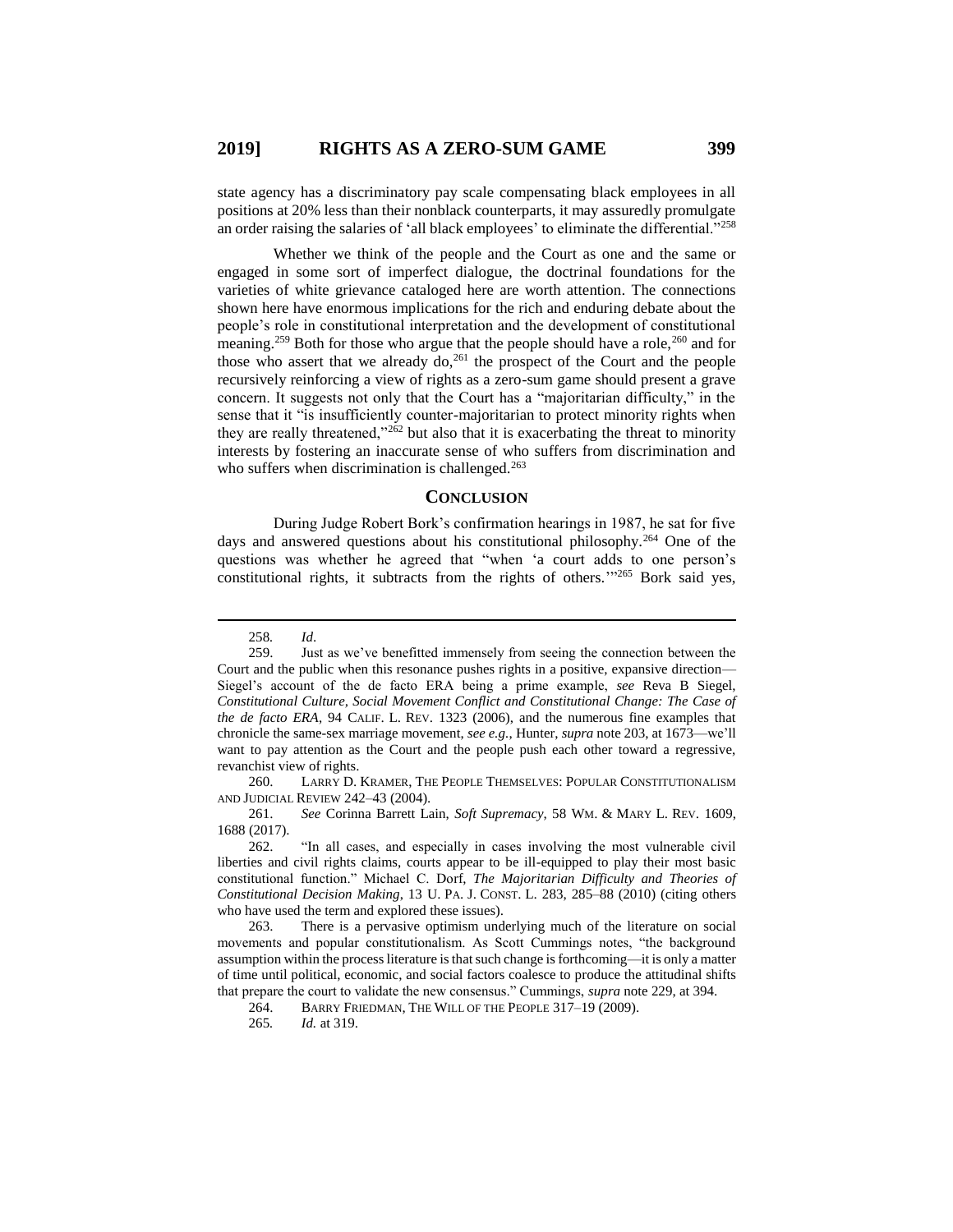describing it as "a matter of plain arithmetic."<sup>266</sup> Linda Greenhouse, covering the hearings for the *New York Times*, focused on this "zero-sum" view, describing it as "sharply at variance with the vision put forth by [the judge's] opponents," who "spoke of the Constitution in organic rather than arithmetical terms, as a system elastic enough so that that adding to the rights of some did not necessarily diminish the rights of others."<sup>267</sup> For some scholars, Bork's downfall serves as an example of the public's influence on the Supreme Court and constitutional meaning<sup>268</sup>—if that's true, then his commitment to a zero-sum view of rights surely had something to do with it.

Some 22 years later, this same clash of visions emerged in another confirmation battle. This time, pressing Justice Sotomayor on her decision as a Second Circuit judge in *Ricci v. DeStefano*,<sup>269</sup> Senator Sessions asserted vehemently that "[e]mpathy for one party is always prejudice against another."<sup>270</sup> Unlike Bork, Sotomayor was easily confirmed, but it is Bork's view of the matter that now seems ascendant—for white Americans, that is. Significant numbers of white Americans believe that it is they who are now the primary victims of racial discrimination and that this is in fact *caused* by the progress that has been made toward racial equality by communities of color. This Article has shown that there's support for these corrosive ideas where we should least expect to find it: in the Court's equal protection jurisprudence.

As detailed above, the Court has crafted an equal protection landscape that primarily protects white claimants protesting the remedial use of race by government actors, making "discrimination" against whites highly salient and constitutionally significant. In another series of decisions, the Court has developed an equality jurisprudence that allows a state to meet its equal-treatment obligations by equalizing down rather than up, choosing the "equality of the graveyard" rather than the "equality of the vineyard." And because of the Court's persistent refusal to interpret the Constitution as providing anything other than a "charter of negative liberties," there's no real floor to how far a state may choose to equalize down. In combination, these doctrinal principles send the message that equality is something for historically powerful groups to fear—and it seems clearer and clearer that they most certainly do.

This is alarming under any view of the relationship between the public and the Court. One can harbor a healthy skepticism about whether the Court actually functions as a "Republican schoolmaster to the citizenry" and still be concerned about the Court's contribution to a sense among the public that historically

<sup>266</sup>*. Id.*

<sup>267</sup>*. Id.*

<sup>268.</sup> *Id.*

<sup>269.</sup> 530 F.3d 87 (2nd Cir. 2008).

<sup>270.</sup> *Opening Statement: Sen. Jeff Sessions*, NPR: SONIA SOTOMAYOR'S SUPREME COURT NOMINATION (July 13, 2009, 11:02 AM), https://www.npr.org/templates/story/story.php?storyId=106540813; *see also* Kathryn Abrams, *Empathy and Experience in the Sotomayor Hearings*, 36 OHIO N.U. L. REV. 263 (2010).